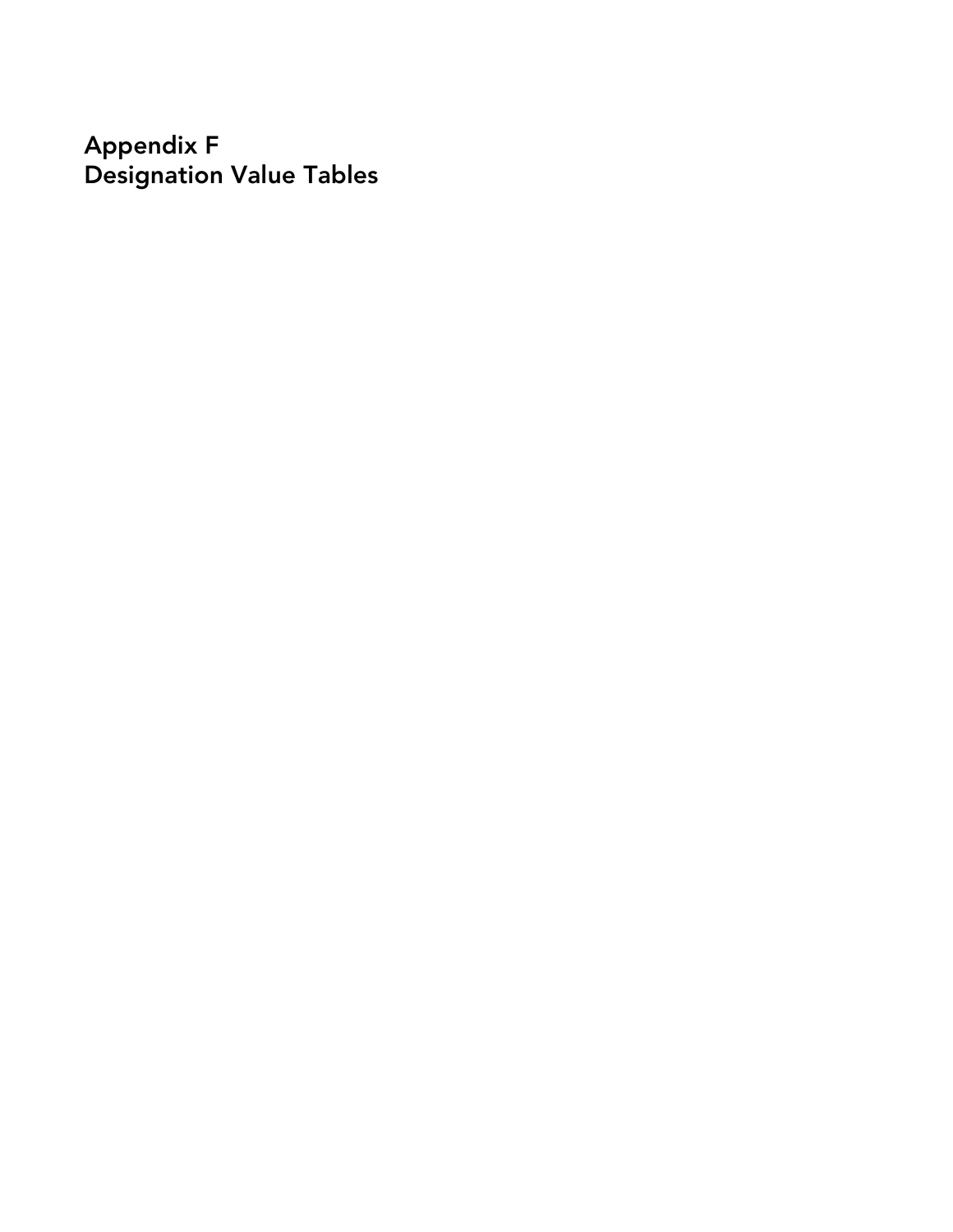# Appendix F Designation Value Tables

The following tables list State standard designation values (DVs) for each monitoring site for pollutants with nonattainment areas. Areas with DVs less than the standard are not necessarily in attainment; data must also meet completeness and representativeness criteria (see Appendix B of this Initial Statement of Reasons (ISOR)) and have been collected following criteria outlined in California Code of Regulations, title 17, section 70100.

Those pollutants that have a standard with a 24-hour averaging time or less include a valid Expected Peak Day Concentration (EPDC) for the DV year. The DV and EPDC are explained in detail in Appendix E of this ISOR. EPDCs shown are rounded to the precision of the relevant State standard. Only valid EPDCs are shown.

Those pollutants with an annual standard include an indication of annual data representativeness; no value for data representativeness (i.e., neither Y nor N) means the monitor was not in operation at any time during that year. Representativeness is explained in detail in Appendix B of this ISOR.

The cut-off date for air quality data used in this analysis was September 1, 2021 for most pollutants and October 1, 2021 for ozone pollutants. Data received after these dates will be reflected in future analyses.

Monitoring site data that is *underlined* led to regulation changes described in the ISOR.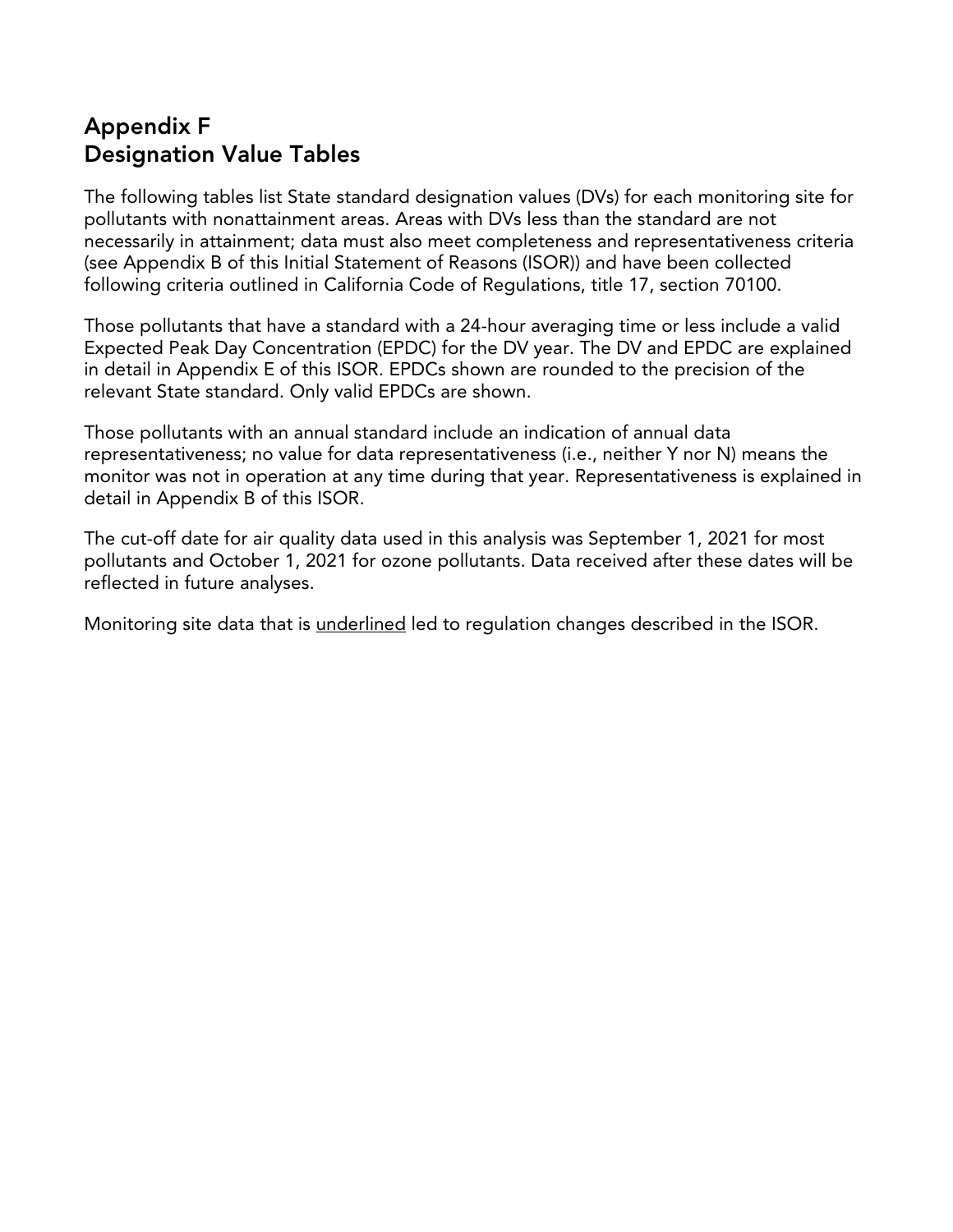State 1-Hour  $O_3$  Standard = 0.09 parts per million (ppm), not to be exceeded

| Air Basin                             |             |      |                   |
|---------------------------------------|-------------|------|-------------------|
| County                                |             |      |                   |
| Site Name                             | AQS Site ID | DV   | <b>VALID EPDC</b> |
| <b>Great Basin Valleys</b>            |             |      |                   |
| Inyo County                           |             |      |                   |
| Bishop-Line                           | 06-027-0002 | 0.08 | 0.08              |
| Death Valley Natl Monument            | 06-027-0101 | 0.08 | 0.08              |
| <b>Lake County</b>                    |             |      |                   |
| Lake County                           |             |      |                   |
| Lakeport-S. Main Street               | 06-033-3002 | 0.07 | 0.07              |
| <b>Lake Tahoe</b>                     |             |      |                   |
| <b>Placer County</b>                  |             |      |                   |
| Tahoe City-221 Fairway Drive          | 06-061-1004 | 0.09 | 0.09              |
| <b>Mojave Desert</b>                  |             |      |                   |
| Kern County                           |             |      |                   |
| Mojave-923 Poole Street               | 06-029-0011 | 0.11 |                   |
| Los Angeles County                    |             |      |                   |
| Lancaster-43301 Division Street       | 06-037-9033 | 0.10 | 0.10              |
| Riverside County                      |             |      |                   |
| Blythe-445 West Murphy Street         | 06-065-9003 | 0.06 | 0.06              |
| Joshua Tree National Park-Pinto Wells | 06-065-1004 | 0.09 |                   |
| San Bernardino County                 |             |      |                   |
| <b>Barstow</b>                        | 06-071-0001 | 0.10 | 0.10              |
| Hesperia-Olive Street                 | 06-071-4001 | 0.11 | 0.11              |
| Joshua Tree-National Monument         | 06-071-9002 | 0.10 | 0.10              |
| Mojave National Preserve              | 06-071-1001 | 0.10 | 0.10              |
| Phelan-Beekley Road and Phelan Road   | 06-071-0012 | 0.12 | 0.12              |
| Trona-Athol and Telegraph             | 06-071-1234 | 0.09 | 0.09              |
| Victorville-14306 Park Avenue         | 06-071-0306 | 0.10 | 0.10              |
| <b>Mountain Counties</b>              |             |      |                   |
| Amador County                         |             |      |                   |
| Jackson-Clinton Road                  | 06-005-0002 | 0.09 | 0.09              |
| <b>Calaveras County</b>               |             |      |                   |
| San Andreas-Gold Strike Road          | 06-009-0001 | 0.09 | 0.09              |
| El Dorado County                      |             |      |                   |
| Cool-Highway 193                      | 06-017-0020 | 0.11 | 0.11              |
| Echo Summit                           | 06-017-0012 | 0.09 | 0.09              |
| Placerville-Gold Nugget Way           | 06-017-0010 | 0.10 | 0.10              |
| Mariposa County                       |             |      |                   |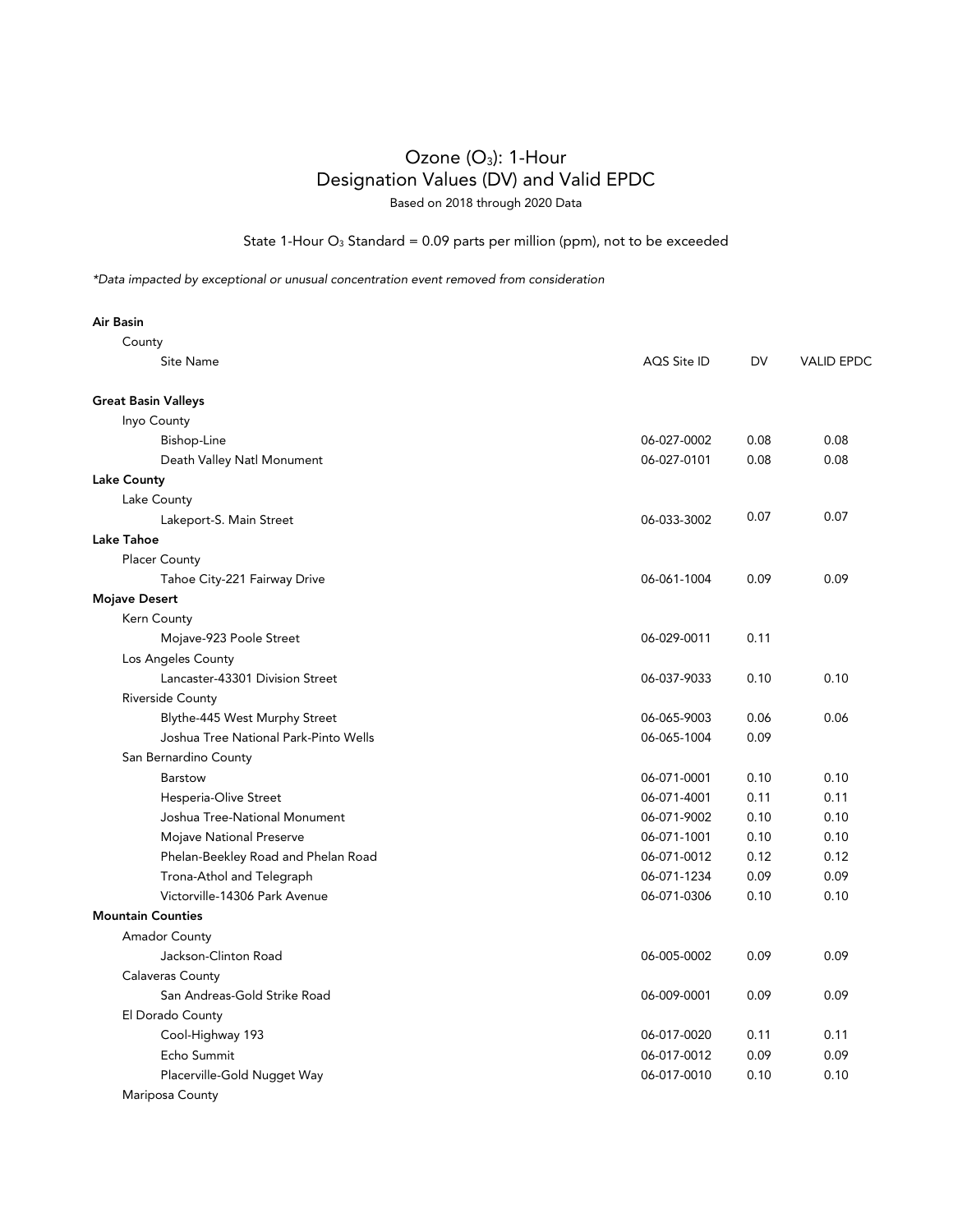### State 1-Hour  $O_3$  Standard = 0.09 parts per million (ppm), not to be exceeded

*\*Data impacted by exceptional or unusual concentration event removed from consideration*

|                    | County                             |             |      |                   |
|--------------------|------------------------------------|-------------|------|-------------------|
|                    | Site Name                          | AQS Site ID | DV   | <b>VALID EPDC</b> |
|                    | Jerseydale - 6440 Jerseydale       | 06-043-0006 | 0.10 | 0.10              |
|                    | Yosemite Natl Park-Turtleback Dome | 06-043-0003 | 0.10 | 0.10              |
|                    | Nevada County                      |             |      |                   |
|                    | Grass Valley-Litton Building       | 06-057-0005 | 0.13 |                   |
|                    | <b>Placer County</b>               |             |      |                   |
|                    | Colfax-City Hall                   | 06-061-0004 | 0.10 | 0.10              |
|                    | <b>Tuolumne County</b>             |             |      |                   |
|                    | Sonora-Barretta Street             | 06-109-0005 | 0.09 | 0.09              |
|                    | <b>North Central Coast</b>         |             |      |                   |
|                    | Monterey County                    |             |      |                   |
|                    | Carmel Valley-Ford Road            | 06-053-0002 | 0.07 | 0.07              |
|                    | King City-415 Pearl Street         | 06-053-0008 | 0.07 | 0.07              |
|                    | Salinas-#3                         | 06-053-1003 | 0.06 | 0.06              |
|                    | San Benito County                  |             |      |                   |
|                    | Hollister-Fairview Road            | 06-069-0002 | 0.09 |                   |
|                    | <b>Pinnacles National Monument</b> | 06-069-0003 | 0.08 | 0.08              |
|                    | Santa Cruz County                  |             |      |                   |
|                    | Santa Cruz-2544 Soquel Avenue      | 06-087-0007 | 0.07 | 0.07              |
| <b>North Coast</b> |                                    |             |      |                   |
|                    | Humboldt County                    |             |      |                   |
|                    | Eureka-Jacobs                      | 06-023-1004 | 0.05 | 0.05              |
|                    | Mendocino County                   |             |      |                   |
|                    | Ukiah-E Gobbi Street               | 06-045-0008 | 0.07 | 0.07              |
|                    | Sonoma County                      |             |      |                   |
|                    | Healdsburg-Municipal Airport       | 06-097-1003 | 0.08 |                   |
|                    | Northeast Plateau                  |             |      |                   |
|                    | Siskiyou County                    |             |      |                   |
|                    | <b>Yreka-Foothill Drive</b>        | 06-093-2001 | 0.08 | 0.08              |
|                    | Sacramento Valley                  |             |      |                   |
|                    | <b>Butte County</b>                |             |      |                   |
|                    | Chico-East Avenue                  | 06-007-0008 | 0.08 | 0.08              |
|                    | Paradise-4405 Airport Road         | 06-007-0007 | 0.09 | 0.09              |
|                    | Colusa County                      |             |      |                   |
|                    | Colusa-Sunrise Blvd                | 06-011-1002 | 0.07 | 0.07              |
|                    | Glenn County                       |             |      |                   |
|                    | Willows-720 N Colusa Street        | 06-021-0003 | 0.07 | 0.07              |
|                    | <b>Placer County</b>               |             |      |                   |
|                    | Auburn-11645 Atwood Road           | 06-061-0003 | 0.11 | 0.11              |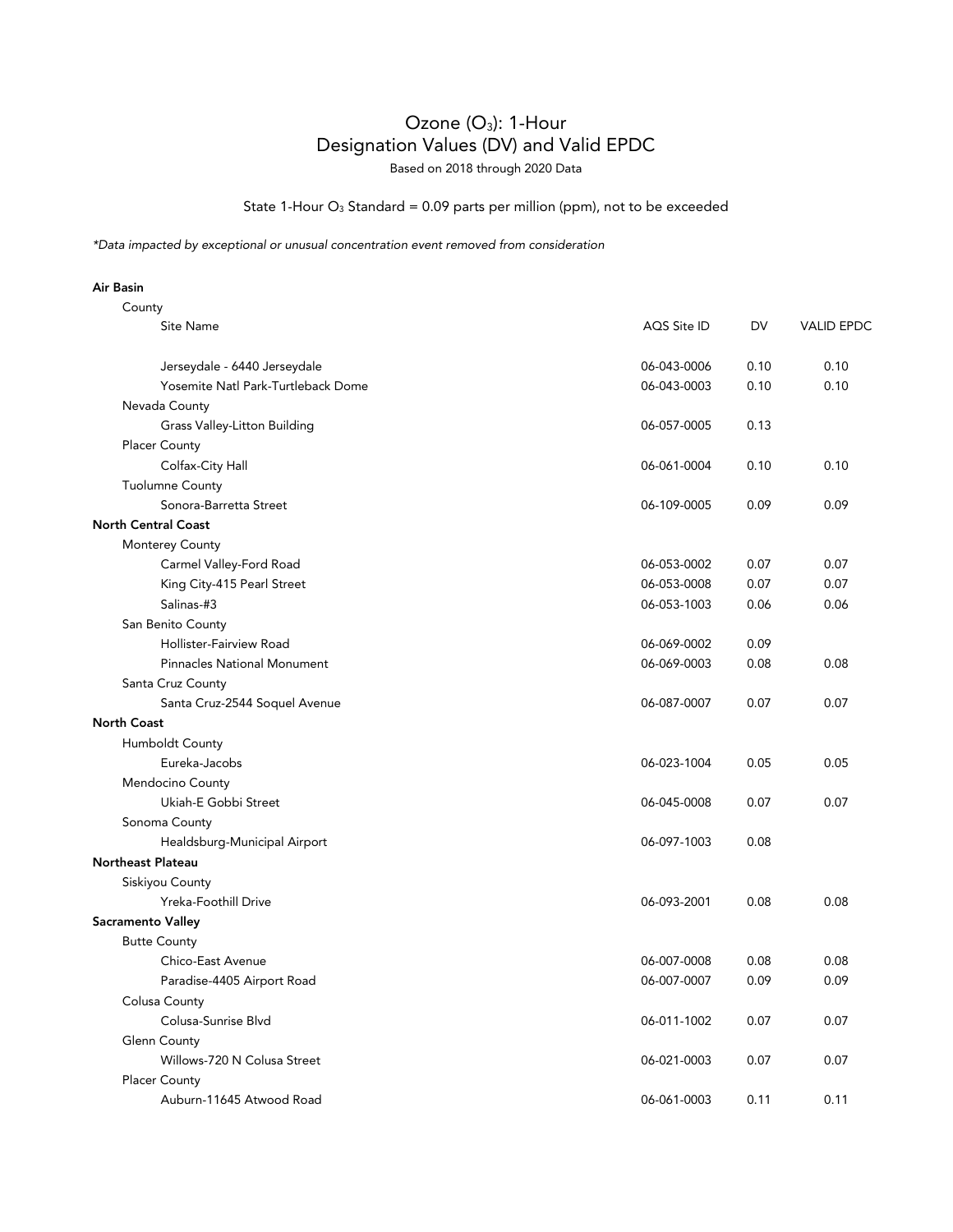### State 1-Hour  $O_3$  Standard = 0.09 parts per million (ppm), not to be exceeded

*\*Data impacted by exceptional or unusual concentration event removed from consideration*

| County                                   |             |           |                   |
|------------------------------------------|-------------|-----------|-------------------|
| Site Name                                | AQS Site ID | <b>DV</b> | <b>VALID EPDC</b> |
| Lincoln-2885 Moore Road                  | 06-061-2003 | 0.10      |                   |
| Roseville-N Sunrise Blvd                 | 06-061-0006 | 0.10      | 0.10              |
| Sacramento County                        |             |           |                   |
| Elk Grove-Bruceville Road                | 06-067-0011 | 0.09      | 0.09              |
| Folsom-Natoma Street                     | 06-067-0012 | 0.11      |                   |
| North Highlands-Blackfoot Way            | 06-067-0002 | 0.10      | 0.10              |
| Sacramento-Del Paso Manor                | 06-067-0006 | 0.10      | 0.10              |
| Sacramento-T Street                      | 06-067-0010 | 0.09      | 0.09              |
| Sloughhouse                              | 06-067-5003 | 0.09      | 0.09              |
| Shasta County                            |             |           |                   |
| Anderson-North Street                    | 06-089-0007 | 0.09      | 0.09              |
| Lassen Volcanic Natl Park-Manzanita Lake | 06-089-3003 | 0.09      | 0.09              |
| Redding-Health Dept Roof                 | 06-089-0004 | 0.07      | 0.07              |
| Shasta Lake-13791 Lake Blvd              | 06-089-0009 | 0.09      | 0.09              |
| Solano County                            |             |           |                   |
| Vacaville-Ulatis Drive                   | 06-095-3003 | 0.09      |                   |
| <b>Sutter County</b>                     |             |           |                   |
| <b>Sutter Buttes-S Butte</b>             | 06-101-0004 | 0.10      | 0.10              |
| Yuba City-Almond Street                  | 06-101-0003 | 0.08      | 0.08              |
| Tehama County                            |             |           |                   |
| Red Bluff-1834 Walnut Street             | 06-103-0007 | 0.08      | 0.08              |
| <b>Tuscan Butte</b>                      | 06-103-0004 | 0.09      | 0.09              |
| Yolo County                              |             |           |                   |
| Davis-UCD Campus                         | 06-113-0004 | 0.08      | 0.08              |
| Woodland-Gibson Road                     | 06-113-1003 | 0.09      | 0.09              |
| <b>Salton Sea</b>                        |             |           |                   |
| Imperial County                          |             |           |                   |
| Calexico-Ethel Street                    | 06-025-0005 | 0.10      | 0.10              |
| El Centro-9th Street                     | 06-025-1003 | 0.10      | 0.10              |
| Niland-English Road                      | 06-025-4004 | 0.06      | 0.06              |
| Westmorland-W 1st Street                 | 06-025-4003 | 0.09      |                   |
| Riverside County                         |             |           |                   |
| Indio-Jackson Street                     | 06-065-2002 | 0.10      | 0.10              |
| Joshua Tree NP-Cottonwood #2             | 06-065-0010 | 0.08      | 0.08              |
| Palm Springs-Fire Station                | 06-065-5001 | 0.11      | 0.11              |
| San Diego                                |             |           |                   |
| San Diego County                         |             |           |                   |
| Alpine-Victoria Drive                    | 06-073-1006 | 0.10      | 0.10              |
|                                          |             |           |                   |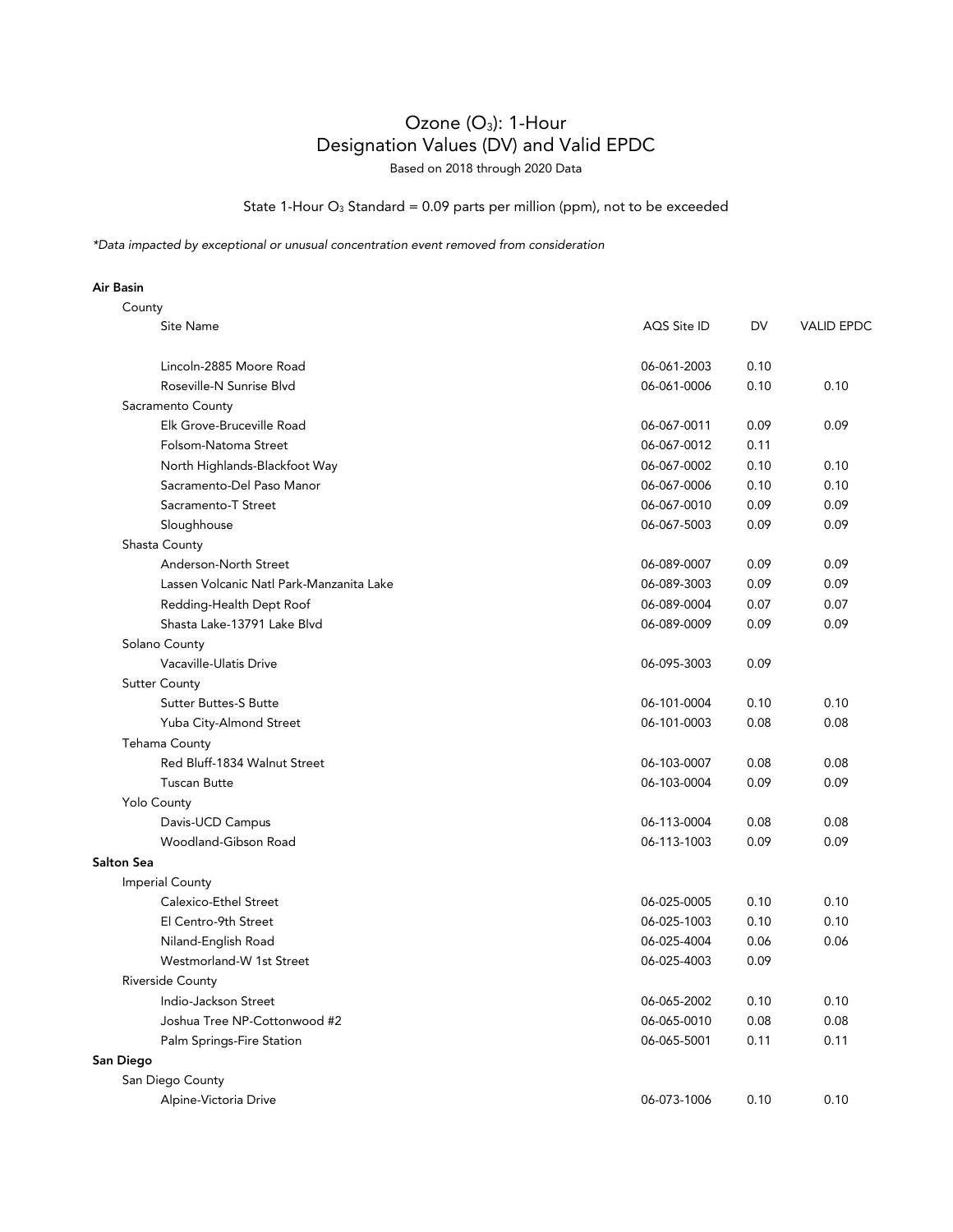### State 1-Hour  $O_3$  Standard = 0.09 parts per million (ppm), not to be exceeded

*\*Data impacted by exceptional or unusual concentration event removed from consideration*

| County                                         |                            |           |                   |
|------------------------------------------------|----------------------------|-----------|-------------------|
| Site Name                                      | AQS Site ID                | <b>DV</b> | <b>VALID EPDC</b> |
| Camp Pendleton                                 | 06-073-1008                | 0.08      | 0.08              |
| Chula Vista                                    | 06-073-0001                | 0.09      | 0.09              |
| Del Mar-Mira Costa College                     | 06-073-1001                |           |                   |
| El Cajon-Lexington Elementary School           | 06-073-1022                | 0.08      | 0.08              |
| Otay Mesa-Donovan                              | 06-073-1014                | 0.09      | 0.09              |
| San Diego-Sherman Elementary School            | 06-073-1026                | 0.12      |                   |
| San Diego-Kearny Villa Road                    | 06-073-1016                | 0.09      | 0.09              |
| San Francisco Bay Area                         |                            |           |                   |
| Alameda County                                 |                            |           |                   |
| Berkeley-Aquatic Park                          | 06-001-0013                | 0.05      | 0.05              |
| Hayward-La Mesa                                | 06-001-2001                | 0.09      | 0.09              |
| Livermore-13224 Patterson Pass Road            | 06-001-2005                |           |                   |
| Livermore-793 Rincon Avenue                    | 06-001-0007                | 0.10      | 0.10              |
| Oakland-9925 International Blvd                | 06-001-0009                | 0.07      | 0.07              |
| Oakland-West                                   | 06-001-0011                | 0.06      | 0.06              |
| Contra Costa County                            |                            |           |                   |
| <b>Bethel Island Road</b>                      | 06-013-1002                | 0.09      | 0.09              |
| Concord-2975 Treat Blvd                        | 06-013-0002                | 0.09      | 0.09              |
| San Pablo-Rumrill Blvd                         | 06-013-1004                | 0.07      | 0.07              |
| San Ramon-9885 Alcosta Bl                      | 06-013-2007                | 0.09      | 0.09              |
| Marin County                                   |                            |           |                   |
| San Rafael                                     | 06-041-0001                | 0.08      | 0.08              |
| Napa County                                    |                            |           |                   |
| Napa-Jefferson Avenue /<br>Napa-Valley College | 06-055-0003<br>06-055-0004 | 0.09      | 0.09              |
| San Francisco County                           |                            |           |                   |
| San Francisco-Arkansas Street                  | 06-075-0005                | 0.07      | 0.07              |
| San Mateo County                               |                            |           |                   |
| Redwood City                                   | 06-081-1001                | 0.08      | 0.08              |
| Santa Clara County                             |                            |           |                   |
| Gilroy-9th Street                              | 06-085-0002                | 0.08      | 0.08              |
| Los Gatos                                      | 06-085-1001                | 0.09      | 0.09              |
| San Jose-Jackson Street                        | 06-085-0005                | 0.09      | 0.09              |
| San Martin-Murphy Avenue                       | 06-085-2006                | 0.09      | 0.09              |
| Solano County                                  |                            |           |                   |
| Fairfield-Chadbourne Road                      | 06-095-0005                | 0.08      | 0.08              |
| Vallejo-304 Tuolumne Street                    | 06-095-0004                | 0.08      | 0.08              |
| Sonoma County                                  |                            |           |                   |
| Sebastopol-103 Morris Street                   | 06-097-0004                | 0.07      | 0.07              |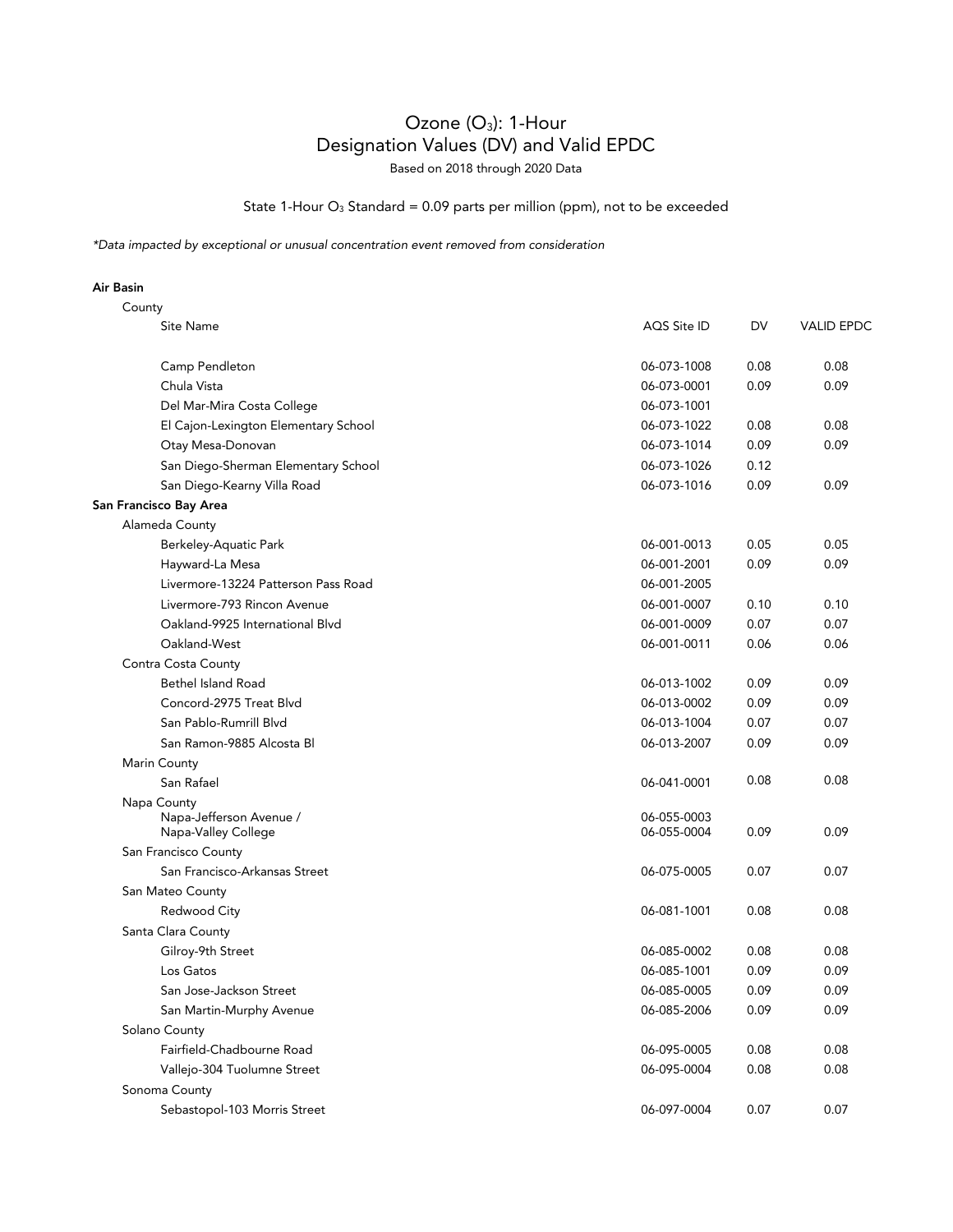### State 1-Hour  $O_3$  Standard = 0.09 parts per million (ppm), not to be exceeded

| Air Basin                           |             |      |                   |
|-------------------------------------|-------------|------|-------------------|
| County                              |             |      |                   |
| <b>Site Name</b>                    | AQS Site ID | DV   | <b>VALID EPDC</b> |
| San Joaquin Valley                  |             |      |                   |
| Fresno County                       |             |      |                   |
| Clovis-N Villa Avenue               | 06-019-5001 | 0.11 | 0.11              |
| Fresno-Drummond Street              | 06-019-0007 | 0.11 | 0.11              |
| Fresno-Garland                      | 06-019-0011 | 0.11 | 0.11              |
| Fresno-Sierra Skypark #2            | 06-019-0242 | 0.10 | 0.10              |
| Parlier                             | 06-019-4001 | 0.13 |                   |
| Table Mountain                      | 06-019-0500 | 0.10 |                   |
| Tranquility-32650 West Adams Avenue | 06-019-2009 | 0.08 | 0.08              |
| Kern County                         |             |      |                   |
| Arvin-Di Giorgio                    | 06-029-5002 |      |                   |
| Bakersfield-5558 California Avenue  | 06-029-0014 | 0.11 |                   |
| Bakersfield-Municipal Airport       | 06-029-2012 | 0.11 |                   |
| Edison                              | 06-029-0007 | 0.12 |                   |
| Maricopa-Stanislaus Street          | 06-029-0008 | 0.10 |                   |
| Oildale-3311 Manor Street           | 06-029-0232 | 0.11 |                   |
| Shafter-Walker Street               | 06-029-6001 | 0.10 |                   |
| <b>Kings County</b>                 |             |      |                   |
| Hanford-S Irwin Street              | 06-031-1004 | 0.10 | 0.10              |
| Madera County                       |             |      |                   |
| Madera-28261 Avenue 14              | 06-039-2010 | 0.10 | 0.10              |
| Madera-Pump Yard                    | 06-039-0004 | 0.10 |                   |
| Merced County                       |             |      |                   |
| Merced-S Coffee Avenue              | 06-047-0003 | 0.10 | 0.10              |
| San Joaquin County                  |             |      |                   |
| Stockton-Hazelton Street            | 06-077-1002 | 0.09 | 0.09              |
| Tracy-Airport                       | 06-077-3005 | 0.10 |                   |
| <b>Stanislaus County</b>            |             |      |                   |
| Modesto-14th Street                 | 06-099-0005 | 0.10 | 0.10              |
| <b>Turlock-S Minaret Street</b>     | 06-099-0006 | 0.10 | 0.10              |
| <b>Tulare County</b>                |             |      |                   |
| Porterville-1839 Newcomb Street     | 06-107-2010 | 0.09 |                   |
| Sequoia and Kings Canyon Natl Park  | 06-107-0009 | 0.10 | 0.10              |
| Sequoia Natl Park-Lower Kaweah      | 06-107-0006 | 0.10 | 0.10              |
| Visalia-N Church Street             | 06-107-2002 | 0.11 |                   |
| South Central Coast                 |             |      |                   |
| San Luis Obispo County              |             |      |                   |
| Atascadero-Lift Station #5          | 06-079-8002 | 0.07 | 0.07              |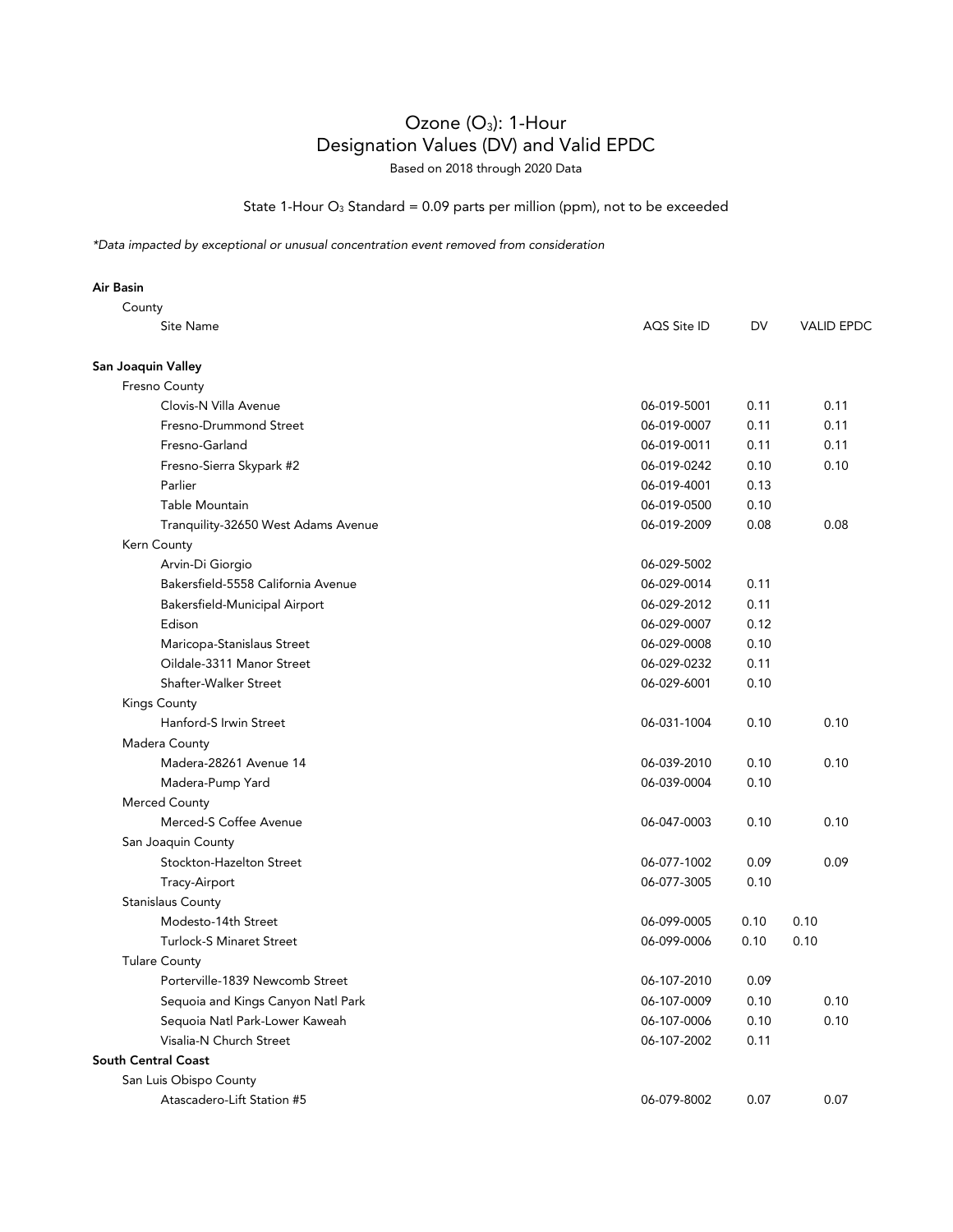### State 1-Hour  $O_3$  Standard = 0.09 parts per million (ppm), not to be exceeded

*\*Data impacted by exceptional or unusual concentration event removed from consideration*

| County      |                                          |             |      |                   |
|-------------|------------------------------------------|-------------|------|-------------------|
|             | Site Name                                | AQS Site ID | DV   | <b>VALID EPDC</b> |
|             | Carrisa Plains School                    | 06-079-8006 | 0.08 | 0.08              |
|             | Morro Bay                                | 06-079-3001 | 0.06 | 0.06              |
|             | Nipomo-Regional Park                     | 06-079-4002 | 0.06 | 0.06              |
|             | Paso Robles-Santa Fe Avenue              | 06-079-0005 | 0.09 |                   |
|             | <b>Red Hills</b>                         | 06-079-8005 | 0.09 | 0.09              |
|             | San Luis Obispo-3220 South Higuera St    | 06-079-2006 | 0.06 | 0.06              |
|             | Santa Barbara County                     |             |      |                   |
|             | Carpinteria-Gobernador Road              | 06-083-1021 | 0.10 |                   |
|             | El Capitan Beach                         | 06-083-0008 |      |                   |
|             | Gaviota-GTC Site B                       | 06-083-1018 |      |                   |
|             | Goleta-Fairview                          | 06-083-2011 | 0.07 | 0.07              |
|             | Las Flores Canyon #1                     | 06-083-1025 | 0.08 | 0.08              |
|             | Lompoc-HSandP                            | 06-083-1013 | 0.07 |                   |
|             | Lompoc-S H Street                        | 06-083-2004 | 0.04 | 0.04              |
|             | Paradise Road-Los Padres National Forest | 06-083-1014 | 0.08 | 0.08              |
|             | Santa Barbara-700 East Canon Perdido     | 06-083-0011 | 0.07 | 0.07              |
|             | Santa Maria-906 S Broadway               | 06-083-1008 | 0.05 | 0.05              |
|             | Santa Ynez-Airport Road                  | 06-083-3001 | 0.07 | 0.07              |
|             | Vandenberg Air Force Base-STS Power      | 06-083-4003 |      |                   |
|             | Ventura County                           |             |      |                   |
|             | El Rio-Rio Mesa School #2                | 06-111-3001 | 0.08 | 0.08              |
|             | Ojai-Ojai Avenue                         | 06-111-1004 | 0.08 | 0.08              |
|             | Piru-3301 Pacific Avenue                 | 06-111-0009 | 0.09 | 0.09              |
|             | Simi Valley-Cochran Street               | 06-111-2002 | 0.10 | 0.10              |
|             | Thousand Oaks-Moorpark Road              | 06-111-0007 | 0.09 | 0.09              |
| South Coast |                                          |             |      |                   |
|             | Los Angeles County                       |             |      |                   |
|             | Azusa                                    | 06-037-0002 | 0.14 | 0.14              |
|             | Compton-700 North Bullis Road            | 06-037-1302 | 0.09 | 0.09              |
|             | Glendora-Laurel                          | 06-037-0016 | 0.14 | 0.15              |
|             | Long Beach-Signal Hill                   | 06-037-4009 | 0.11 |                   |
|             | Long Beach-2425 Webster Street           | 06-037-4006 |      |                   |
|             | Los Angeles-North Main Street            | 06-037-1103 | 0.11 | 0.11              |
|             | Los Angeles-Westchester Parkway          | 06-037-5005 | 0.12 |                   |
|             | North Hollywood                          | 06-037-4010 | 0.13 |                   |
|             | Pasadena-S Wilson Avenue                 | 06-037-2005 | 0.13 |                   |
|             | Pico Rivera-4144 San Gabriel             | 06-037-1602 | 0.12 | 0.12              |
|             | Pomona                                   | 06-037-1701 | 0.13 | 0.13              |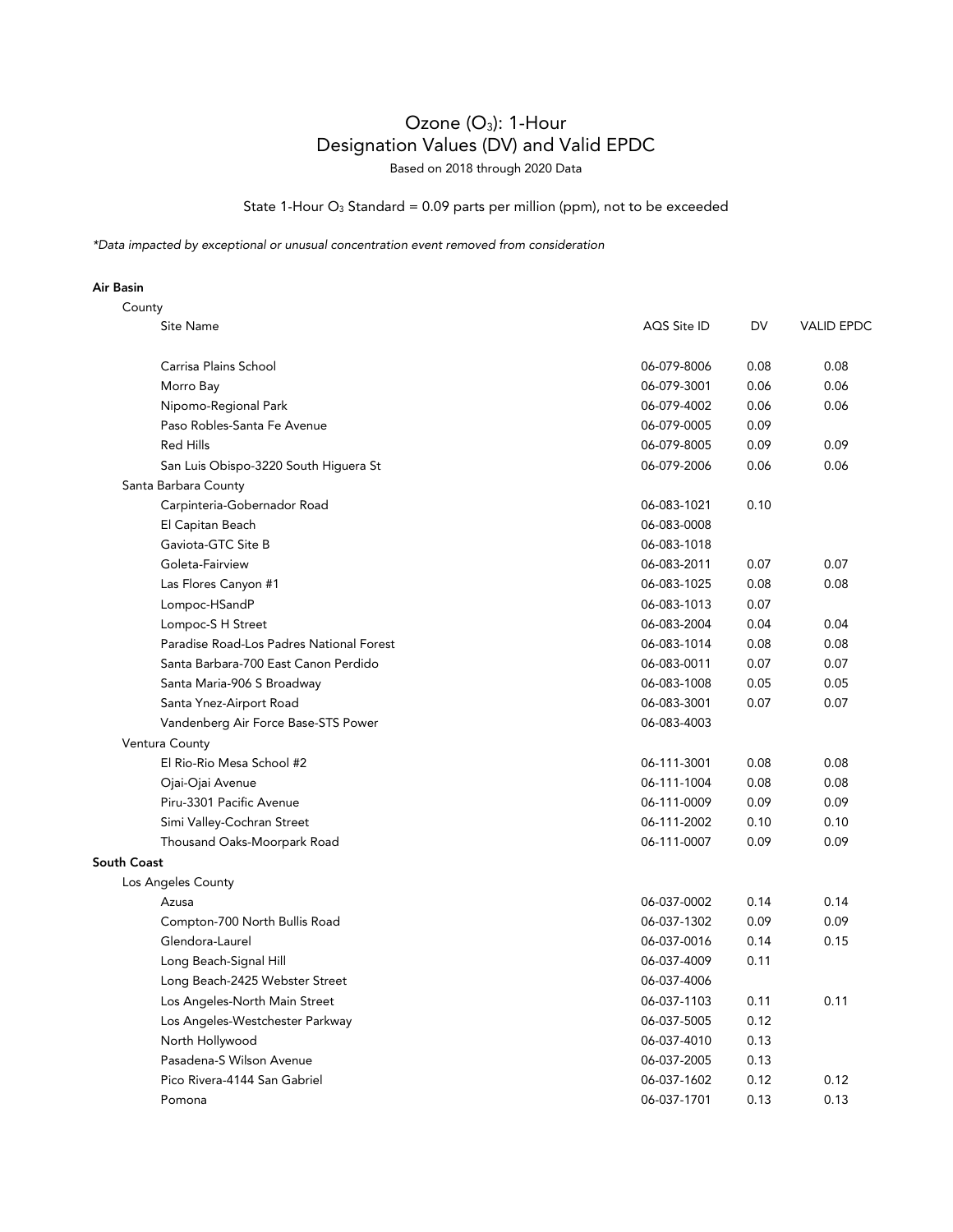### State 1-Hour  $O_3$  Standard = 0.09 parts per million (ppm), not to be exceeded

*\*Data impacted by exceptional or unusual concentration event removed from consideration*

| County                       |             |           |                   |
|------------------------------|-------------|-----------|-------------------|
| <b>Site Name</b>             | AQS Site ID | <b>DV</b> | <b>VALID EPDC</b> |
| Reseda                       | 06-037-1201 | 0.13      | 0.13              |
| Santa Clarita                | 06-037-6012 | 0.14      | 0.14              |
| West Los Angeles-VA Hospital | 06-037-0113 | 0.10      | 0.10              |
| Orange County                |             |           |                   |
| Anaheim-Pampas Lane          | 06-059-0007 | 0.10      | 0.10              |
| Costa Mesa-Mesa Verde Drive  | 06-059-1003 |           |                   |
| La Habra                     | 06-059-5001 | 0.11      | 0.12              |
| Mission Viejo-26081 Via Pera | 06-059-2022 | 0.12      | 0.12              |
| Riverside County             |             |           |                   |
| <b>Banning Airport</b>       | 06-065-0012 | 0.13      | 0.13              |
| Lake Elsinore-W Flint Street | 06-065-9001 | 0.12      | 0.12              |
| Mira Loma Van Buren          | 06-065-8005 | 0.13      | 0.13              |
| Perris                       | 06-065-6001 | 0.12      | 0.12              |
| Riverside-Rubidoux           | 06-065-8001 | 0.13      | 0.13              |
| Winchester-33700 Borel Road  | 06-065-0016 | 0.10      | 0.10              |
| San Bernardino County        |             |           |                   |
| Crestline                    | 06-071-0005 | 0.14      | 0.14              |
| Fontana-Arrow Highway        | 06-071-2002 | 0.14      | 0.14              |
| Redlands-Dearborn            | 06-071-4003 | 0.15      | 0.15              |
| San Bernardino-4th Street    | 06-071-9004 | 0.14      | 0.14              |
| Upland                       | 06-071-1004 | 0.15      | 0.15              |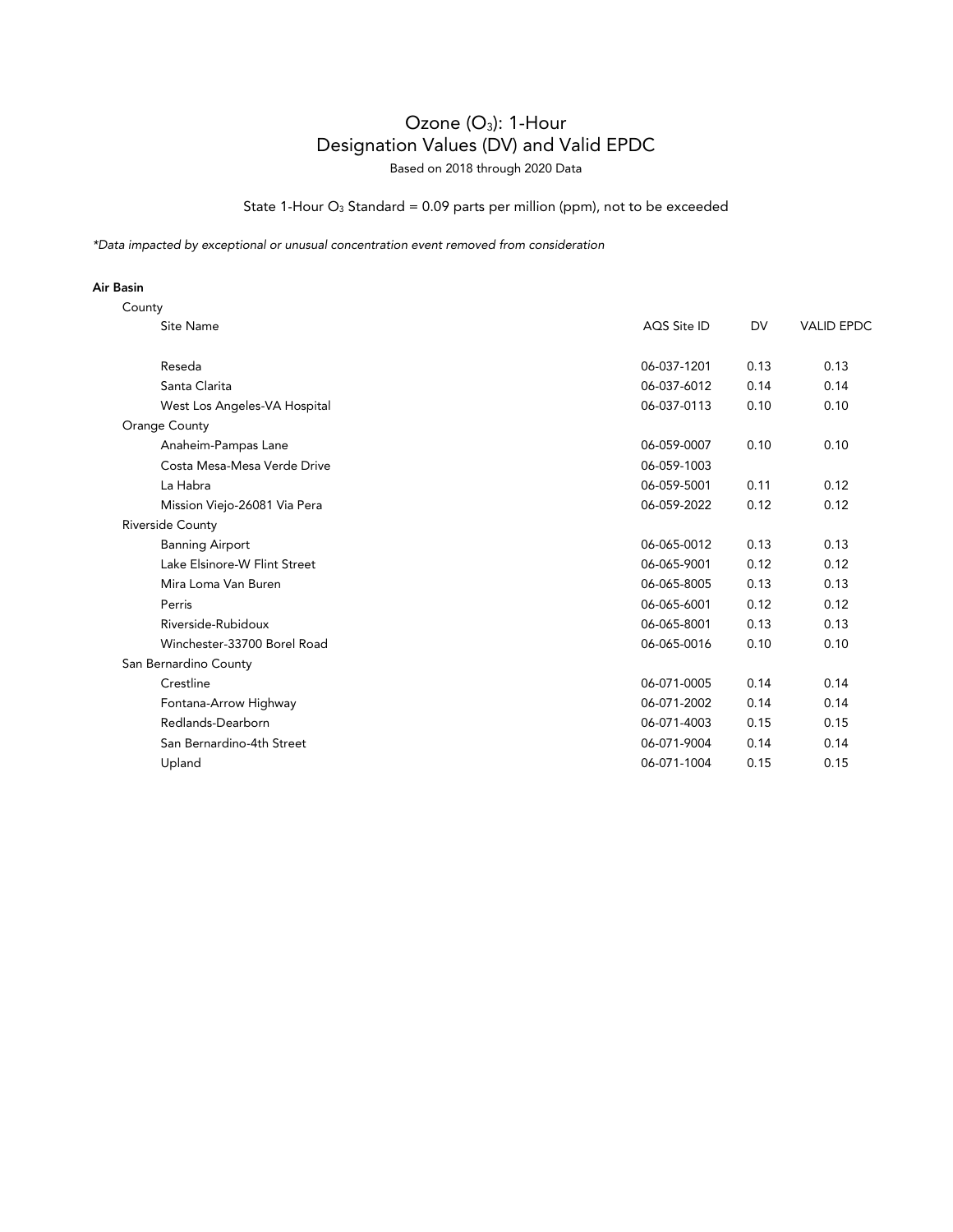State 8-Hour  $O_3$  Standard = 0.070 parts per million (ppm), not to be exceeded

| Air Basin                             |             |          |                   |
|---------------------------------------|-------------|----------|-------------------|
| County                                |             |          |                   |
| Site Name                             | AQS Site ID | DV       | <b>VALID EPDC</b> |
| <b>Great Basin Valleys</b>            |             |          |                   |
| Inyo County                           |             |          |                   |
| Bishop-Line                           | 06-027-0002 | 0.075    | 0.075             |
| Death Valley Natl Monument            | 06-027-0101 | 0.081    | 0.081             |
| <b>Lake County</b>                    |             |          |                   |
| Lake County                           |             |          |                   |
| Lakeport-S. Main Street               | 06-033-3002 | 0.060    | 0.062             |
| Lake Tahoe                            |             |          |                   |
| <b>Placer County</b>                  |             |          |                   |
| Tahoe City-221 Fairway Drive          | 06-061-1004 | $0.069*$ |                   |
| Mojave Desert                         |             |          |                   |
| Kern County                           |             |          |                   |
| Mojave-923 Poole Street               | 06-029-0011 | 0.095    |                   |
| Los Angeles County                    |             |          |                   |
| Lancaster-43301 Division Street       | 06-037-9033 | 0.090    | 0.090             |
| <b>Riverside County</b>               |             |          |                   |
| Blythe-445 West Murphy Street         | 06-065-9003 | 0.061    |                   |
| Joshua Tree National Park-Pinto Wells | 06-065-1004 | 0.085    |                   |
| San Bernardino County                 |             |          |                   |
| <b>Barstow</b>                        | 06-071-0001 | 0.090    | 0.093             |
| Hesperia-Olive Street                 | 06-071-4001 | 0.095    | 0.095             |
| Joshua Tree-National Monument         | 06-071-9002 | 0.096    | 0.096             |
| Mojave National Preserve              | 06-071-1001 | 0.092    | 0.094             |
| Phelan-Beekley Road and Phelan Road   | 06-071-0012 | 0.095    | 0.100             |
| Trona-Athol and Telegraph             | 06-071-1234 | 0.083    | 0.084             |
| Victorville-14306 Park Avenue         | 06-071-0306 | 0.090    | 0.092             |
| <b>Mountain Counties</b>              |             |          |                   |
| <b>Amador County</b>                  |             |          |                   |
| Jackson-Clinton Road                  | 06-005-0002 | 0.077    | 0.077             |
| <b>Calaveras County</b>               |             |          |                   |
| San Andreas-Gold Strike Road          | 06-009-0001 | 0.081    | 0.082             |
| El Dorado County                      |             |          |                   |
| Cool-Highway 193                      | 06-017-0020 | 0.096    | 0.096             |
| Echo Summit                           | 06-017-0012 | 0.080    | 0.085             |
| Placerville-Gold Nugget Way           | 06-017-0010 | 0.096    | 0.096             |
| Mariposa County                       |             |          |                   |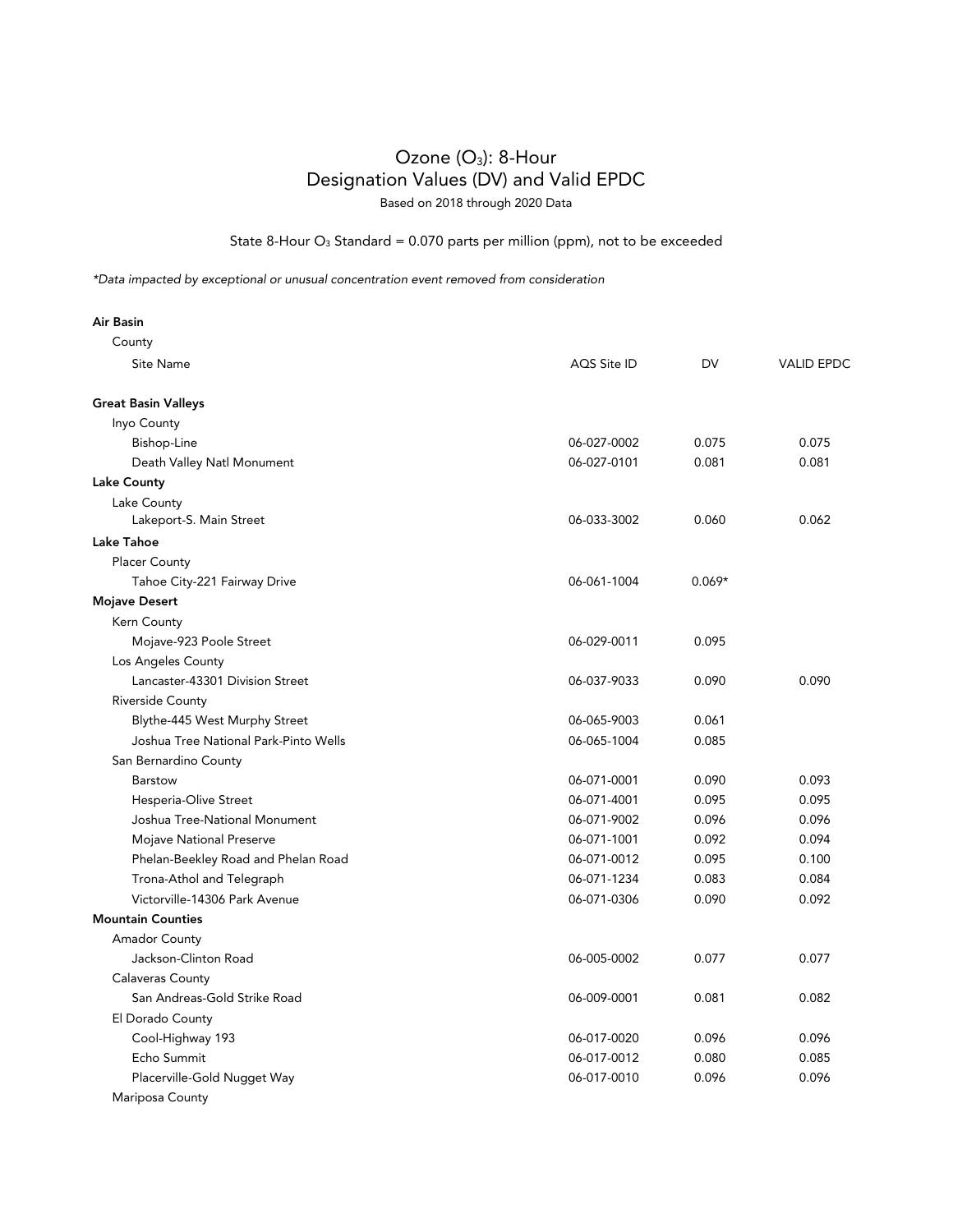State 8-Hour  $O_3$  Standard = 0.070 parts per million (ppm), not to be exceeded

*\*Data impacted by exceptional or unusual concentration event removed from consideration*

| County                              |             |          |                   |
|-------------------------------------|-------------|----------|-------------------|
| Site Name                           | AQS Site ID | DV       | <b>VALID EPDC</b> |
|                                     |             |          |                   |
| Jerseydale - 6440 Jerseydale        | 06-043-0006 | 0.093    | 0.093             |
| Yosemite Natl Park-Turtleback Dome  | 06-043-0003 | 0.092    | 0.092             |
| Nevada County                       |             |          |                   |
| <b>Grass Valley-Litton Building</b> | 06-057-0005 | 0.123    |                   |
| <b>Placer County</b>                |             |          |                   |
| Colfax-City Hall                    | 06-061-0004 | 0.093    | 0.096             |
| <b>Tuolumne County</b>              |             |          |                   |
| Sonora-Barretta Street              | 06-109-0005 | 0.084    | 0.086             |
| <b>North Central Coast</b>          |             |          |                   |
| Monterey County                     |             |          |                   |
| Carmel Valley-Ford Road             | 06-053-0002 | 0.059    | 0.059             |
| King City-415 Pearl Street          | 06-053-0008 | 0.062    | 0.063             |
| Salinas-#3                          | 06-053-1003 | 0.064    |                   |
| San Benito County                   |             |          |                   |
| Hollister-Fairview Road             | 06-069-0002 | $0.067*$ | 0.068             |
| Pinnacles National Monument         | 06-069-0003 | $0.070*$ | 0.072             |
| Santa Cruz County                   |             |          |                   |
| Santa Cruz-2544 Soquel Avenue       | 06-087-0007 | 0.055    | 0.057             |
| <b>North Coast</b>                  |             |          |                   |
| Humboldt County                     |             |          |                   |
| Eureka-Humboldt Hill                | 06-023-1005 |          |                   |
| Eureka-Jacobs                       | 06-023-1004 | 0.049    | 0.050             |
| Mendocino County                    |             |          |                   |
| Ukiah-E Gobbi Street                | 06-045-0008 | 0.060    |                   |
| Sonoma County                       |             |          |                   |
| Healdsburg-Municipal Airport        | 06-097-1003 | 0.066    |                   |
| Northeast Plateau                   |             |          |                   |
| Siskiyou County                     |             |          |                   |
| <b>Yreka-Foothill Drive</b>         | 06-093-2001 | $0.067*$ | 0.073             |
| Sacramento Valley                   |             |          |                   |
| <b>Butte County</b>                 |             |          |                   |
| Chico-East Avenue                   | 06-007-0008 | 0.068    | 0.069             |
| Paradise-4405 Airport Road          | 06-007-0007 | 0.090    | 0.090             |
| Colusa County                       |             |          |                   |
| Colusa-Sunrise Blvd                 | 06-011-1002 | 0.061    | 0.061             |
| Glenn County                        |             |          |                   |
| Willows-720 N Colusa Street         | 06-021-0003 | 0.064    |                   |
| <b>Placer County</b>                |             |          |                   |
|                                     |             |          |                   |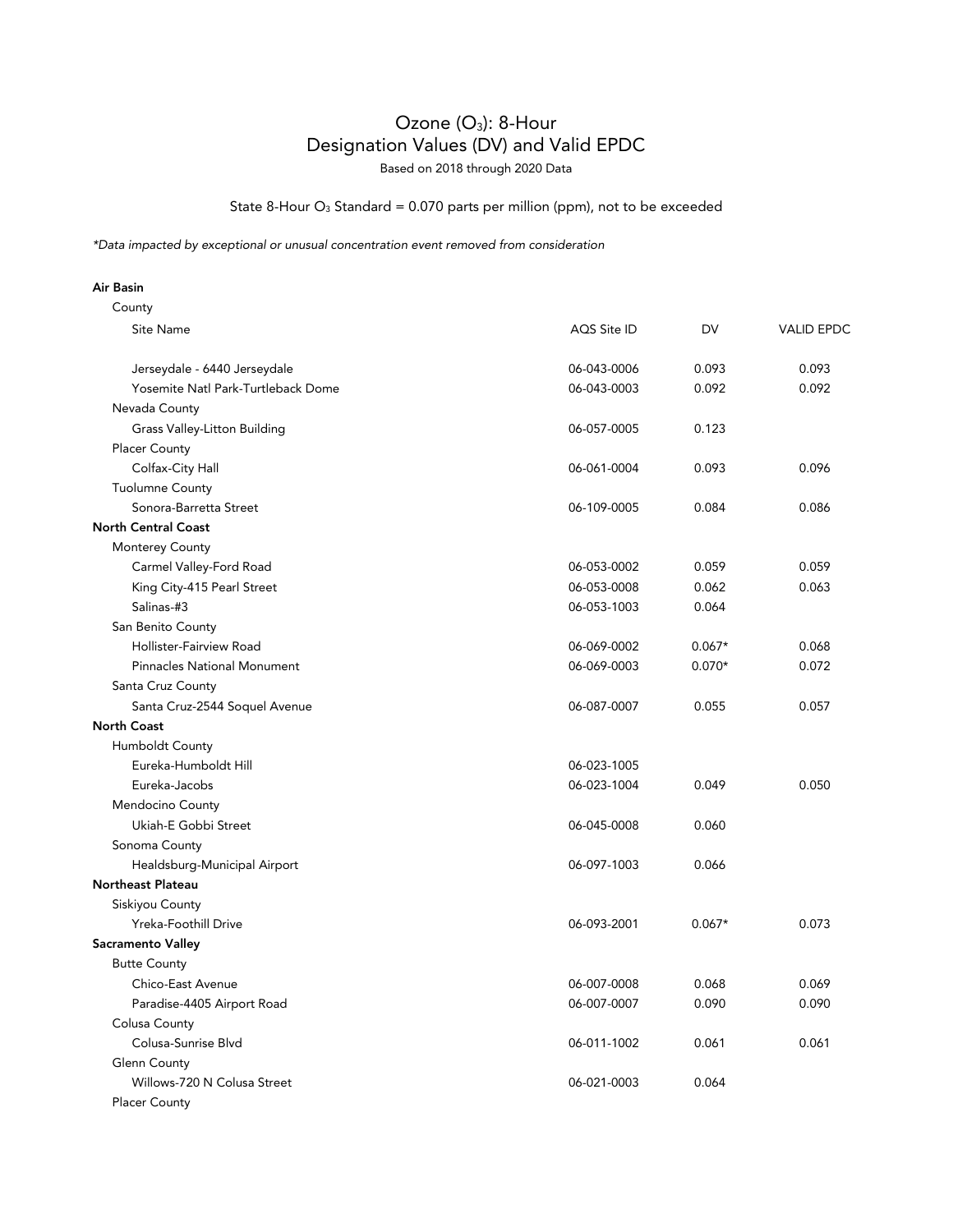State 8-Hour  $O_3$  Standard = 0.070 parts per million (ppm), not to be exceeded

*\*Data impacted by exceptional or unusual concentration event removed from consideration*

| County                                   |                    |           |                   |
|------------------------------------------|--------------------|-----------|-------------------|
| Site Name                                | <b>AQS Site ID</b> | <b>DV</b> | <b>VALID EPDC</b> |
| Auburn-11645 Atwood Road                 | 06-061-0003        | 0.099     | 0.099             |
| Lincoln-1445 1st Street                  | 06-061-2002        |           |                   |
| Lincoln-2885 Moore Road                  | 06-061-2003        | 0.088     |                   |
| Roseville-N Sunrise Blvd                 | 06-061-0006        | 0.084     | 0.084             |
| Sacramento County                        |                    |           |                   |
| Elk Grove-Bruceville Road                | 06-067-0011        | 0.078     | 0.078             |
| Folsom-Natoma Street                     | 06-067-0012        | 0.094     |                   |
| North Highlands-Blackfoot Way            | 06-067-0002        | 0.084     | 0.084             |
| Sacramento-Del Paso Manor                | 06-067-0006        | 0.082     | 0.082             |
| Sacramento-Goldenland Court              | 06-067-0014        |           |                   |
| Sacramento-T Street                      | 06-067-0010        | 0.076     | 0.076             |
| Sloughhouse                              | 06-067-5003        | 0.077     | 0.080             |
| Shasta County                            |                    |           |                   |
| Anderson-North Street                    | 06-089-0007        | 0.077     | 0.078             |
| Lassen Volcanic Natl Park-Manzanita Lake | 06-089-3003        | 0.082     | 0.082             |
| Redding-Health Dept Roof                 | 06-089-0004        | 0.065     | 0.066             |
| Shasta Lake-13791 Lake Blvd              | 06-089-0009        | 0.082     | 0.083             |
| Solano County                            |                    |           |                   |
| <b>Vacaville-Ulatis Drive</b>            | 06-095-3003        | 0.076     |                   |
| <b>Sutter County</b>                     |                    |           |                   |
| <b>Sutter Buttes-S Butte</b>             | 06-101-0004        | 0.089     | 0.089             |
| Yuba City-Almond Street                  | 06-101-0003        | 0.070     | 0.071             |
| Tehama County                            |                    |           |                   |
| Red Bluff-1834 Walnut Street             | 06-103-0007        | 0.075     | 0.076             |
| <b>Tuscan Butte</b>                      | 06-103-0004        | 0.085     | 0.086             |
| <b>Yolo County</b>                       |                    |           |                   |
| Davis-UCD Campus                         | 06-113-0004        | 0.068     | 0.071             |
| Woodland-Gibson Road                     | 06-113-1003        | 0.073     | 0.073             |
| <b>Salton Sea</b>                        |                    |           |                   |
| <b>Imperial County</b>                   |                    |           |                   |
| Calexico-Ethel Street                    | 06-025-0005        | 0.088     | 0.088             |
| El Centro-9th Street                     | 06-025-1003        | 0.077     | 0.083             |
| Niland-English Road                      | 06-025-4004        | 0.055     |                   |
| Westmorland-W 1st Street                 | 06-025-4003        | 0.068     |                   |
| Riverside County                         |                    |           |                   |
| Indio-Jackson Street                     | 06-065-2002        | 0.091     | 0.092             |
| Joshua Tree NP-Cottonwood #2             | 06-065-0010        | 0.089     |                   |
| Palm Springs-Fire Station                | 06-065-5001        | 0.095     | 0.096             |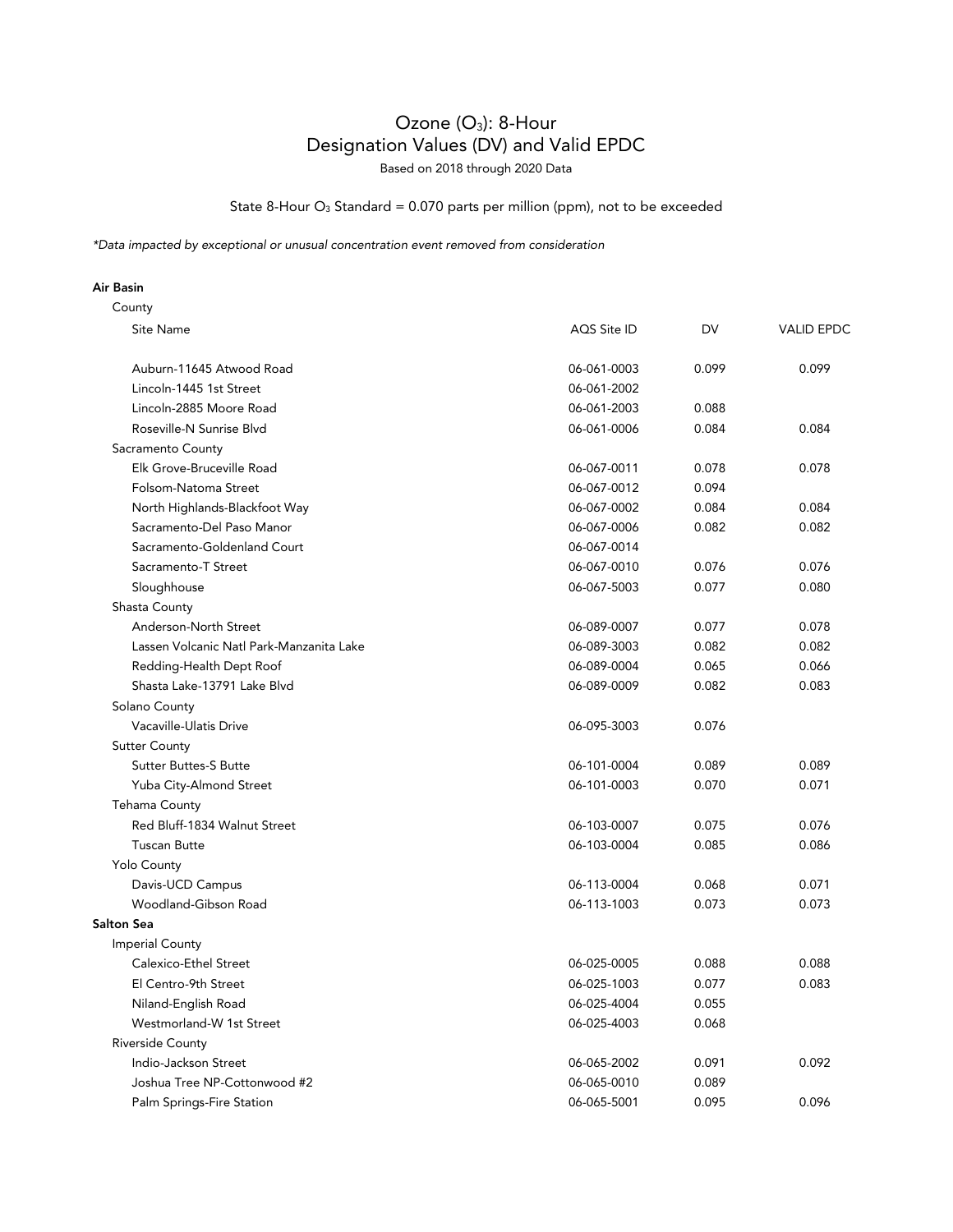State 8-Hour  $O_3$  Standard = 0.070 parts per million (ppm), not to be exceeded

| County                               |             |       |                   |
|--------------------------------------|-------------|-------|-------------------|
| <b>Site Name</b>                     | AQS Site ID | DV    | <b>VALID EPDC</b> |
| San Diego                            |             |       |                   |
| San Diego County                     |             |       |                   |
| Alpine-Victoria Drive                | 06-073-1006 | 0.086 | 0.087             |
| Camp Pendleton                       | 06-073-1008 | 0.072 | 0.072             |
| Chula Vista                          | 06-073-0001 | 0.073 | 0.073             |
| Del Mar-Mira Costa College           | 06-073-1001 |       |                   |
| El Cajon-Lexington Elementary School | 06-073-1022 | 0.083 |                   |
| Otay Mesa-Donovan                    | 06-073-1014 | 0.078 | 0.078             |
| San Diego-Sherman Elementary School  | 06-073-1026 | 0.088 |                   |
| San Diego-Kearny Villa Road          | 06-073-1016 | 0.081 | 0.084             |
| San Francisco Bay Area               |             |       |                   |
| Alameda County                       |             |       |                   |
| Berkeley-Aquatic Park                | 06-001-0013 | 0.044 | 0.045             |
| Hayward-La Mesa                      | 06-001-2001 | 0.071 | 0.077             |
| Livermore-13224 Patterson Pass Road  | 06-001-2005 |       |                   |
| Livermore-793 Rincon Avenue          | 06-001-0007 | 0.079 | 0.081             |
| Oakland-9925 International Blvd      | 06-001-0009 | 0.055 | 0.055             |
| Oakland-West                         | 06-001-0011 | 0.050 | 0.053             |
| Contra Costa County                  |             |       |                   |
| <b>Bethel Island Road</b>            | 06-013-1002 | 0.072 | 0.075             |
| Concord-2975 Treat Blvd              | 06-013-0002 | 0.074 | 0.075             |
| San Pablo-Rumrill Blvd               | 06-013-1004 | 0.057 | 0.057             |
| San Ramon-9885 Alcosta Bl            | 06-013-2007 | 0.077 | 0.077             |
| Marin County                         |             |       |                   |
| San Rafael                           | 06-041-0001 | 0.061 | 0.062             |
| Napa County                          |             |       |                   |
| Napa-Valley College                  | 06-055-0004 | 0.069 | 0.069             |
| San Francisco County                 |             |       |                   |
| San Francisco-Arkansas Street        | 06-075-0005 | 0.056 | 0.056             |
| San Mateo County                     |             |       |                   |
| Redwood City                         | 06-081-1001 | 0.059 | 0.061             |
| Santa Clara County                   |             |       |                   |
| Gilroy-9th Street                    | 06-085-0002 | 0.067 | 0.072             |
| Los Gatos                            | 06-085-1001 | 0.073 | 0.073             |
| San Jose-Jackson Street              | 06-085-0005 | 0.073 | 0.073             |
| San Martin-Murphy Avenue             | 06-085-2006 | 0.078 | 0.079             |
| Solano County                        |             |       |                   |
| Fairfield-Chadbourne Road            | 06-095-0005 | 0.068 | 0.072             |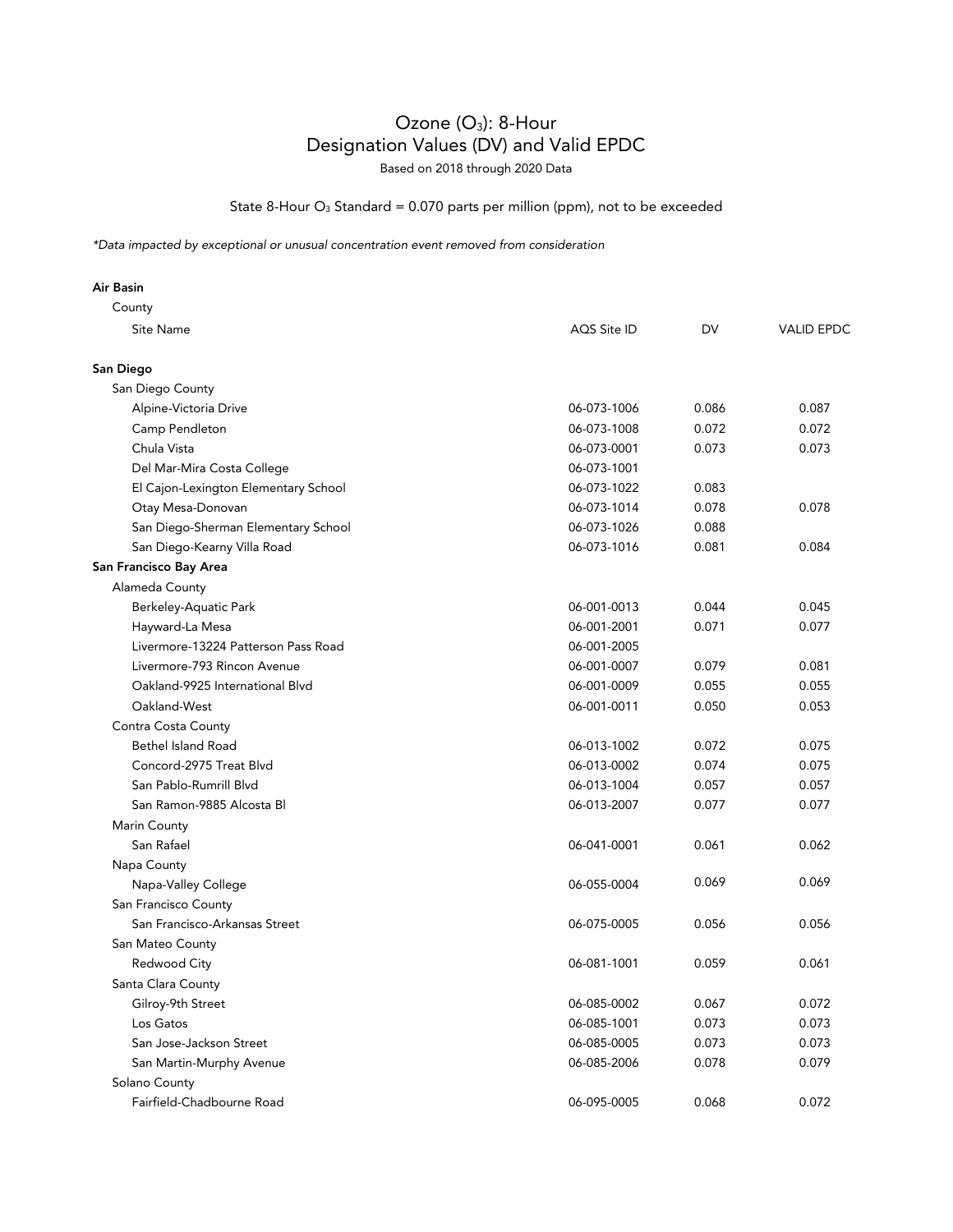State 8-Hour  $O_3$  Standard = 0.070 parts per million (ppm), not to be exceeded

*\*Data impacted by exceptional or unusual concentration event removed from consideration*

| County                              |             |       |                   |
|-------------------------------------|-------------|-------|-------------------|
| Site Name                           | AQS Site ID | DV    | <b>VALID EPDC</b> |
| Vallejo-304 Tuolumne Street         | 06-095-0004 | 0.063 | 0.065             |
| Sonoma County                       |             |       |                   |
| Sebastopol-103 Morris Street        | 06-097-0004 | 0.056 | 0.056             |
| San Joaquin Valley                  |             |       |                   |
| Fresno County                       |             |       |                   |
| Clovis-N Villa Avenue               | 06-019-5001 | 0.095 | 0.095             |
| Fresno-Drummond Street              | 06-019-0007 | 0.090 | 0.091             |
| Fresno-Garland                      | 06-019-0011 | 0.093 | 0.093             |
| Fresno-Sierra Skypark #2            | 06-019-0242 | 0.087 | 0.087             |
| Parlier                             | 06-019-4001 | 0.089 |                   |
| <b>Table Mountain</b>               | 06-019-0500 | 0.085 |                   |
| Tranquility-32650 West Adams Avenue | 06-019-2009 | 0.076 | 0.078             |
| Kern County                         |             |       |                   |
| Arvin-Di Giorgio                    | 06-029-5002 |       |                   |
| Bakersfield-5558 California Avenue  | 06-029-0014 | 0.098 |                   |
| Bakersfield-Municipal Airport       | 06-029-2012 | 0.098 |                   |
| Edison                              | 06-029-0007 | 0.102 |                   |
| Maricopa-Stanislaus Street          | 06-029-0008 | 0.093 |                   |
| Oildale-3311 Manor Street           | 06-029-0232 | 0.098 |                   |
| Shafter-Walker Street               | 06-029-6001 | 0.090 |                   |
| Kings County                        |             |       |                   |
| Hanford-S Irwin Street              | 06-031-1004 | 0.085 | 0.087             |
| Madera County                       |             |       |                   |
| Madera-28261 Avenue 14              | 06-039-2010 | 0.086 | 0.089             |
| Madera-Pump Yard                    | 06-039-0004 | 0.080 |                   |
| <b>Merced County</b>                |             |       |                   |
| Merced-S Coffee Avenue              | 06-047-0003 | 0.085 | 0.085             |
| San Joaquin County                  |             |       |                   |
| Stockton-Hazelton Street            | 06-077-1002 | 0.075 | 0.076             |
| Tracy-Airport                       | 06-077-3005 | 0.082 |                   |
| Stanislaus County                   |             |       |                   |
| Modesto-14th Street                 | 06-099-0005 | 0.088 | 0.090             |
| Turlock-S Minaret Street            | 06-099-0006 | 0.087 | 0.094             |
| <b>Tulare County</b>                |             |       |                   |
| Porterville-1839 Newcomb Street     | 06-107-2010 | 0.087 |                   |
| Sequoia and Kings Canyon Natl Park  | 06-107-0009 | 0.096 | 0.097             |
| Sequoia Natl Park-Lower Kaweah      | 06-107-0006 | 0.096 | 0.097             |
| Visalia-N Church Street             | 06-107-2002 | 0.095 |                   |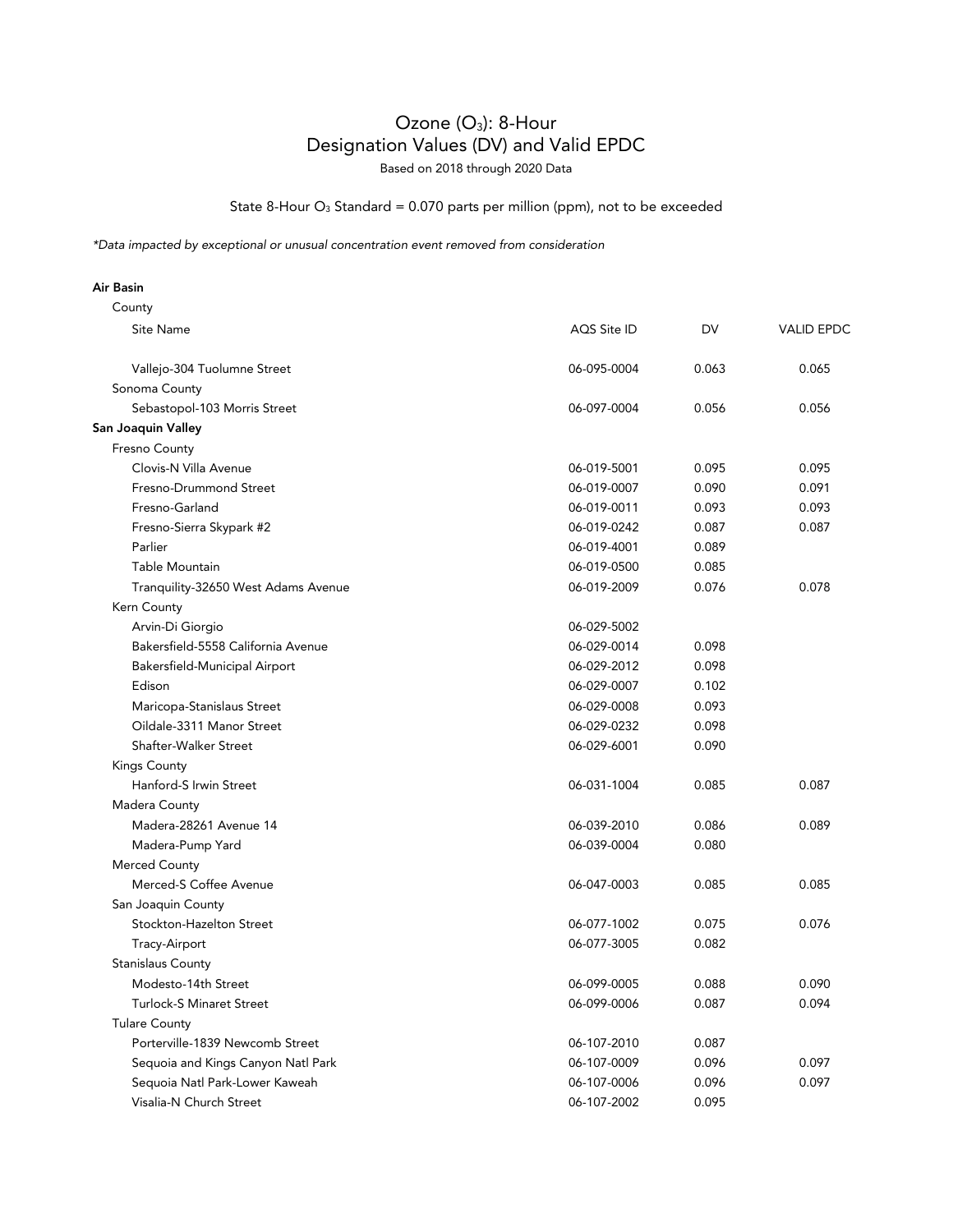State 8-Hour  $O_3$  Standard = 0.070 parts per million (ppm), not to be exceeded

| Air Basin                                |             |       |                   |
|------------------------------------------|-------------|-------|-------------------|
| County                                   |             |       |                   |
| Site Name                                | AQS Site ID | DV    | <b>VALID EPDC</b> |
| <b>South Central Coast</b>               |             |       |                   |
| San Luis Obispo County                   |             |       |                   |
| Atascadero-Lift Station #5               | 06-079-8002 | 0.064 | 0.067             |
| Carrisa Plains School                    | 06-079-8006 | 0.079 | 0.080             |
| Morro Bay                                | 06-079-3001 | 0.056 | 0.056             |
| Nipomo-Regional Park                     | 06-079-4002 | 0.060 | 0.061             |
| Paso Robles-Santa Fe Avenue              | 06-079-0005 | 0.072 |                   |
| <b>Red Hills</b>                         | 06-079-8005 | 0.082 | 0.088             |
| San Luis Obispo-3220 South Higuera St    | 06-079-2006 | 0.061 |                   |
| Santa Barbara County                     |             |       |                   |
| Carpinteria-Gobernador Road              | 06-083-1021 | 0.086 |                   |
| El Capitan Beach                         | 06-083-0008 |       |                   |
| Gaviota-GTC Site B                       | 06-083-1018 |       |                   |
| Goleta-Fairview                          | 06-083-2011 | 0.062 | 0.063             |
| Las Flores Canyon #1                     | 06-083-1025 | 0.074 | 0.074             |
| Lompoc-HSandP                            | 06-083-1013 | 0.067 |                   |
| Lompoc-S H Street                        | 06-083-2004 | 0.038 | 0.038             |
| Paradise Road-Los Padres National Forest | 06-083-1014 | 0.086 |                   |
| Santa Barbara-700 East Canon Perdido     | 06-083-0011 | 0.062 | 0.064             |
| Santa Maria-906 S Broadway               | 06-083-1008 | 0.048 | 0.049             |
| Santa Ynez-Airport Road                  | 06-083-3001 | 0.066 | 0.066             |
| Vandenberg Air Force Base-STS Power      | 06-083-4003 |       |                   |
| Ventura County                           |             |       |                   |
| El Rio-Rio Mesa School #2                | 06-111-3001 | 0.068 | 0.068             |
| Ojai-Ojai Avenue                         | 06-111-1004 | 0.076 | 0.076             |
| Piru-3301 Pacific Avenue                 | 06-111-0009 | 0.077 | 0.079             |
| Simi Valley-Cochran Street               | 06-111-2002 | 0.087 | 0.088             |
| Thousand Oaks-Moorpark Road              | 06-111-0007 | 0.077 | 0.078             |
| <b>South Coast</b>                       |             |       |                   |
| Los Angeles County                       |             |       |                   |
| Azusa                                    | 06-037-0002 | 0.111 | 0.112             |
| Compton-700 North Bullis Road            | 06-037-1302 | 0.072 | 0.073             |
| Glendora-Laurel                          | 06-037-0016 | 0.121 | 0.122             |
| Long Beach-Signal Hill                   | 06-037-4009 | 0.083 |                   |
| Long Beach-2425 Webster Street           | 06-037-4006 |       |                   |
| Los Angeles-North Main Street            | 06-037-1103 | 0.093 | 0.093             |
| Los Angeles-Westchester Parkway          | 06-037-5005 | 0.075 |                   |
| North Hollywood                          | 06-037-4010 | 0.109 |                   |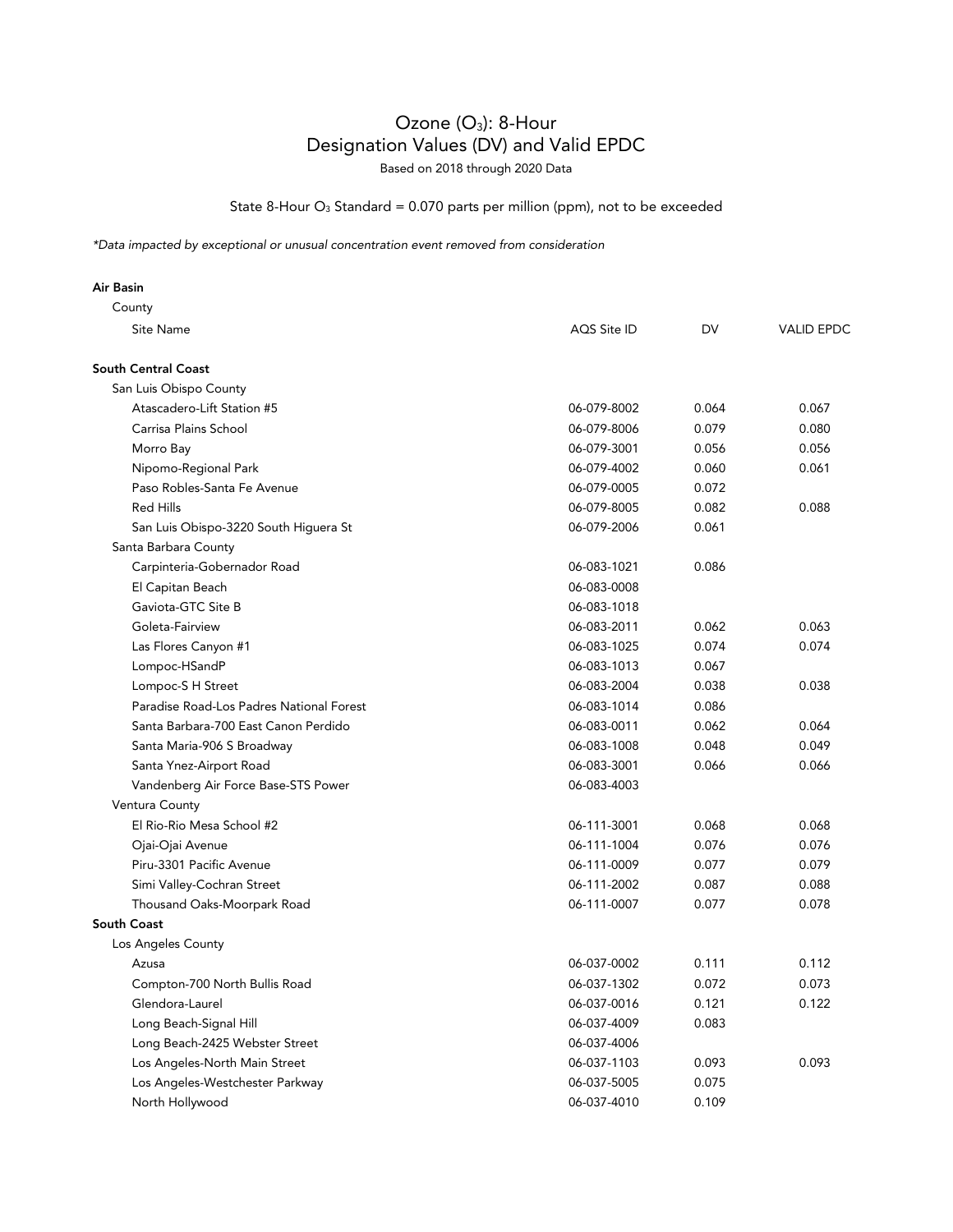State 8-Hour  $O_3$  Standard = 0.070 parts per million (ppm), not to be exceeded

*\*Data impacted by exceptional or unusual concentration event removed from consideration*

| County                       |             |           |                   |
|------------------------------|-------------|-----------|-------------------|
| Site Name                    | AQS Site ID | <b>DV</b> | <b>VALID EPDC</b> |
| Pasadena-S Wilson Avenue     | 06-037-2005 | 0.110     | 0.111             |
| Pico Rivera-4144 San Gabriel | 06-037-1602 | 0.092     | 0.093             |
| Pomona                       | 06-037-1701 | 0.108     | 0.114             |
| Reseda                       | 06-037-1201 | 0.101     | 0.107             |
| Santa Clarita                | 06-037-6012 | 0.110     | 0.115             |
| West Los Angeles-VA Hospital | 06-037-0113 | 0.076     | 0.076             |
| <b>Orange County</b>         |             |           |                   |
| Anaheim-Pampas Lane          | 06-059-0007 | 0.082     | 0.083             |
| Costa Mesa-Mesa Verde Drive  | 06-059-1003 |           |                   |
| La Habra                     | 06-059-5001 | 0.088     | 0.094             |
| Mission Viejo-26081 Via Pera | 06-059-2022 | 0.092     | 0.099             |
| Riverside County             |             |           |                   |
| <b>Banning Airport</b>       | 06-065-0012 | 0.108     | 0.110             |
| Lake Elsinore-W Flint Street | 06-065-9001 | 0.100     | 0.100             |
| Mira Loma Van Buren          | 06-065-8005 | 0.109     | 0.114             |
| Perris                       | 06-065-6001 | 0.103     | 0.104             |
| Riverside-Rubidoux           | 06-065-8001 | 0.108     | 0.113             |
| Winchester-33700 Borel Road  | 06-065-0016 | 0.088     | 0.089             |
| San Bernardino County        |             |           |                   |
| Crestline                    | 06-071-0005 | 0.118     | 0.124             |
| Fontana-Arrow Highway        | 06-071-2002 | 0.112     | 0.116             |
| Redlands-Dearborn            | 06-071-4003 | 0.126     | 0.131             |
| San Bernardino-4th Street    | 06-071-9004 | 0.126     | 0.127             |
| Upland                       | 06-071-1004 | 0.116     | 0.121             |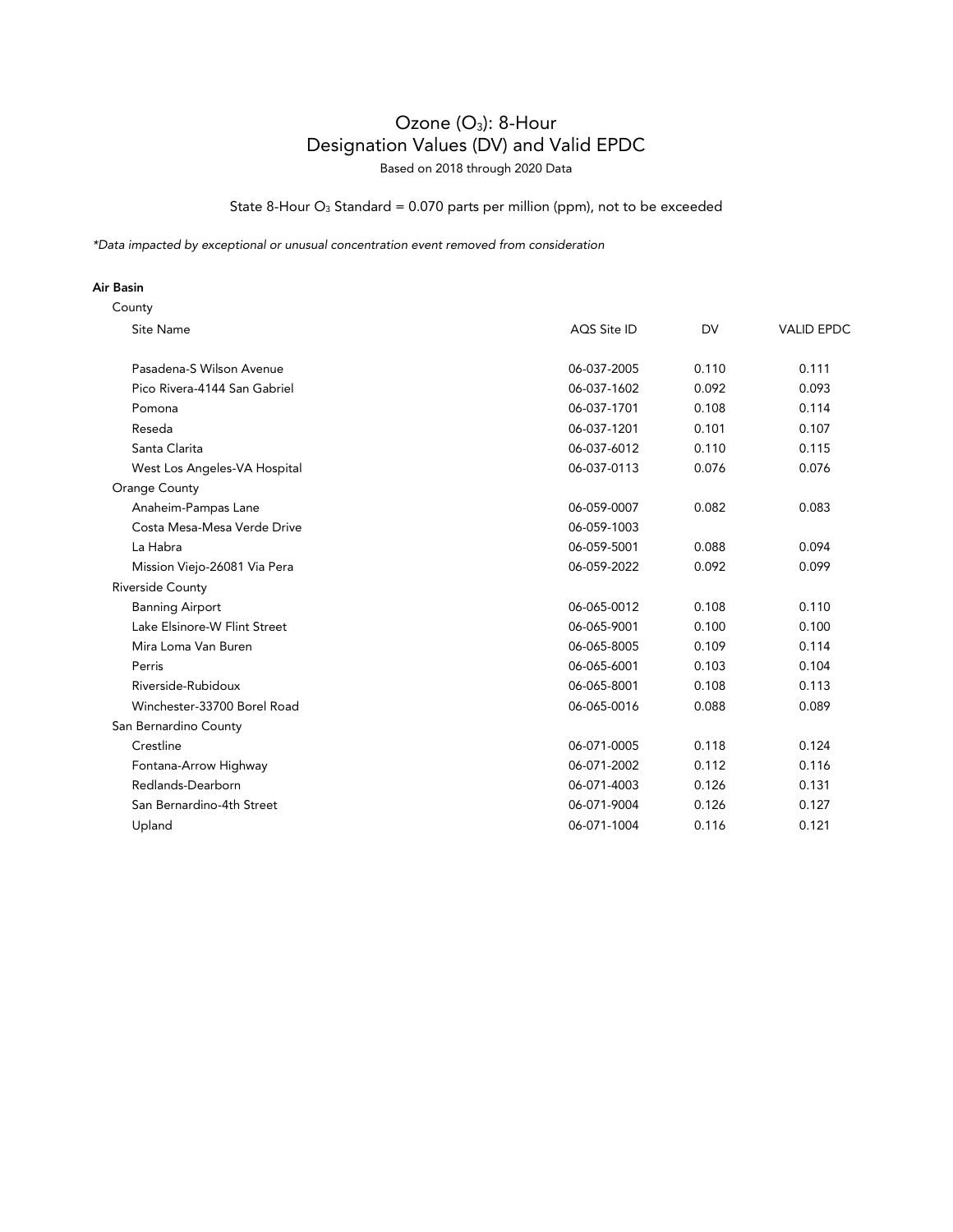State PM<sub>10</sub> Standard = 20 micrograms per cubic meter ( $\mu$ g/m<sup>3</sup>), not to be exceeded

| Air Basin                       |             |           |      |                            |      |
|---------------------------------|-------------|-----------|------|----------------------------|------|
| County                          |             |           |      | Representative Annual Data |      |
| <b>Site Name</b>                | AQS Site ID | <b>DV</b> | 2018 | 2019                       | 2020 |
| <b>Great Basin Valleys</b>      |             |           |      |                            |      |
| Inyo County                     |             |           |      |                            |      |
| Bishop-Line                     | 06-027-0002 | 18        | N    | Υ                          | N    |
| Keeler-Cerro Gordo Rd           | 06-027-1003 | 18        | Y    | Y                          | Y    |
| Mono County                     |             |           |      |                            |      |
| Lee Vining-SMS                  | 06-051-0005 |           | N    | N                          | N    |
| Mammoth Lakes-Gateway HC        | 06-051-0001 | 25        | Y    | Y                          | Y    |
| <b>Lake County</b>              |             |           |      |                            |      |
| Lake County                     |             |           |      |                            |      |
| Anderson Springs                | 06-033-3010 | $11*$     | Y    | Y                          | Y    |
| Glenbrook-High Valley Rd        | 06-033-3011 | 9*        | Y    | Y                          | Y    |
| Lakeport-S Main St              | 06-033-3002 | $14*$     | N    | Y                          | Y    |
| Lake Tahoe                      |             |           |      |                            |      |
| El Dorado County                |             |           |      |                            |      |
| South Lake Tahoe-Sandy Way      | 06-017-0011 | 15        | N    | N                          | Y    |
| <b>Mojave Desert</b>            |             |           |      |                            |      |
| Kern County                     |             |           |      |                            |      |
| Canebrake                       | 06-029-0017 |           | N    | N                          | N    |
| Mojave-Poole St                 | 06-029-0011 | 22        | N    | Y                          | N    |
| Ridgecrest-W California         | 06-029-0015 |           | N    |                            |      |
| Ridgecrest-Ward                 | 06-029-0018 | 23        | N    | Y                          | Y    |
| <b>Mountain Counties</b>        |             |           |      |                            |      |
| <b>Calaveras County</b>         |             |           |      |                            |      |
| San Andreas-Gold Strike Rd      | 06-009-0001 | 24        | N    | Y                          | Y    |
| Mariposa County                 |             |           |      |                            |      |
| Yosemite Village-Visitor Center | 06-043-1001 | 29        | N    | N                          | Y    |
| <b>North Coast</b>              |             |           |      |                            |      |
| Mendocino County                |             |           |      |                            |      |
| Ft Bragg-Dana                   | 06-045-0010 | $14*$     | Y    | Y                          | Y    |
| Sonoma County                   |             |           |      |                            |      |
| Cloverdale                      | 06-097-0001 | $13*$     | Υ    | N                          | N    |
| Guerneville-Church and 1st      | 06-097-3002 | $13*$     | Y    | Y                          | N    |
| Healdsburg-Matheson St          | 06-097-0002 | $16*$     | Y    | N                          | N    |
| Sacramento Valley               |             |           |      |                            |      |
| <b>Butte County</b>             |             |           |      |                            |      |
| Chico-East Ave                  | 06-007-0008 | 32        | Υ    | N                          | N    |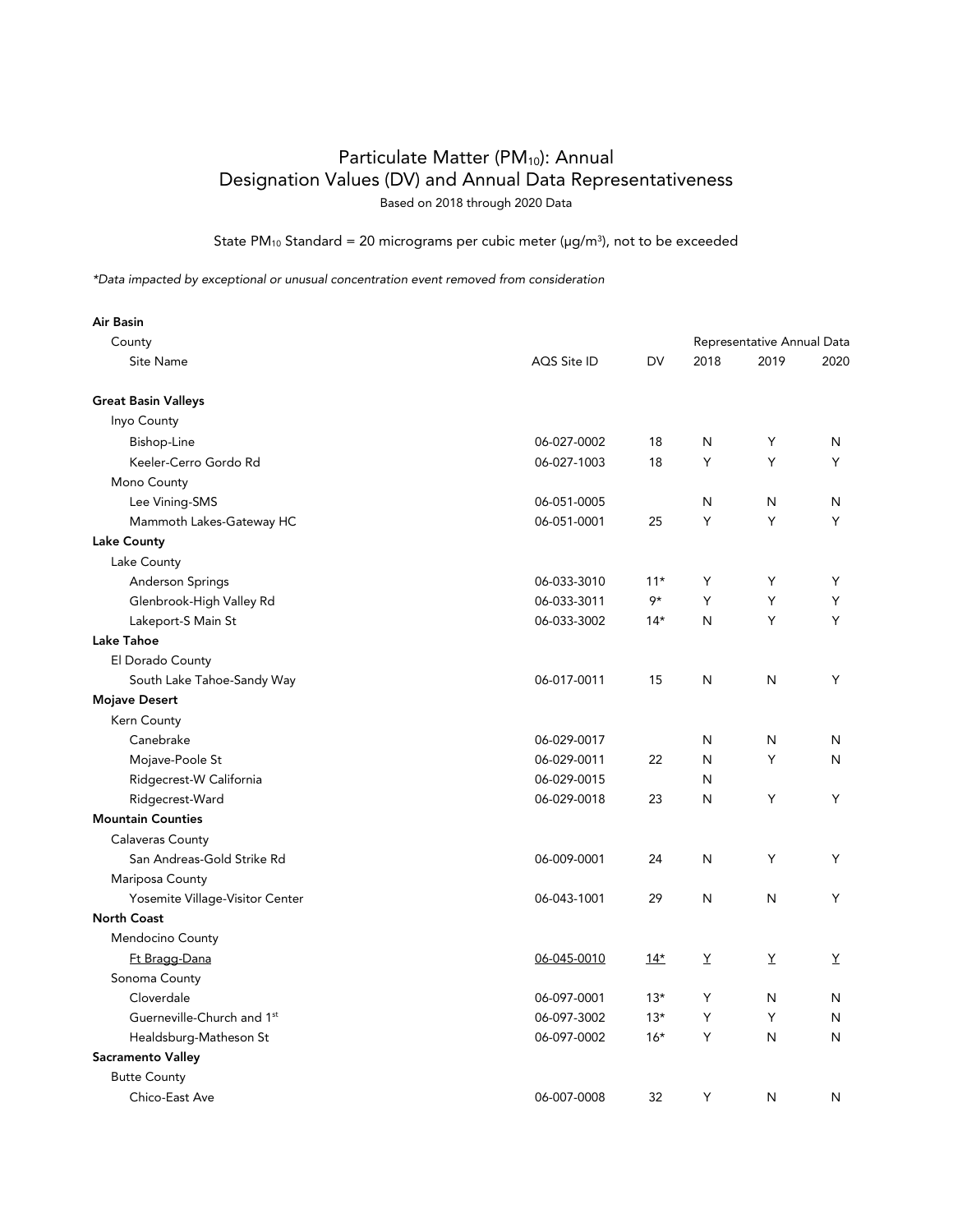State PM<sub>10</sub> Standard = 20 micrograms per cubic meter ( $\mu$ g/m<sup>3</sup>), not to be exceeded

| Air Basin                           |             |           |      |                            |      |
|-------------------------------------|-------------|-----------|------|----------------------------|------|
| County                              |             |           |      | Representative Annual Data |      |
| Site Name                           | AQS Site ID | <b>DV</b> | 2018 | 2019                       | 2020 |
| Colusa County                       |             |           |      |                            |      |
| Colusa-Sunrise Blvd                 | 06-011-1002 | 37        | N    | Υ                          | Υ    |
| Glenn County                        |             |           |      |                            |      |
| Willows-N Colusa St                 | 06-021-0003 | 37        | Υ    | Υ                          | N    |
| Placer County                       |             |           |      |                            |      |
| Roseville-N Sunrise Blvd            | 06-061-0006 | 28        | N    | Υ                          | Υ    |
| Sacramento County                   |             |           |      |                            |      |
| North Highlands-Blackfoot Way       | 06-067-0002 | 30        | Υ    | N                          | Υ    |
| Sacramento-Branch Center Rd #2      | 06-067-0284 | 27        | Y    | N                          | N    |
| Sacramento-Del Paso Manor           | 06-067-0006 | 25        | Υ    | N                          | N    |
| Sacramento-T St                     | 06-067-0010 | 31        | Y    | Y                          | Y    |
| Shasta County                       |             |           |      |                            |      |
| Anderson-North St                   | 06-089-0007 | 15        | N    | Y                          | N    |
| Redding-Health Dept                 | 06-089-0004 | $17*$     | Y    | N                          | Y    |
| Shasta Lake-La Mesa Ave             | 06-089-0008 | $16*$     | N    | Y                          | Y    |
| Solano County                       |             |           |      |                            |      |
| Vacaville-Merchant St               | 06-095-3001 | 18        | Υ    | N                          | N    |
| <b>Sutter County</b>                |             |           |      |                            |      |
| Yuba City-Almond St                 | 06-101-0003 | 28        | N    | Υ                          | Υ    |
| Tehama County                       |             |           |      |                            |      |
| <b>Red Bluff-Walnut St</b>          | 06-103-0007 | 24        | Υ    | Υ                          | N    |
| Yolo County                         |             |           |      |                            |      |
| West Sacramento-15 <sup>th</sup> St | 06-113-2001 | 24        | Y    | Υ                          | N    |
| Woodland-Gibson Rd                  | 06-113-1003 | 26        | Υ    | $\mathsf{N}$               | N    |
| <b>Salton Sea</b>                   |             |           |      |                            |      |
| <b>Imperial County</b>              |             |           |      |                            |      |
| Brawley-220 Main St                 | 06-025-0007 | 45*       | Y    | Y                          | Υ    |
| Calexico-Ethel St                   | 06-025-0005 | 54        | N    | Y                          | Y    |
| El Centro-9th St                    | 06-025-1003 | 45*       | Y    | Y                          | Y    |
| Niland-English Rd                   | 06-025-4004 | 36        | N    | Y                          | Y    |
| Westmorland-W 1st St                | 06-025-4003 | 40        | N    | Y                          | Υ    |
| Riverside County                    |             |           |      |                            |      |
| Indio-Jackson St                    | 06-065-2002 | 39        | Υ    | Υ                          | N    |
| Mecca-Johnson St                    | 06-065-2005 | 35        | N    | Y                          | N    |
| Palm Springs-Fire Stn               | 06-065-5001 | 20        | Y    | Y                          | N    |
| San Diego                           |             |           |      |                            |      |
| San Diego County                    |             |           |      |                            |      |
| Chula Vista                         | 06-073-0001 |           | N    | ${\sf N}$                  | N    |
|                                     |             |           |      |                            |      |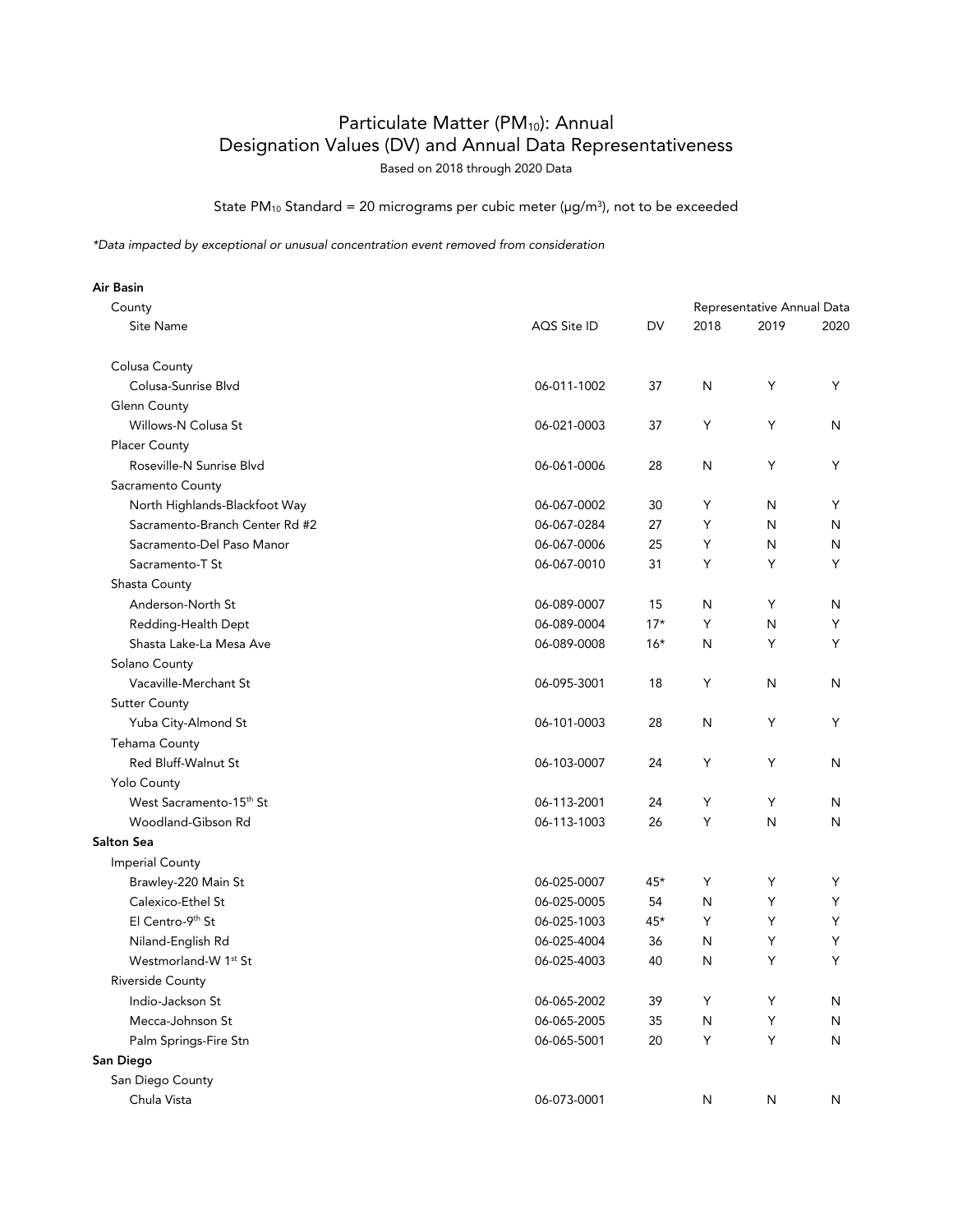State PM<sub>10</sub> Standard = 20 micrograms per cubic meter ( $\mu$ g/m<sup>3</sup>), not to be exceeded

*\*Data impacted by exceptional or unusual concentration event removed from consideration*

| County                               |             |    | Representative Annual Data |      |      |  |
|--------------------------------------|-------------|----|----------------------------|------|------|--|
| <b>Site Name</b>                     | AQS Site ID | DV | 2018                       | 2019 | 2020 |  |
| El Cajon-Lexington Elementary School | 06-073-0006 | 23 | Υ                          | N    | N    |  |
| Otay Mesa-Donovan                    | 06-073-1014 | 31 | Y                          | Y    | N    |  |
| San Diego-Kearny Villa Rd            | 06-073-1016 | 19 | Y                          |      |      |  |
| San Francisco Bay Area               |             |    |                            |      |      |  |
| Contra Costa County                  |             |    |                            |      |      |  |
| Bethel Island-Bethel Island Rd       | 06-013-1002 | 16 | N                          | Y    | N    |  |
| Concord-Treat Blvd                   | 06-013-0002 | 16 | Y                          | N    | N    |  |
| San Pablo-Rumhill Blvd               | 06-013-1004 | 22 | Y                          | Y    | Y    |  |
| Marin County                         |             |    |                            |      |      |  |
| San Rafael                           | 06-041-0001 | 19 | Y                          | N    | Y    |  |
| Napa County                          |             |    |                            |      |      |  |
| Napa-Valley College                  | 06-055-0004 | 19 | N                          | N    | Y    |  |
| San Francisco County                 |             |    |                            |      |      |  |
| San Francisco-Arkansas St            | 06-075-0005 | 23 | N                          | Υ    | Y    |  |
| Santa Clara County                   |             |    |                            |      |      |  |
| San Jose-Jackson St                  | 06-085-0005 | 25 | Y                          | Y    | Y    |  |
| San Joaquin Valley                   |             |    |                            |      |      |  |
| Fresno County                        |             |    |                            |      |      |  |
| Clovis-N Villa Ave                   | 06-019-5001 | 51 | Y                          | Y    | Y    |  |
| Fresno-Drummond St                   | 06-019-0007 | 46 | Υ                          | Y    | N    |  |
| Fresno-Garland                       | 06-019-0011 | 49 | Y                          | Y    | Y    |  |
| Kern County                          |             |    |                            |      |      |  |
| Bakersfield-California St            | 06-029-0014 | 39 | N                          | Y    | N    |  |
| Bakersfield-Golden State Hwy         | 06-029-0010 | 56 | Y                          | Y    | N    |  |
| Oildale-Manor St                     | 06-029-0232 |    | N                          | N    | N    |  |
| Kings County                         |             |    |                            |      |      |  |
| Hanford-S Irwin St                   | 06-031-1004 | 48 | Y                          | Y    | N    |  |
| Madera County                        |             |    |                            |      |      |  |
| Madera-14 <sup>th</sup> St           | 06-039-2010 | 50 | N                          | N    | Y    |  |
| Merced County                        |             |    |                            |      |      |  |
| Merced-M St                          | 06-047-2510 | 35 | Υ                          | Y    | N    |  |
| San Joaquin County                   |             |    |                            |      |      |  |
| Manteca-Fishback                     | 06-077-2010 | 39 | N                          | N    | Y    |  |
| Stockton-Hazelton St                 | 06-077-1002 | 30 | Υ                          | Y    | N    |  |
| Stanislaus County                    |             |    |                            |      |      |  |
| Modesto-14 <sup>th</sup> St          | 06-099-0005 | 39 | N                          | N    | Y    |  |
| <b>Turlock-S Minaret St</b>          | 06-099-0006 | 39 | Y                          | Y    | N    |  |
| <b>Tulare County</b>                 |             |    |                            |      |      |  |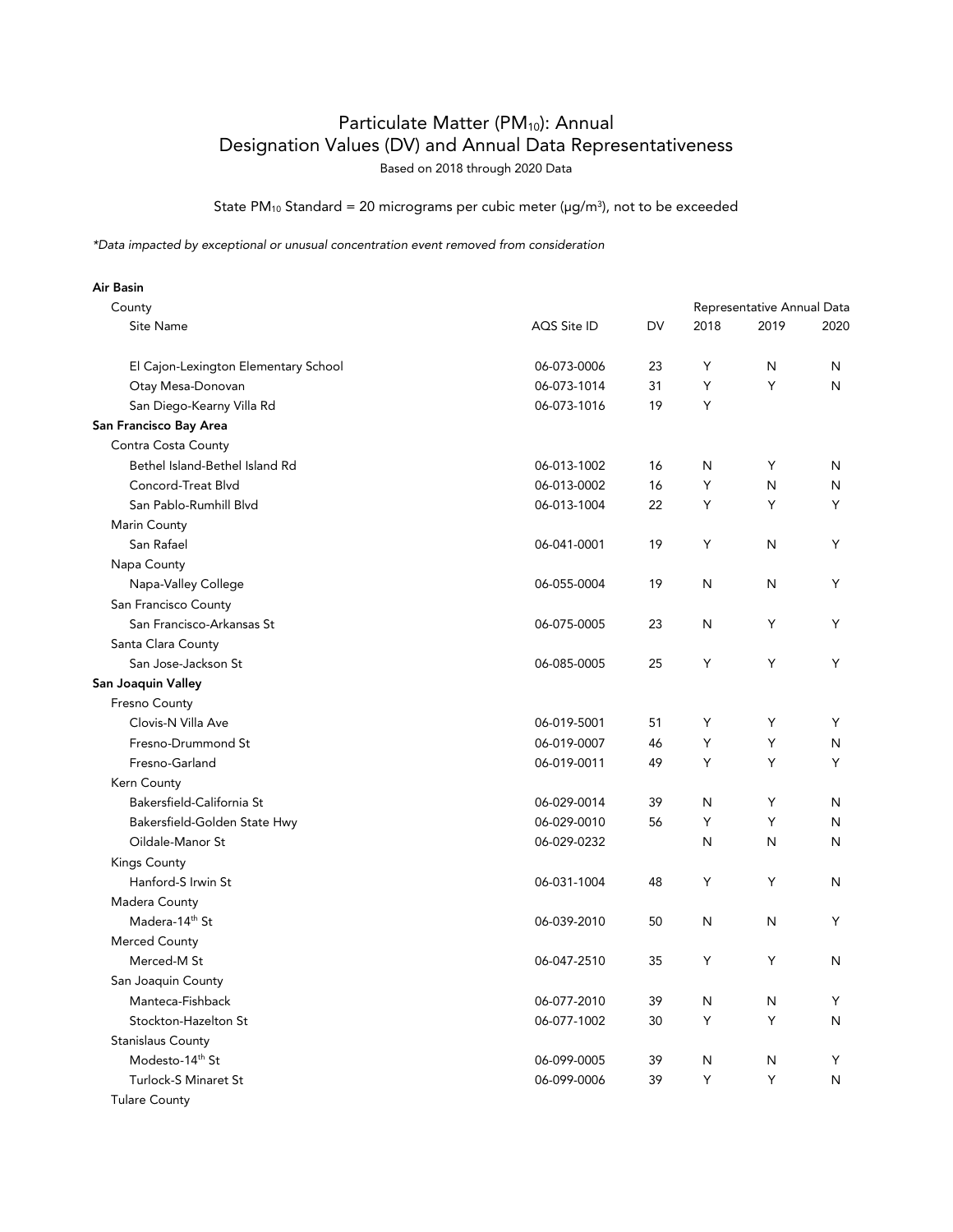State PM<sub>10</sub> Standard = 20 micrograms per cubic meter ( $\mu$ g/m<sup>3</sup>), not to be exceeded

*\*Data impacted by exceptional or unusual concentration event removed from consideration*

| County                                 |             |           | Representative Annual Data |      |      |  |
|----------------------------------------|-------------|-----------|----------------------------|------|------|--|
| Site Name                              | AQS Site ID | <b>DV</b> | 2018                       | 2019 | 2020 |  |
| Visalia-N Church St                    | 06-107-2002 | 61        | Y                          | Y    | Y    |  |
| <b>South Central Coast</b>             |             |           |                            |      |      |  |
| San Luis Obispo County                 |             |           |                            |      |      |  |
| Arroyo Grande (Mesa CalFire)-Willow Rd | 06-079-2007 | 30        | Υ                          | Υ    | N    |  |
| Atascadero-Lift Stn #5                 | 06-079-8002 | 20        | Υ                          | Y    | Y    |  |
| Nipomo-Guadalupe Rd                    | 06-079-2004 | 29        | Y                          | Y    | Y    |  |
| Nipomo-Regional Park                   | 06-079-4002 | 25        | Y                          | N    | Y    |  |
| Oso Flaco                              | 06-079-9001 | 21        | N                          | Y    | Y    |  |
| Paso Robles-Santa Fe Ave               | 06-079-0005 | 27        | Y                          | N    | Y    |  |
| San Luis Obispo-S Higuera St           | 06-079-2006 | 17        | Y                          | Y    | Y    |  |
| Santa Barbara County                   |             |           |                            |      |      |  |
| El Capitan Beach                       | 06-083-0008 | 22        | Υ                          | N    |      |  |
| Goleta-Fairview                        | 06-083-2001 | 22        | Y                          | Y    | Υ    |  |
| Las Flores Canyon #1                   | 06-083-1025 | 16        | Υ                          | Y    | Y    |  |
| Lompoc-S H St                          | 06-083-2004 | 22        | Y                          | Y    | Y    |  |
| Santa Barbara-E Canon Perdido          | 06-083-0011 | 27        | Y                          | Y    | Y    |  |
| Santa Maria-S Broadway                 | 06-083-1008 | 27        | Y                          | Y    | Y    |  |
| Vandenberg AFB-STS Power               | 06-083-4003 |           | N                          | N    |      |  |
| Ventura County                         |             |           |                            |      |      |  |
| El Rio-Rio Mesa School #2              | 06-111-3001 | 27        | Y                          | N    | Y    |  |
| Simi Valley-Cochran St                 | 06-111-2002 | 24        | Y                          | Y    | N    |  |
| South Coast                            |             |           |                            |      |      |  |
| Los Angeles County                     |             |           |                            |      |      |  |
| Azusa                                  | 06-037-0002 | 32        | Υ                          | Υ    | N    |  |
| Long Beach-Webster St                  | 06-037-4006 | 33        | Y                          | Y    | N    |  |
| Los Angeles-N Main St                  | 06-037-1103 | 34        | Y                          | N    | Y    |  |
| Los Angeles-Westchester Pkwy           | 06-037-5005 | 20        | N                          | Y    | N    |  |
| Santa Clarita                          | 06-037-6012 | 18        | N                          | Y    | N    |  |
| South Long Beach                       | 06-037-4004 | 25        | Y                          | Y    | N    |  |
| Orange County                          |             |           |                            |      |      |  |
| Anaheim-Pampas Lane                    | 06-059-0007 | 28        | Υ                          | Υ    | N    |  |
| Mission Viejo-Via Pera                 | 06-059-2022 | 19        | Y                          | Y    | N    |  |
| Riverside County                       |             |           |                            |      |      |  |
| <b>Banning Airport</b>                 | 06-065-0012 |           | N                          | N    | N    |  |
| Mira Loma-Van Buren                    | 06-065-8005 | 45        | Y                          | Y    | N    |  |
| Norco-Norconian                        | 06-065-0003 | 30        | Y                          | N    | N    |  |
| Perris                                 | 06-065-6001 | 29        | Y                          | Y    | N    |  |
| Riverside-Rubidoux                     | 06-065-8001 | 44        | Y                          | Y    | N    |  |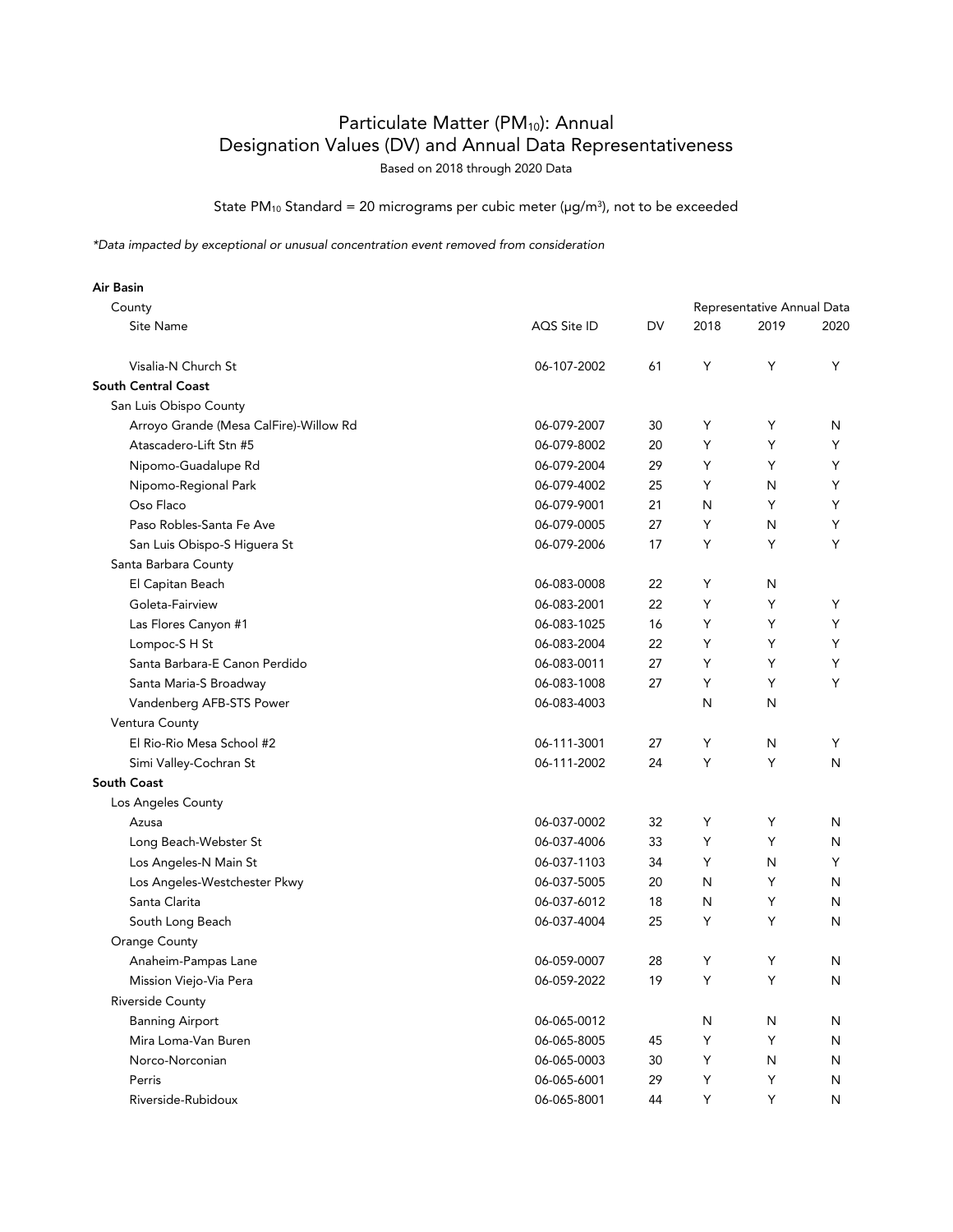State PM<sub>10</sub> Standard = 20 micrograms per cubic meter ( $\mu$ g/m<sup>3</sup>), not to be exceeded

| AQS Site ID | DV | 2018 | 2019 | 2020                       |
|-------------|----|------|------|----------------------------|
|             |    |      |      |                            |
| 06-071-0005 | 17 | Υ    | N    | N                          |
| 06-071-2002 | 34 | N    | v    | N                          |
| 06-071-4003 | 25 | Υ    | N    | N                          |
| 06-071-9004 | 34 | Υ    | v    | N                          |
|             |    |      |      | Representative Annual Data |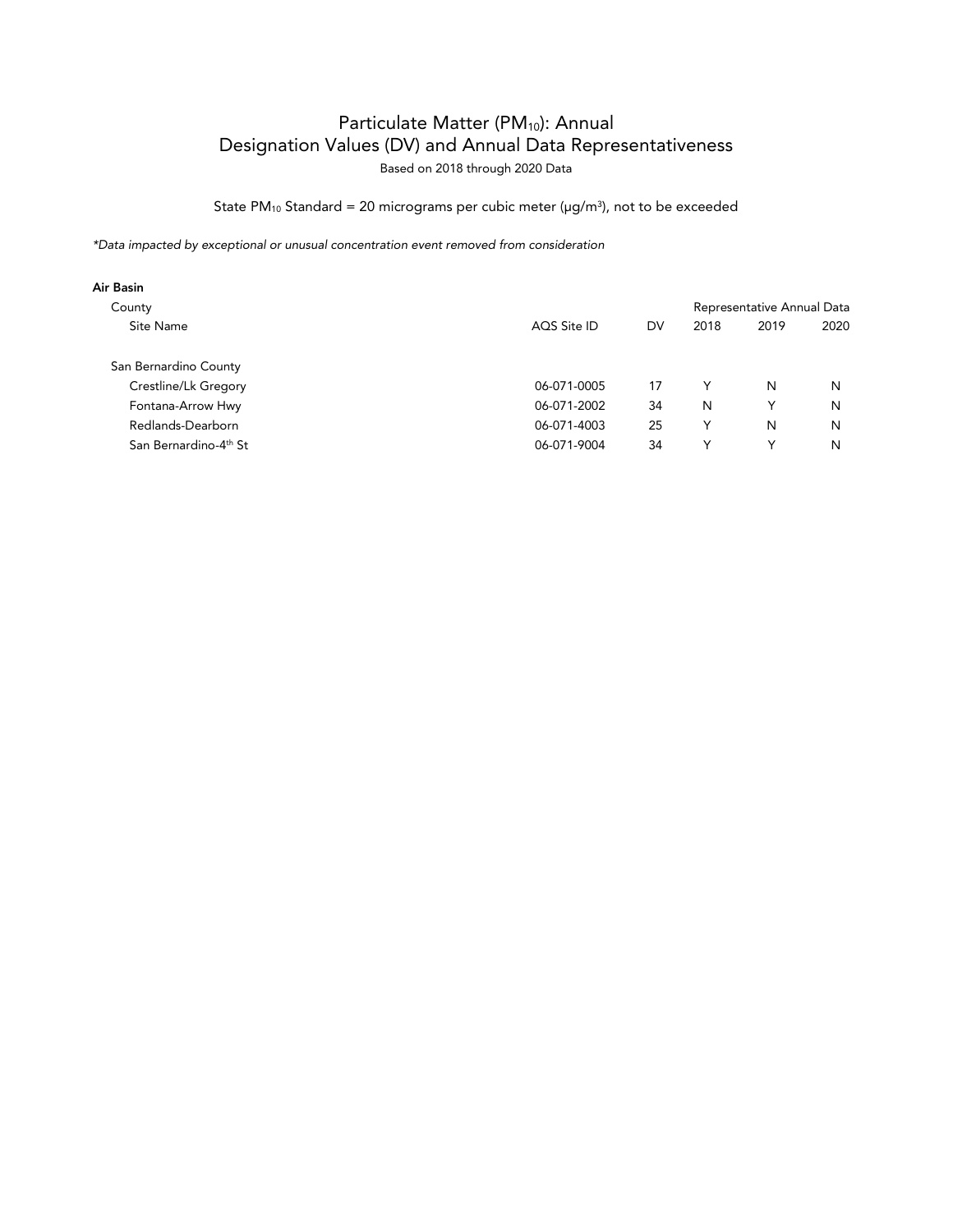### Particulate Matter (PM<sub>10</sub>): 24-Hour Designation Values (DV) and Valid EPDC Based on 2018 through 2020 Data

State PM<sub>10</sub> Standard = 50 micrograms per cubic meter ( $\mu$ g/m<sup>3</sup>), not to be exceeded

| Air Basin                                           |                            |            |                   |
|-----------------------------------------------------|----------------------------|------------|-------------------|
| County                                              |                            |            |                   |
| Site Name                                           | AQS Site ID                | <b>DV</b>  | <b>VALID EPDC</b> |
| <b>Great Basin Valleys</b>                          |                            |            |                   |
| Inyo County<br>Bishop-Line<br>Keeler-Cerro Gordo Rd | 06-027-0002<br>06-027-1003 | 166<br>134 | 204<br>152        |
| Mono County                                         |                            |            |                   |
| Lee Vining-SMS                                      | 06-051-0005                | 122        |                   |
| Mammoth Lakes-Gateway HC                            | 06-051-0001                | 185        | 191               |
| <b>Lake County</b>                                  |                            |            |                   |
| Lake County                                         |                            |            |                   |
| Anderson Springs                                    | 06-033-3010                | $43*$      | 129               |
| Glenbrook-High Valley Rd                            | 06-033-3011                | $34*$      | 87                |
| Lakeport-S Main St                                  | 06-033-3002                | 44*        | 149               |
| Lake Tahoe                                          |                            |            |                   |
| El Dorado County                                    |                            |            |                   |
| South Lake Tahoe-Sandy Way                          | 06-017-0011                | 87         | 94                |
| <b>Mojave Desert</b>                                |                            |            |                   |
| Kern County                                         |                            |            |                   |
| Canebrake                                           | 06-029-0017                | 44         |                   |
| Mojave-Poole St                                     | 06-029-0011                | 241        |                   |
| Ridgecrest-W California                             | 06-029-0015                | 51         |                   |
| Ridgecrest-Ward                                     | 06-029-0018                | 103        | 107               |
| <b>Mountain Counties</b>                            |                            |            |                   |
| Calaveras County                                    |                            |            |                   |
| San Andreas-Gold Strike Rd                          | 06-009-0001                | 111        | 124               |
| Mariposa County                                     |                            |            |                   |
| Yosemite Village-Visitor Center                     | 06-043-1001                | 320        | 329               |
| <b>North Coast</b>                                  |                            |            |                   |
| Mendocino County                                    |                            |            |                   |
| Ft Bragg-Dana                                       | 06-045-0010                | $49*$      | 81                |
| Sonoma County                                       |                            |            |                   |
| Cloverdale                                          | 06-097-0001                | 49*        | 131               |
| Guerneville-Church and 1st                          | 06-097-3002                | 49*        | 108               |
| Healdsburg-Matheson St                              | 06-097-0002                | 49*        | 122               |
| Sacramento Valley                                   |                            |            |                   |
| <b>Butte County</b>                                 |                            |            |                   |
| Chico-East Ave                                      | 06-007-0008                | 251        | 264               |
| Colusa County                                       |                            |            |                   |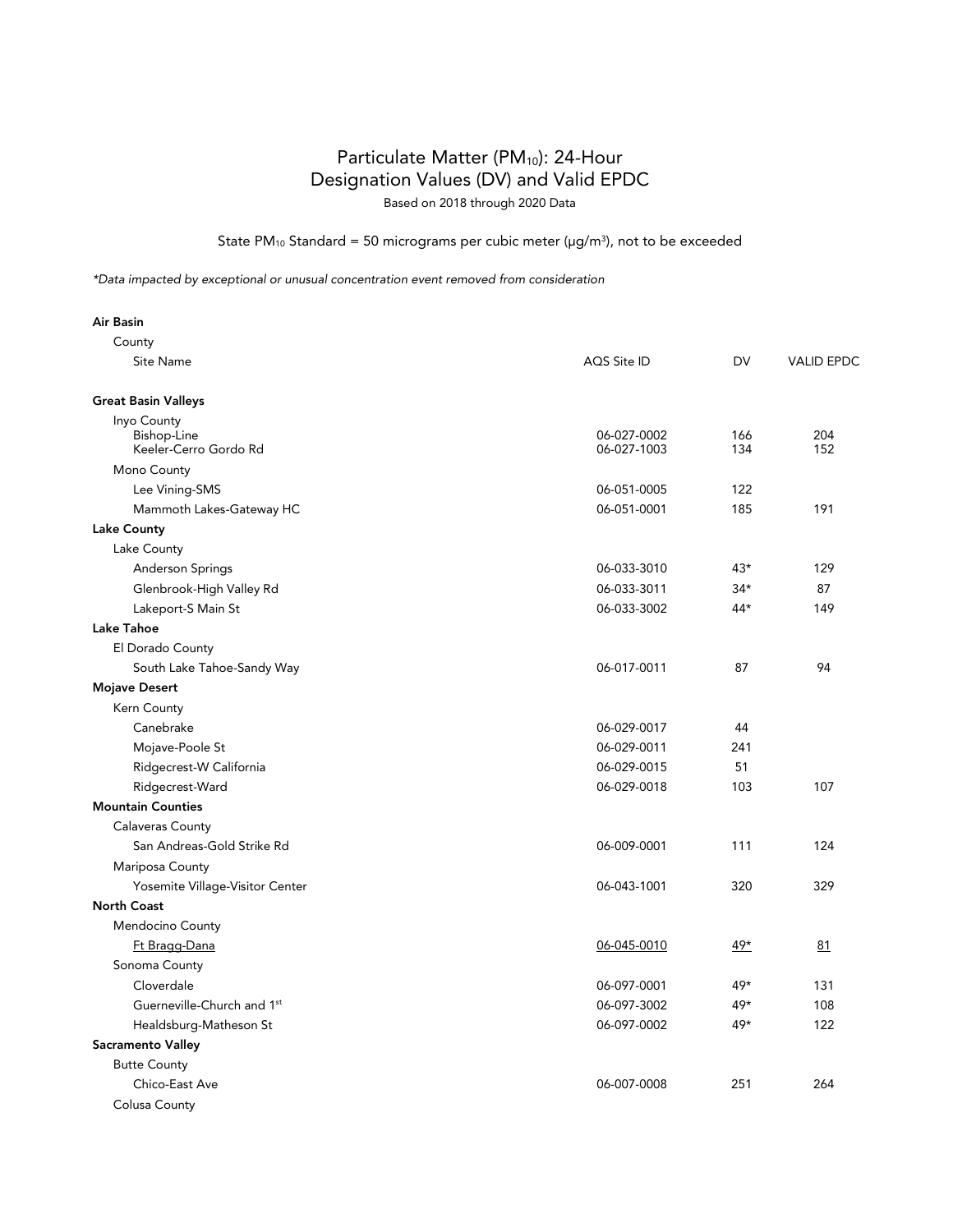Based on 2018 through 2020 Data

### State PM<sub>10</sub> Standard = 50 micrograms per cubic meter ( $\mu$ g/m<sup>3</sup>), not to be exceeded

*\*Data impacted by exceptional or unusual concentration event removed from consideration*

| County                               |             |        |                   |
|--------------------------------------|-------------|--------|-------------------|
| <b>Site Name</b>                     | AQS Site ID | DV     | <b>VALID EPDC</b> |
| Colusa-Sunrise Blvd                  | 06-011-1002 | 178    | 190               |
| Glenn County                         |             |        |                   |
| Willows-N Colusa St                  | 06-021-0003 | 151    | 156               |
| <b>Placer County</b>                 |             |        |                   |
| Roseville-N Sunrise Blvd             | 06-061-0006 | 158    | 165               |
| Sacramento County                    |             |        |                   |
| North Highlands-Blackfoot Way        | 06-067-0002 | 173    | 173               |
| Sacramento-Branch Center Rd #2       | 06-067-0284 | 157    | 185               |
| Sacramento-Del Paso Manor            | 06-067-0006 | 120    | 174               |
| Sacramento-T St                      | 06-067-0010 | 200    | 208               |
| Shasta County                        |             |        |                   |
| Anderson-North St                    | 06-089-0007 | 48*    | 138               |
| Redding-Health Dept                  | 06-089-0004 | 49*    | 157               |
| Shasta Lake-La Mesa Ave              | 06-089-0008 | $46*$  | 152               |
| Solano County                        |             |        |                   |
| Vacaville-Merchant St                | 06-095-3001 | 319    |                   |
| <b>Sutter County</b>                 |             |        |                   |
| Yuba City-Almond St                  | 06-101-0003 | 176    | 191               |
| Tehama County                        |             |        |                   |
| Red Bluff-Walnut St                  | 06-103-0007 | 150    | 155               |
| <b>Yolo County</b>                   |             |        |                   |
| West Sacramento-15 <sup>th</sup> St  | 06-113-2001 | 193    | 193               |
| Woodland-Gibson Rd                   | 06-113-1003 | 212    | 213               |
| <b>Salton Sea</b>                    |             |        |                   |
| <b>Imperial County</b>               |             |        |                   |
| Brawley-220 Main St                  | 06-025-0007 | $171*$ | 252               |
| Calexico-Ethel St                    | 06-025-0005 | 188*   | 205               |
| El Centro-9th St                     | 06-025-1003 | $156*$ | 160               |
| Niland-English Rd                    | 06-025-4004 | $241*$ |                   |
| Westmorland-W 1 <sup>st</sup> St     | 06-025-4003 | 297*   |                   |
| Riverside County                     |             |        |                   |
| Indio-Jackson St                     | 06-065-2002 | 150    |                   |
| Mecca-Johnson St                     | 06-065-2005 | 214    |                   |
| Palm Springs-Fire Stn                | 06-065-5001 | 52     |                   |
| San Diego                            |             |        |                   |
| San Diego County                     |             |        |                   |
| Chula Vista                          | 06-073-0001 | 69     |                   |
| El Cajon-Lexington Elementary School | 06-073-0006 | 45     |                   |
|                                      |             |        |                   |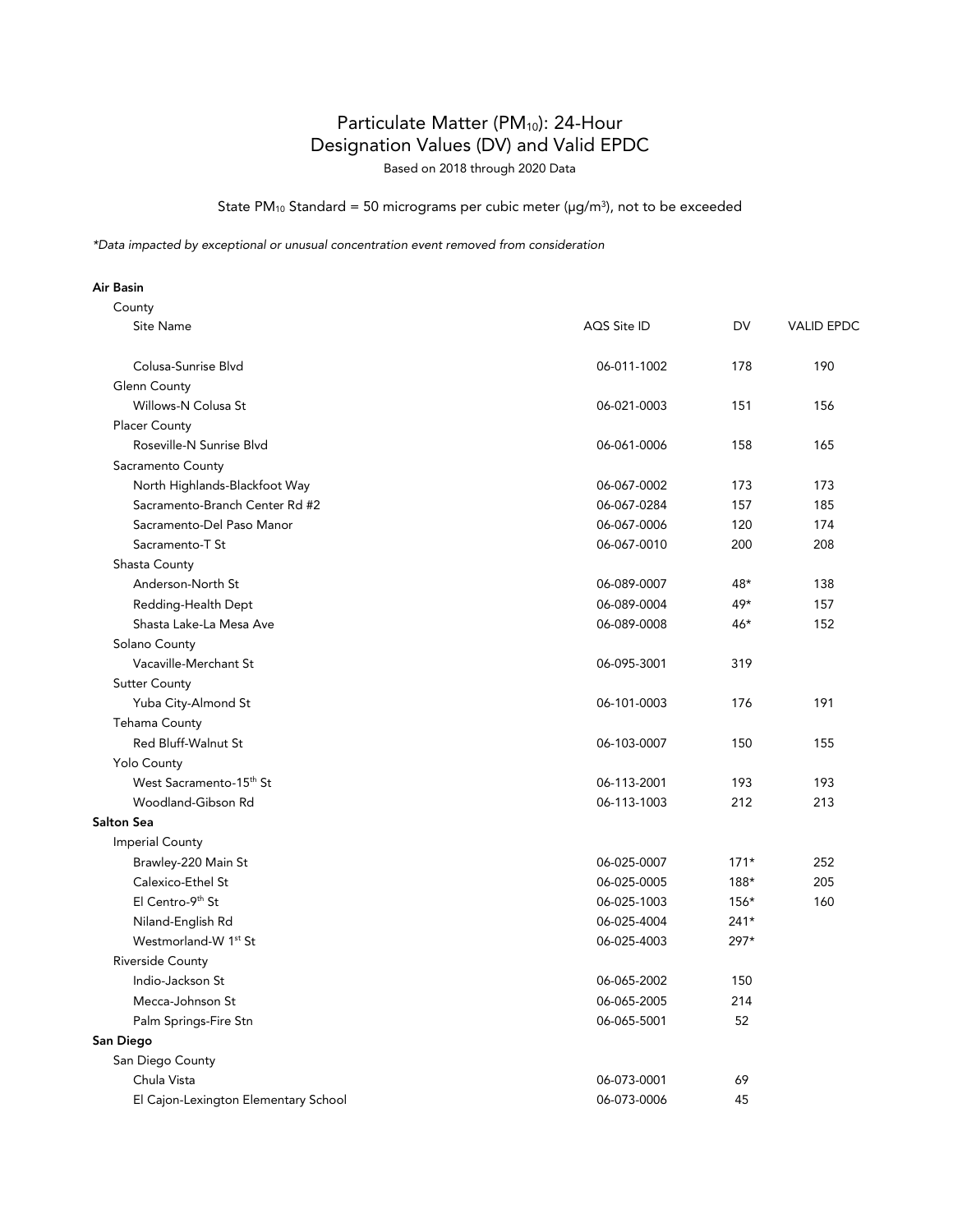Based on 2018 through 2020 Data

State PM<sub>10</sub> Standard = 50 micrograms per cubic meter ( $\mu$ g/m<sup>3</sup>), not to be exceeded

*\*Data impacted by exceptional or unusual concentration event removed from consideration*

| County                                           |             |     |                   |
|--------------------------------------------------|-------------|-----|-------------------|
| Site Name                                        | AQS Site ID | DV  | <b>VALID EPDC</b> |
| Otay Mesa-Donovan                                | 06-073-1014 | 200 |                   |
| San Diego-Kearny Villa Rd                        | 06-073-1016 | 38  |                   |
| San Francisco Bay Area                           |             |     |                   |
| Contra Costa County                              |             |     |                   |
| Bethel Island-Bethel Island Rd                   | 06-013-1002 | 151 |                   |
| Concord-Treat Blvd                               | 06-013-0002 | 167 |                   |
| San Pablo-Rumhill Blvd                           | 06-013-1004 | 42  | 100               |
| Marin County                                     |             |     |                   |
| San Rafael                                       | 06-041-0001 | 42  | 95                |
| Napa County                                      |             |     |                   |
| Napa-Valley College                              | 06-055-0004 | 125 |                   |
| San Francisco County                             |             |     |                   |
| San Francisco-Arkansas St                        | 06-075-0005 | 105 |                   |
| Santa Clara County                               |             |     |                   |
| San Jose-Jackson St                              | 06-085-0005 | 105 | 110               |
| San Joaquin Valley                               |             |     |                   |
| Fresno County                                    |             |     |                   |
| Clovis-N Villa Ave                               | 06-019-5001 | 156 | 172               |
| Fresno-Drummond St                               | 06-019-0007 | 181 | 223               |
| Fresno-Garland                                   | 06-019-0011 | 214 | 217               |
| Kern County                                      |             |     |                   |
| Bakersfield-California St                        | 06-029-0014 | 142 | 175               |
| Bakersfield-Golden State Hwy                     | 06-029-0010 | 159 | 284               |
| Oildale-Manor St                                 | 06-029-0232 | 238 | 253               |
| <b>Kings County</b>                              |             |     |                   |
| Hanford-S Irwin St                               | 06-031-1004 | 221 | 237               |
| Madera County                                    |             |     |                   |
| Madera-14 <sup>th</sup>                          | 06-039-2010 | 359 |                   |
| Merced County                                    |             |     |                   |
| Merced-M St                                      | 06-047-2510 | 143 | 167               |
| San Joaquin County                               |             |     |                   |
| Manteca-Fishback                                 | 06-077-2010 | 327 |                   |
| Stockton-Hazelton St                             | 06-077-1002 | 184 | 191               |
|                                                  |             |     |                   |
| Stanislaus County<br>Modesto-14 <sup>th</sup> St |             |     |                   |
|                                                  | 06-099-0005 | 212 | 217               |
| Turlock-S Minaret St                             | 06-099-0006 | 134 | 198               |
| <b>Tulare County</b>                             |             |     |                   |
| Visalia-N Church St                              | 06-107-2002 | 231 | 247               |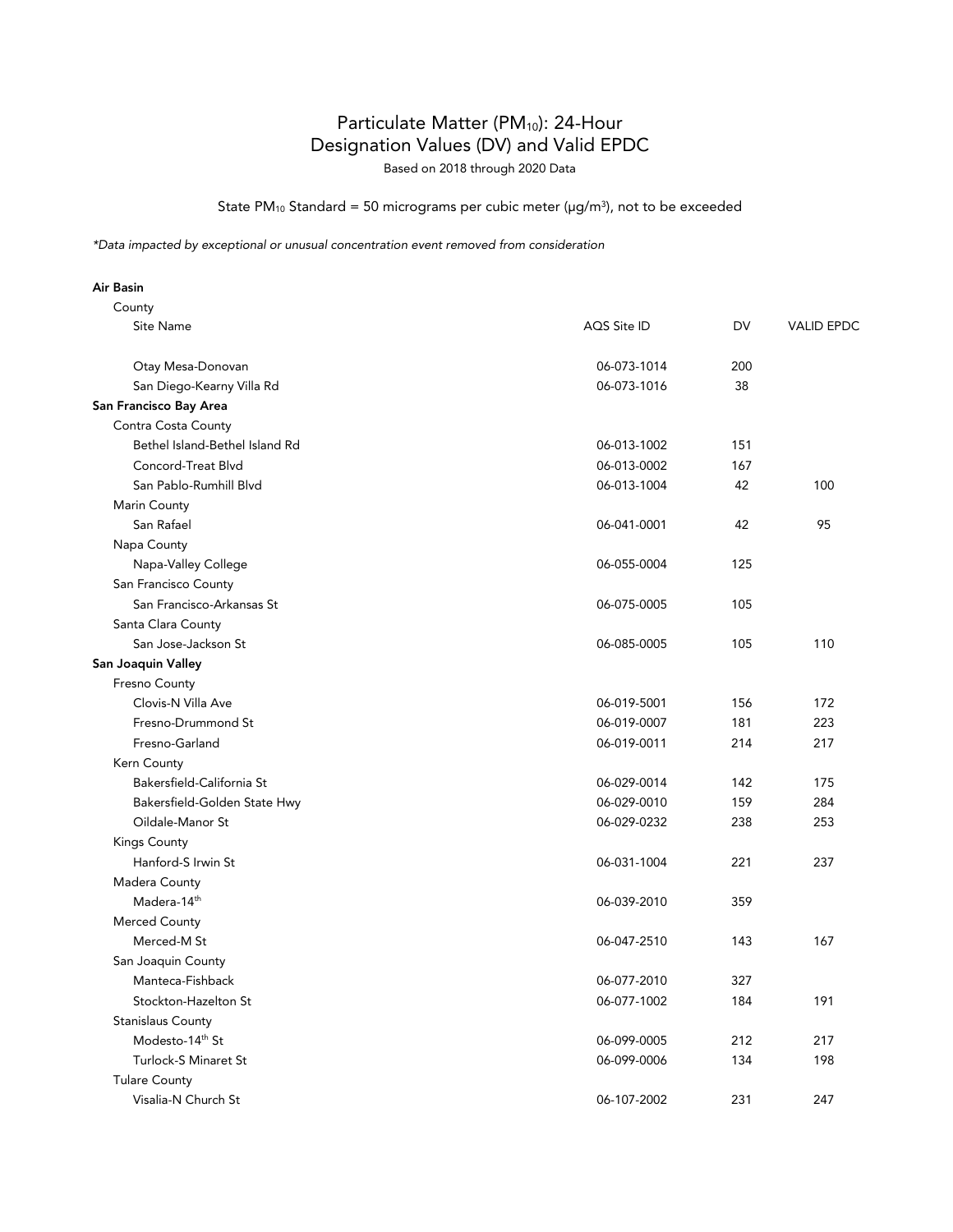Based on 2018 through 2020 Data

### State PM<sub>10</sub> Standard = 50 micrograms per cubic meter ( $\mu$ g/m<sup>3</sup>), not to be exceeded

| Air Basin                               |             |     |                   |
|-----------------------------------------|-------------|-----|-------------------|
| County                                  |             |     |                   |
| Site Name                               | AQS Site ID | DV  | <b>VALID EPDC</b> |
| <b>South Central Coast</b>              |             |     |                   |
| San Luis Obispo County                  |             |     |                   |
| Arroyo Grande (Mesa Cal Fire)-Willow Rd | 06-079-2007 | 122 | 134               |
| Atascadero-Lift Stn #5                  | 06-079-8002 | 82  | 84                |
| Nipomo-Guadalupe Rd                     | 06-079-2004 | 127 | 129               |
| Nipomo-Regional Park                    | 06-079-4002 | 90  | 91                |
| Oso Flaco                               | 06-079-9001 | 72  | 76                |
| Paso Robles-Santa Fe Ave                | 06-079-0005 | 111 | 125               |
| San Luis Obispo-S Higuera St            | 06-079-2006 | 65  | 68                |
| Santa Barbara County                    |             |     |                   |
| El Capitan Beach                        | 06-083-0008 | 56  |                   |
| Goleta-Fairview                         | 06-083-2001 | 64  | 65                |
| Las Flores Canyon #1                    | 06-083-1025 | 57  | 57                |
| Lompoc-S H St                           | 06-083-2004 | 70  | 72                |
| Santa Barbara-E Canon Perdido           | 06-083-0011 | 79  | 80                |
| Santa Maria-S Broadway                  | 06-083-1008 | 89  | 90                |
| Vandenberg AFB-STS Power                | 06-083-4003 | 69  |                   |
| Ventura County                          |             |     |                   |
| El Rio-Rio Mesa School #2               | 06-111-3001 | 113 | 116               |
| Simi Valley-Cochran St                  | 06-111-2002 | 61  | 66                |
| <b>South Coast</b>                      |             |     |                   |
| Los Angeles County                      |             |     |                   |
| Azusa                                   | 06-037-0002 | 93  | 118               |
| Long Beach-Webster St                   | 06-037-4006 | 155 |                   |
| Los Angeles-N Main St                   | 06-037-1103 | 83  | 90                |
| Los Angeles-Westchester Pkwy            | 06-037-5005 | 62  |                   |
| Santa Clarita                           | 06-037-6012 | 65  |                   |
| South Long Beach                        | 06-037-4004 | 74  | 76                |
| <b>Orange County</b>                    |             |     |                   |
| Anaheim-Pampas Lane                     | 06-059-0007 | 95  | 105               |
| Mission Viejo                           | 06-059-2022 | 56  | 62                |
| Riverside County                        |             |     |                   |
| <b>Banning Airport</b>                  | 06-065-0012 | 64  |                   |
| Mira Loma-Van Buren                     | 06-065-8005 | 116 | 143               |
| Norco-Norconian                         | 06-065-0003 | 101 | 121               |
| Perris                                  | 06-065-6001 | 92  |                   |
| Riverside-Rubidoux                      | 06-065-8001 | 126 | 130               |
| San Bernardino County                   |             |     |                   |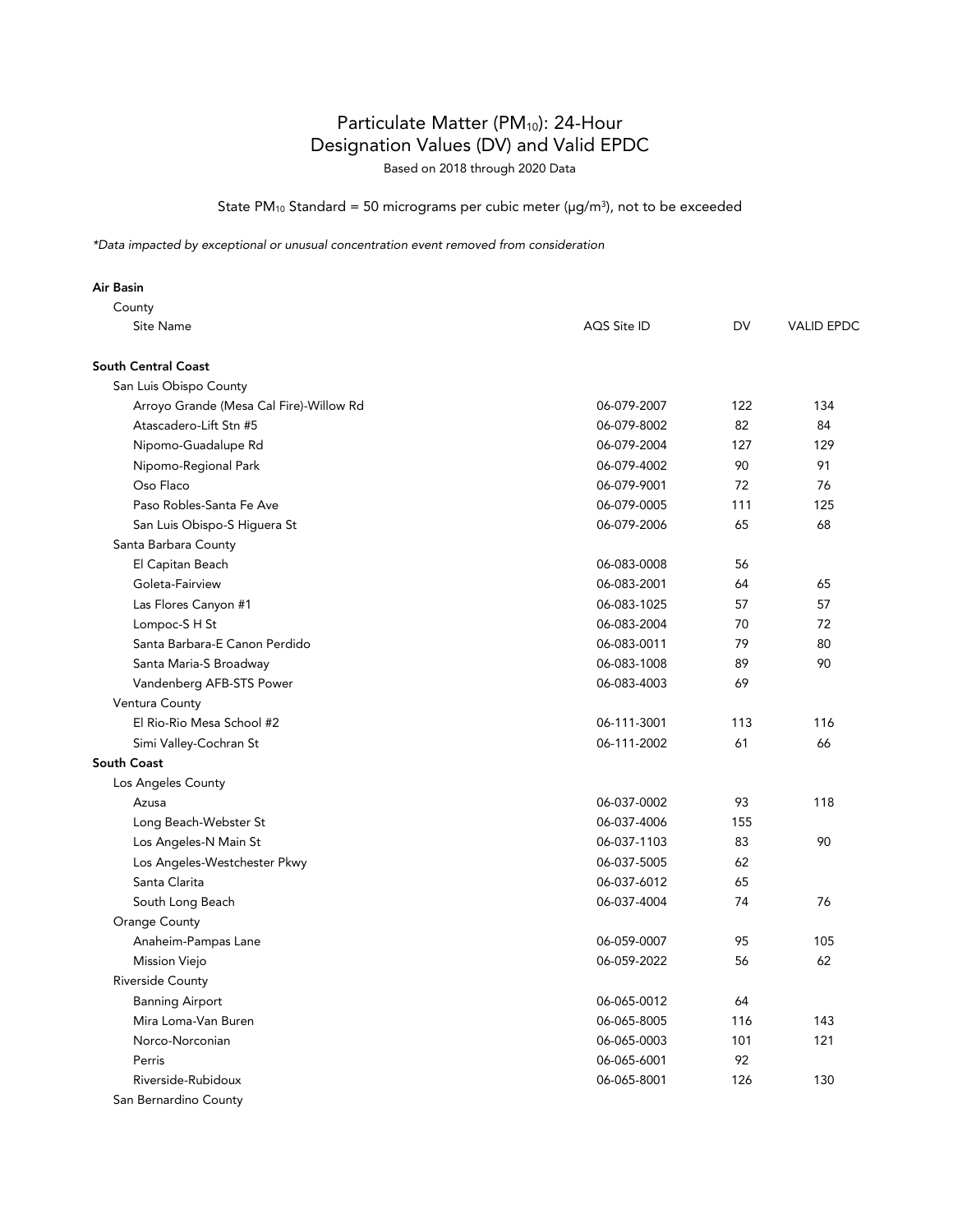Based on 2018 through 2020 Data

### State PM<sub>10</sub> Standard = 50 micrograms per cubic meter ( $\mu$ g/m<sup>3</sup>), not to be exceeded

*\*Data impacted by exceptional or unusual concentration event removed from consideration*

| County                            |             |    |                   |  |
|-----------------------------------|-------------|----|-------------------|--|
| Site Name                         | AOS Site ID | DV | <b>VALID EPDC</b> |  |
| Crestline/Lk Gregory              | 06-071-0005 | 67 |                   |  |
| Fontana-Arrow Hwy                 | 06-071-2002 | 85 | 88                |  |
| Redlands-Dearborn                 | 06-071-4003 | 83 |                   |  |
| San Bernardino-4 <sup>th</sup> St | 06-071-9004 | 92 | 95                |  |
|                                   |             |    |                   |  |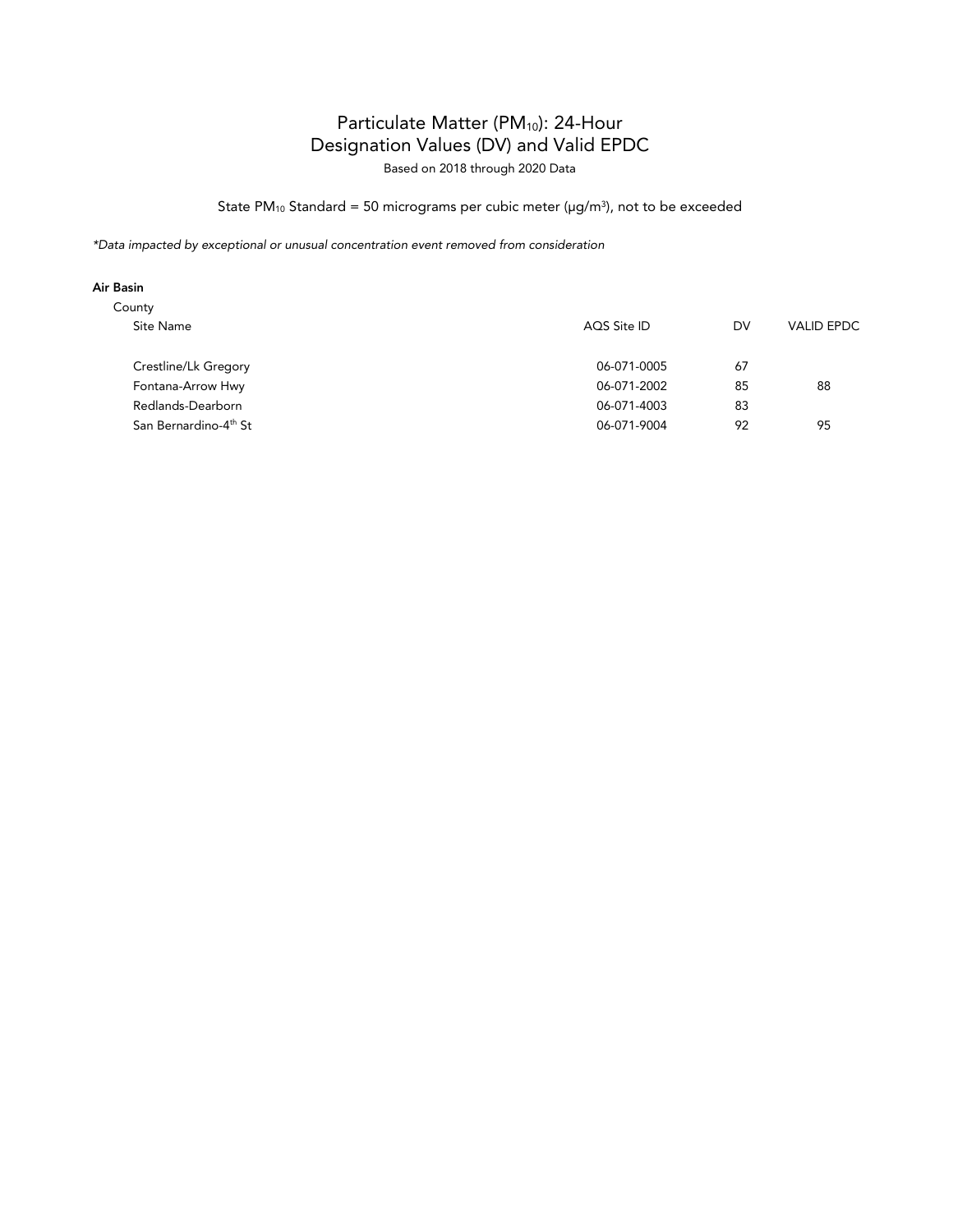State Annual PM<sub>2.5</sub> Standard = 12 micrograms per cubic meter ( $\mu$ g/m<sup>3</sup>), not to be exceeded

| <b>Air Basin</b>                |                    |                |      |                            |      |
|---------------------------------|--------------------|----------------|------|----------------------------|------|
| County                          |                    |                |      | Representative Annual Data |      |
| <b>Site Name</b>                | <b>AQS Site ID</b> | DV             | 2018 | 2019                       | 2020 |
| <b>Great Basin Valleys</b>      |                    |                |      |                            |      |
| Inyo County                     |                    |                |      |                            |      |
| Bishop-Line                     | 06-027-0002        | 10             | N    | Y                          | Y    |
| Keeler-Cerro-Gordo Rd           | 06-027-1003        | 11             | Y    | Y                          | Y    |
| Mono County                     |                    |                |      |                            |      |
| Mammoth Lakes                   | 06-051-0001        |                | N    | N                          | N    |
| <b>Lake County</b>              |                    |                |      |                            |      |
| Lake County                     |                    |                |      |                            |      |
| Lakeport-S Main St              | 06-033-3002        | 9              | N    | Y                          | Y    |
| Lake Tahoe                      |                    |                |      |                            |      |
| <b>Placer County</b>            |                    |                |      |                            |      |
| Tahoe City-Fairway Dr           | 06-061-1004        | 8              | N    | N                          | Y    |
| <b>Mojave Desert</b>            |                    |                |      |                            |      |
| Kern County                     |                    |                |      |                            |      |
| Mojave-Poole St                 | 06-029-0011        | $\overline{7}$ | N    | Y                          | N    |
| Mojave-Business                 | 06-029-0019        |                |      |                            | N    |
| Ridgecrest-W California Ave     | 06-029-0015        |                | N    |                            |      |
| Ridgecrest-Ward                 | 06-029-0018        | 8              | N    | Y                          | Y    |
| Los Angeles County              |                    |                |      |                            |      |
| Lancaster-Division St           | 06-037-9033        | 9              | Y    | Y                          | Y    |
| San Bernardino County           |                    |                |      |                            |      |
| Victorville-Park Ave            | 06-071-0306        | 10             | Y    | Y                          | Y    |
| <b>Mountain Counties</b>        |                    |                |      |                            |      |
| <b>Calaveras County</b>         |                    |                |      |                            |      |
| San Andreas-Gold Strike Rd      | 06-009-0001        |                | N    | N                          | N    |
| Mariposa County                 |                    |                |      |                            |      |
| Yosemite Village-Visitor Center | 06-043-1001        |                | N    | N                          | N    |
| Nevada County                   |                    |                |      |                            |      |
| <b>Grass Valley-Litton Bldg</b> | 06-057-0005        | 7              | Y    | Y                          | N    |
| Truckee-Fire Stn                | 06-057-1001        | 10             | N    | Y                          | N    |
| <b>Placer County</b>            |                    |                |      |                            |      |
| Colfax-City Hall                | 06-061-0004        | $11*$          | Y    | N                          | Y    |
| Plumas County                   |                    |                |      |                            |      |
| Chester-1 <sup>st</sup> Ave     | 06-063-1007        | 11             | Y    | N                          | N    |
| Portola-Gulling St              | 06-063-1010        |                | N    | N                          | N    |
| Quincy-N Church St              | 06-063-1006        | 8              | N    | Y                          | N    |
| <b>North Central Coast</b>      |                    |                |      |                            |      |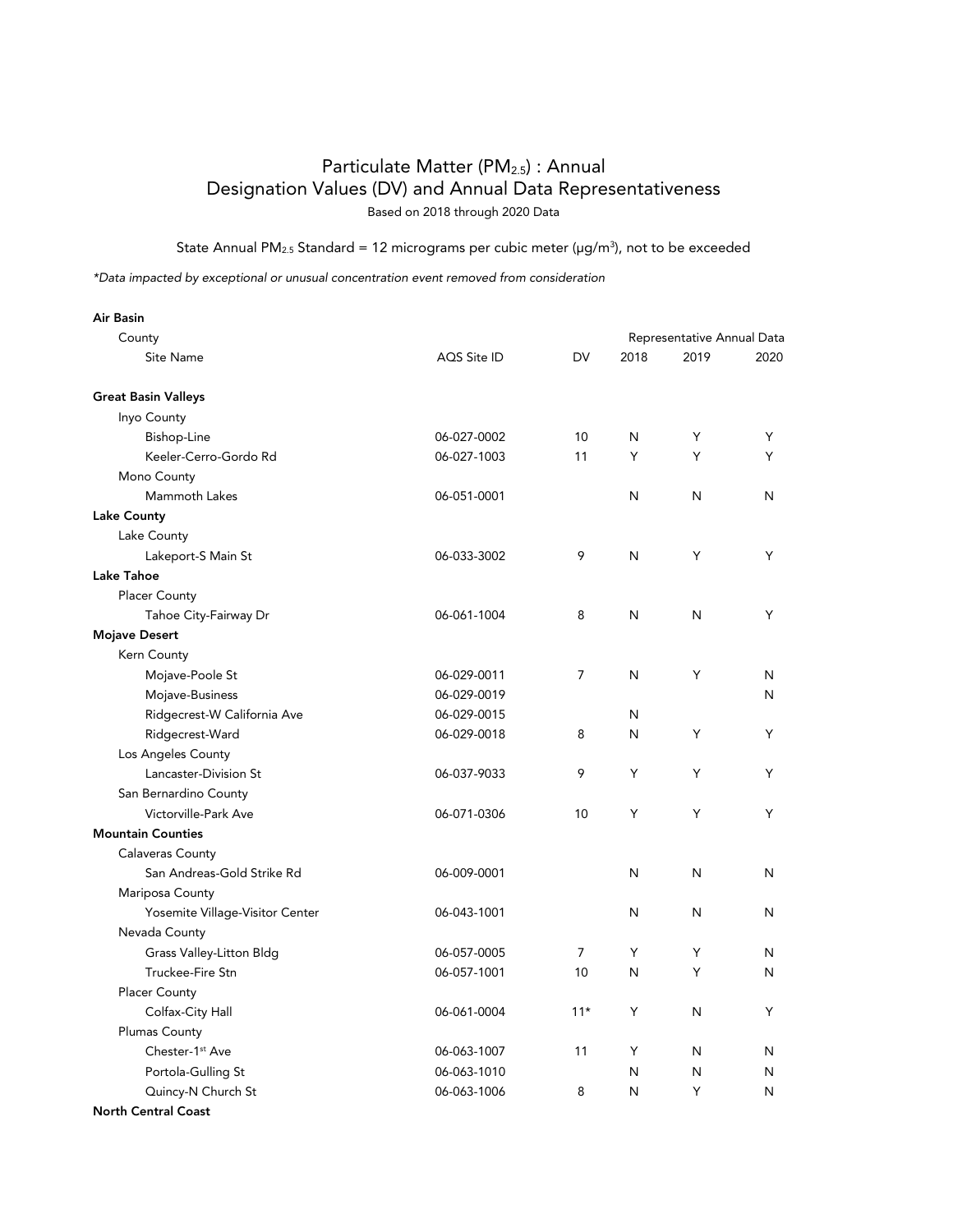State Annual PM<sub>2.5</sub> Standard = 12 micrograms per cubic meter ( $\mu$ g/m<sup>3</sup>), not to be exceeded

| <b>Air Basin</b>                 |             |       |      |                            |      |
|----------------------------------|-------------|-------|------|----------------------------|------|
| County                           |             |       |      | Representative Annual Data |      |
| <b>Site Name</b>                 | AQS Site ID | DV    | 2018 | 2019                       | 2020 |
| Monterey County                  |             |       |      |                            |      |
| Carmel Valley-Ford Rd            | 06-053-0002 | 7     | Y    | Y                          | Y    |
| King City-Pearl St               | 06-053-0008 | 9     | Y    | Y                          | Y    |
| Salinas #3                       | 06-053-1003 | 9     | Y    | Y                          | Y    |
| San Benito County                |             |       |      |                            |      |
| Hollister-Fairview Rd            | 06-069-0002 | 9     | Y    | Y                          | Y    |
| Santa Cruz County                |             |       |      |                            |      |
| San Lorenzo Valley Middle School | 06-087-1005 | 11    | Y    | Y                          | Y    |
| Santa Cruz-Soquel Ave            | 06-087-0007 | 8     | Y    | Y                          | Y    |
| <b>North Coast</b>               |             |       |      |                            |      |
| Del Norte County                 |             |       |      |                            |      |
| Crescent City-Northwest Dr       | 06-015-0006 |       | N    | N                          | N    |
| Humboldt County                  |             |       |      |                            |      |
| Eureka-Jacobs                    | 06-023-1004 | 8     | Y    | N                          | N    |
| Eureka-Humboldt Hill             | 06-023-1005 |       | N    |                            |      |
| Mendocino County                 |             |       |      |                            |      |
| Ukiah-Library                    | 06-045-0006 | 11    | Y    | Y                          | Y    |
| <b>Willets-E Commercial St</b>   | 06-045-2002 | $10*$ | Y    | N                          | Y    |
| <b>Trinity County</b>            |             |       |      |                            |      |
| Weaverville-Courthouse           | 06-105-0002 |       | N    | N                          | N    |
| <b>Northeast Plateau</b>         |             |       |      |                            |      |
| Siskiyou County                  |             |       |      |                            |      |
| Yreka-Foothill Dr                | 06-093-2001 | 11    | N    | Y                          | Y    |
| Sacramento Valley                |             |       |      |                            |      |
| <b>Butte County</b>              |             |       |      |                            |      |
| Chico-East Ave                   | 06-007-0008 | 18    | Y    | N                          | Y    |
| Gridley-Cowee Ave                | 06-007-4001 | 17    | Y    | Y                          | Y    |
| Paradise-Theater                 | 06-007-2002 |       | N    | N                          | N    |
| Colusa County                    |             |       |      |                            |      |
| Colusa-Sunrise Blyd              | 06-011-1002 | 7     | N    | Y                          | N    |
| Glenn County                     |             |       |      |                            |      |
| Willows-N Colusa St              | 06-021-0003 | 7     | N    | Y                          | N    |
| <b>Placer County</b>             |             |       |      |                            |      |
| Auburn-Atwood Rd                 | 06-061-0003 | 9     | Y    | Y                          | N    |
| Lincoln-Moore                    | 06-061-2003 | 8*    | N    | N                          | Y    |
| Roseville-N Sunrise Blvd         | 06-061-0006 | 12    | Y    | Y                          | N    |
| Sacramento County                |             |       |      |                            |      |
| Bercut                           | 06-067-0015 |       | N    | N                          | N    |
| Elk Grove-Bruceville Rd          | 06-067-0011 | 11    | N    | Y                          | Y.   |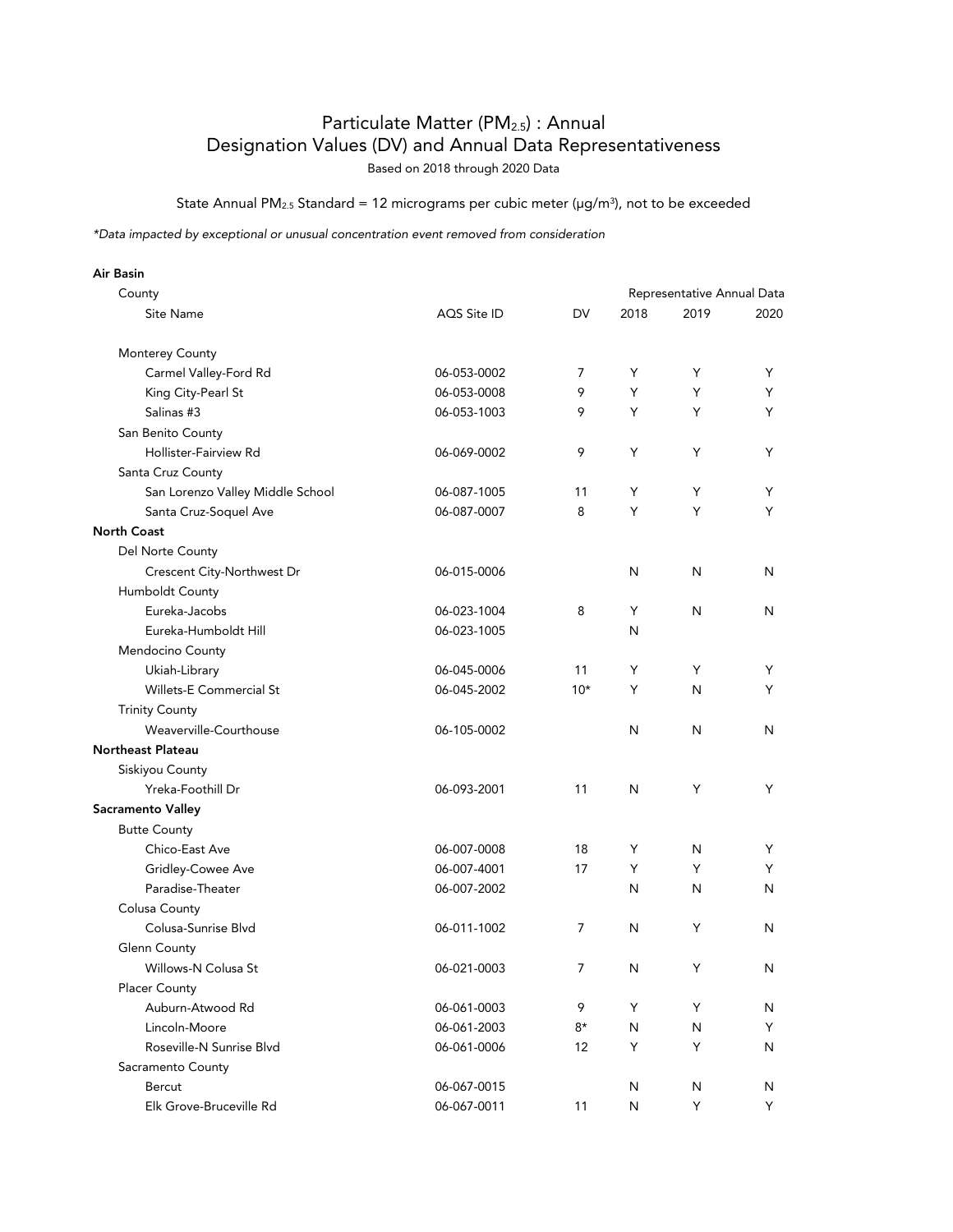State Annual PM<sub>2.5</sub> Standard = 12 micrograms per cubic meter ( $\mu$ g/m<sup>3</sup>), not to be exceeded

| Air Basin                            |             |       |      |                            |      |
|--------------------------------------|-------------|-------|------|----------------------------|------|
| County                               |             |       |      | Representative Annual Data |      |
| Site Name                            | AQS Site ID | DV    | 2018 | 2019                       | 2020 |
| Folsom-Natoma St                     | 06-067-0012 | 10    | Y    | N                          | N    |
| Sacramento-Del Paso Manor            | 06-067-0006 | $12*$ | Y    | N                          | N    |
| Sacramento-T St                      | 06-067-0010 | 9*    | Y    | Y                          | N    |
| Sloughhouse                          | 06-067-5003 | 12    | Y    | Y                          | Y    |
| Shasta County                        |             |       |      |                            |      |
| Redding-Health Dept                  | 06-089-0004 |       | N    | N                          | N    |
| <b>Sutter County</b>                 |             |       |      |                            |      |
| Yuba City-Almond St                  | 06-101-0003 | $10*$ | Y    | Y                          | N    |
| Tehama County                        |             |       |      |                            |      |
| <b>Red Bluff-Walnut St</b>           | 06-103-0007 | $11*$ | Y    | N                          | Y    |
| Yolo County                          |             |       |      |                            |      |
| Davis-UCD Campus                     | 06-113-0004 | 9*    | N    | Y                          | Y    |
| Woodland-Gibson Rd                   | 06-113-1003 | 8*    | Y    | N                          | N    |
| <b>Salton Sea</b>                    |             |       |      |                            |      |
| <b>Imperial County</b>               |             |       |      |                            |      |
| Brawley-Main St                      | 06-025-0007 | 10    | Y    | Y                          | Y    |
| Calexico-Ethel St                    | 06-025-0005 | 10    | N    | Y                          | N    |
| El Centro-9th St                     | 06-025-1003 | 10    | Y    | Y                          | Y    |
| Riverside County                     |             |       |      |                            |      |
| Indio-Jackson St                     | 06-065-2002 | 8     | Y    | Y                          | Y    |
| Palm Springs-Fire Stn                | 06-065-5001 | 6     | Y    | Y                          | Y    |
| San Diego                            |             |       |      |                            |      |
| San Diego County                     |             |       |      |                            |      |
| Alpine-Victoria Dr                   | 06-073-1006 | 7     | N    | N                          | Y    |
| Camp Pendleton                       | 06-073-1008 | 10    | N    | N                          | Y    |
| Chula Vista                          | 06-073-0001 | 10    | Y    | N                          | N    |
| El Cajon-Lexington Elementary School | 06-073-0006 | 12    | Y    | N                          | Y    |
| Otay Mesa-Donovan                    | 06-073-1014 | 14    | N    | N                          | Y    |
| San Diego-Kearny Villa Rd            | 06-073-1016 | 8     | Y    | N                          | N    |
| San Diego-Rancho Carmel              | 06-073-1017 |       |      | N                          | N    |
| San Diego-Sherman Elementary School  | 06-073-1026 | 11    |      | N                          | Y    |
| San Francisco Bay Area               |             |       |      |                            |      |
| Alameda County                       |             |       |      |                            |      |
| Berkeley-Aquatic Park                | 06-001-0013 | 12    | Y    | Y                          | Y    |
| Livermore-Rincon Ave                 | 06-001-0007 | 11    | Y    | Υ                          | Y    |
| Oakland-International Blvd           | 06-001-0009 | 12    | Υ    | Y                          | Y    |
| Oakland-Laney College                | 06-001-0012 | 15    | Υ    | Y                          | Y    |
| Oakland-West                         | 06-001-0011 | 14    | Υ    | Υ                          | Y    |
| Pleasanton                           | 06-001-0015 | 12    | N    | Y                          | Y.   |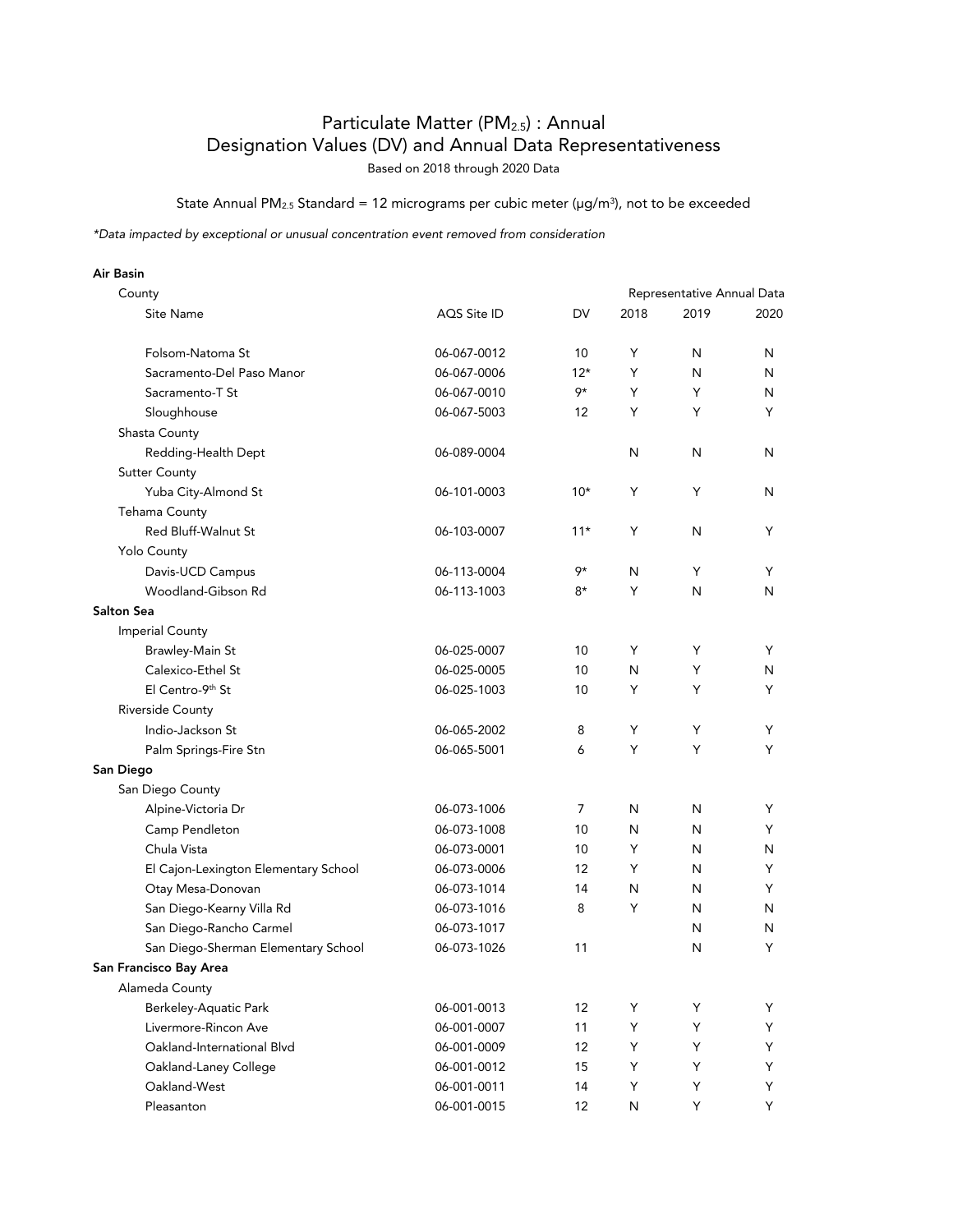State Annual PM<sub>2.5</sub> Standard = 12 micrograms per cubic meter ( $\mu$ g/m<sup>3</sup>), not to be exceeded

| <b>Air Basin</b>             |             |    |      |                            |      |
|------------------------------|-------------|----|------|----------------------------|------|
| County                       |             |    |      | Representative Annual Data |      |
| Site Name                    | AQS Site ID | DV | 2018 | 2019                       | 2020 |
| Contra Costa County          |             |    |      |                            |      |
| Concord-Treat Blvd           | 06-013-0002 | 11 | N    | Y                          | Y    |
| San Pablo-Rumhill Blvd       | 06-013-1004 | 13 | Y    | N                          | Y    |
| Marin County                 |             |    |      |                            |      |
| San Rafael                   | 06-041-0001 | 11 | Y    | Y                          | Y    |
| Napa County                  |             |    |      |                            |      |
| Napa-Jefferson Ave           | 06-055-0003 |    | N    |                            |      |
| Napa-Valley College          | 06-055-0004 | 10 | N    | Y                          | Y    |
| San Francisco County         |             |    |      |                            |      |
| San Francisco-Arkansas St    | 06-075-0005 | 12 | Υ    | Y                          | Y    |
| San Mateo County             |             |    |      |                            |      |
| Redwood City                 | 06-081-1001 | 11 | Υ    | N                          | Y    |
| Santa Clara County           |             |    |      |                            |      |
| Gilroy-9th St                | 06-085-0002 | 10 | Y    | Y                          | Y    |
| San Jose-Jackson St          | 06-085-0005 | 13 | Y    | Y                          | Y    |
| San Jose-Knox Ave            | 06-085-0006 | 13 | N    | Y                          | Y    |
| Solano County                |             |    |      |                            |      |
| Vallejo-Tuolumne St          | 06-095-0004 | 12 | N    | Y                          | Y    |
| Sonoma County                |             |    |      |                            |      |
| Sebastopol-Morris St         | 06-097-0004 | 8  | Y    | N                          | Y    |
| San Joaquin Valley           |             |    |      |                            |      |
| Fresno County                |             |    |      |                            |      |
| Clovis-N Villa Ave           | 06-019-5001 | 16 | Y    | Y                          | N    |
| Fresno-Foundry               | 06-019-2016 | 20 |      |                            | Y    |
| Fresno-Garland               | 06-019-0011 | 19 | Y    | Y                          | Y    |
| Fresno-Hamilton & Winery     | 06-019-5025 |    | N    | N                          | N    |
| Huron-4 <sup>th</sup> St     | 06-019-2008 | 10 | Y    | Y                          | N    |
| Tranquility-W Adams Ave      | 06-019-2009 | 12 | Y    | N                          | Y    |
| Kern County                  |             |    |      |                            |      |
| Bakersfield-California Ave   | 06-029-0014 | 20 | Y    | Y                          | Y    |
| Bakersfield-Golden State Hwy | 06-029-0010 | 18 | Y    | Y                          | N    |
| Bakersfield-Planz Rd         | 06-029-0016 | 13 | N    | Y                          | N    |
| Lebec-Beartrap Rd            | 06-029-2009 |    | N    | N                          | N    |
| Kings County                 |             |    |      |                            |      |
| Corcoran-Patterson Ave       | 06-031-0004 | 19 | Υ    | Y                          | N    |
| Hanford-S Irwin St           | 06-031-1004 | 20 | N    | Y                          | Y    |
| Madera County                |             |    |      |                            |      |
| Madera-Avenue 14             | 06-039-2010 | 17 | N    | Y                          | Y    |
| Merced County                |             |    |      |                            |      |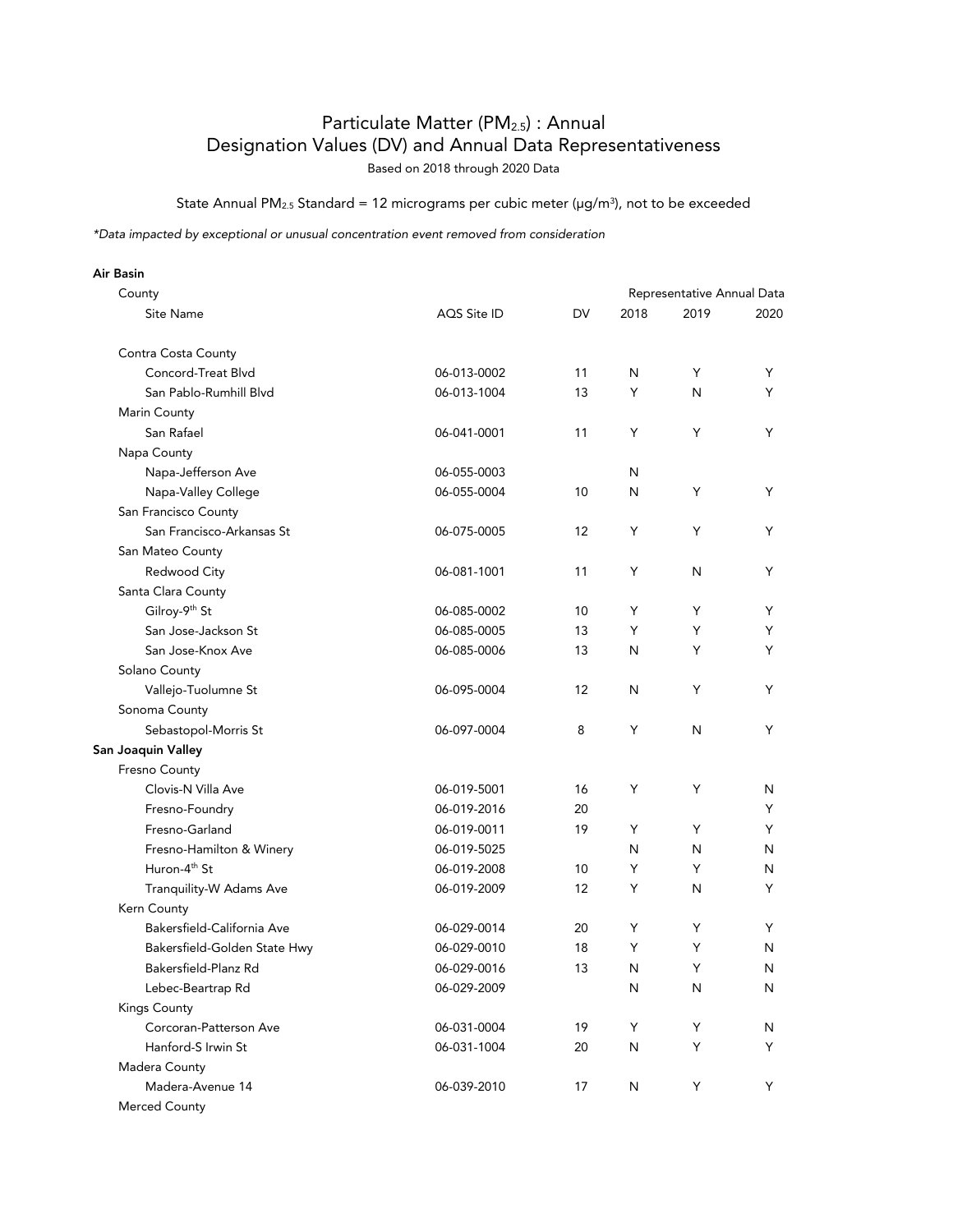State Annual PM<sub>2.5</sub> Standard = 12 micrograms per cubic meter ( $\mu$ g/m<sup>3</sup>), not to be exceeded

| <b>Air Basin</b>                       |             |                |              |                            |      |
|----------------------------------------|-------------|----------------|--------------|----------------------------|------|
| County                                 |             |                |              | Representative Annual Data |      |
| Site Name                              | AQS Site ID | DV             | 2018         | 2019                       | 2020 |
| Merced-M St                            | 06-047-2510 | 16             | Y            | Y                          | Y    |
| Merced-S Coffee Ave                    | 06-047-0003 | 15             | Y            | Y                          | Y    |
| San Joaquin County                     |             |                |              |                            |      |
| Manteca-Fishback Rd                    | 06-077-2010 | 15             | N            | N                          | Y    |
| Stockton-Hazelton St                   | 06-077-1002 | 17             | Y            | N                          | Y    |
| Tracy-Airport                          | 06-077-3005 | 6              | N            | Y                          | N    |
| Stanislaus County                      |             |                |              |                            |      |
| Modesto-14 <sup>th</sup> St            | 06-099-0005 | 15             | Y            | Y                          | Y    |
| <b>Turlock-S Minaret St</b>            | 06-099-0006 | 17             | Y            | Y                          | Y    |
| <b>Tulare County</b>                   |             |                |              |                            |      |
| Porterville-Newcomb St                 | 06-107-2010 | 18             | Y            | N                          | Y    |
| Visalia-N Church St                    | 06-107-2002 | 17             | Y            | Y                          | N    |
| <b>South Central Coast</b>             |             |                |              |                            |      |
| San Luis Obispo County                 |             |                |              |                            |      |
| Arroyo Grande (Mesa CalFire)-Willow Rd | 06-079-2007 | 6              | N            | Y                          | N    |
| Atascadero-Lift Stn #5                 | 06-079-8002 | 7              | Y            | N                          | N    |
| Nipomo-Guadalupe Rd                    | 06-079-2004 | 10             | Y            | Y                          | Y    |
| San Luis Obispo-S Higuera St           | 06-079-2006 | 8              | Y            | Y                          | Y    |
| Santa Barbara County                   |             |                |              |                            |      |
| Goleta-Fairview                        | 06-083-2001 | <u>8</u>       | Y            | Y                          | Y    |
| Lompoc-S H St                          | 06-083-2004 | 7              | Y            | Υ                          | Y    |
| Santa Barbara-E Canon Perdido          | 06-083-0011 | $\overline{2}$ | Y            | N                          | Y    |
| Santa Maria-S Broadway                 | 06-083-1008 | 8              | Y            | Υ                          | Υ    |
| Ventura County                         |             |                |              |                            |      |
| El Rio-Rio Mesa School #2              | 06-111-3001 | 8              | Y            | N                          | Y    |
| Ojai-Ojai Ave                          | 06-111-0004 | 7              | N            | Y                          | Y    |
| Piru-Pacific Ave                       | 06-111-0009 | 8              | N            | N                          | Y    |
| Simi Valley-Cochran St                 | 06-111-2002 | 9              | Y            | Y                          | N    |
| Thousand Oaks-Moorpark Rd              | 06-111-0007 | 9              | Y            | Y                          | Y    |
| South Coast                            |             |                |              |                            |      |
| Los Angeles County                     |             |                |              |                            |      |
| Azusa                                  | 06-037-0002 | 14             | Υ            | Υ                          | Y    |
| Compton-N Bullis Rd                    | 06-037-1302 | 15             | Υ            | Y                          | Y    |
| Glendora-Laurel                        | 06-037-0016 | 15             | ${\sf N}$    | Y                          | Y    |
| Long Beach-Route 710                   | 06-037-4008 | 14             | $\mathsf{N}$ | Υ                          | Y    |
| Los Angeles - N Main St                | 06-037-1103 | 16             | Υ            | Υ                          | Y    |
| North Hollywood                        | 06-037-4010 | 16             |              |                            | Y    |
| North Long Beach                       | 06-037-4002 | 13             | ${\sf N}$    | N                          | Y    |
| Pasadena-S Wilson                      | 06-037-2005 | 12             | Υ            | Y                          | Y.   |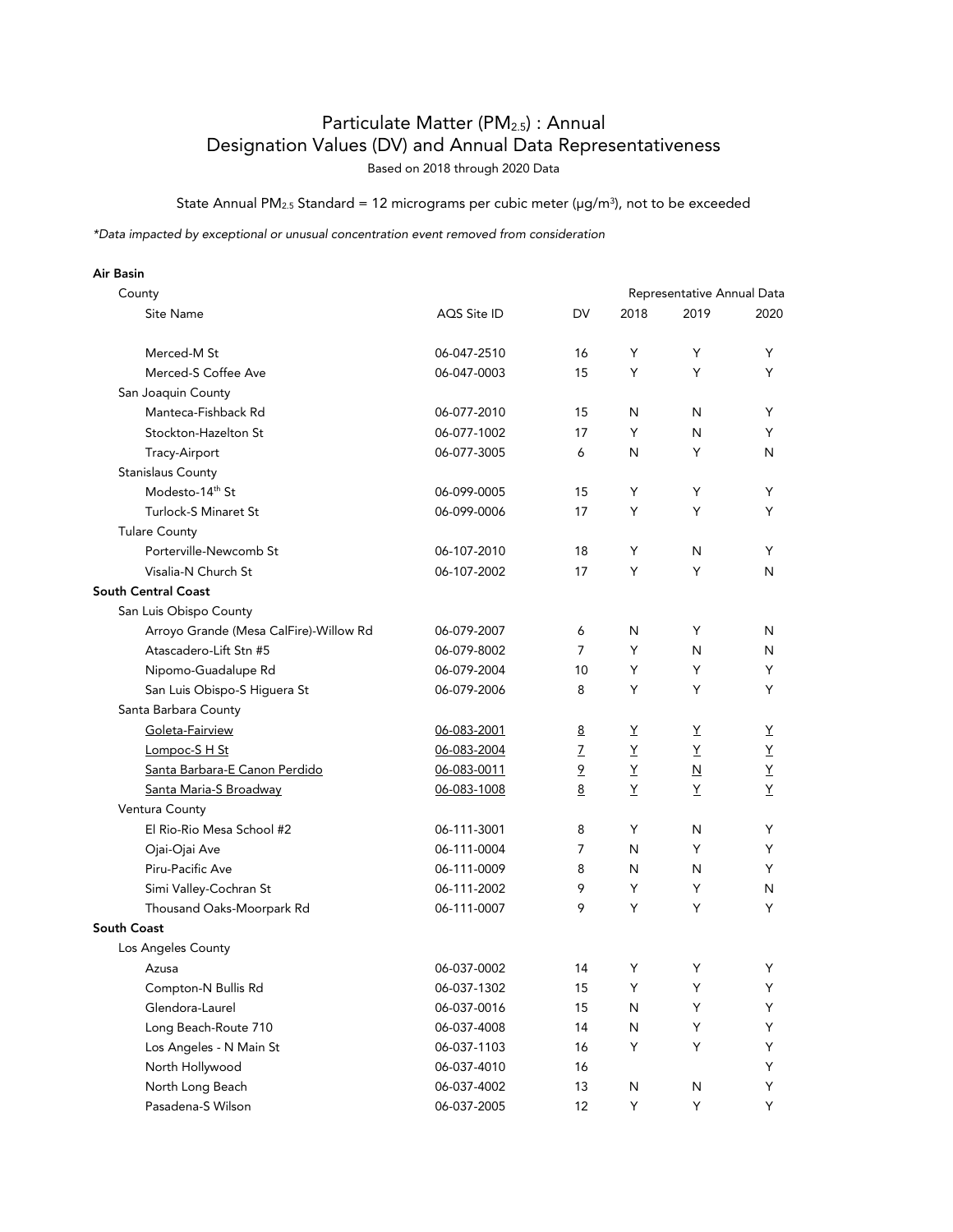State Annual PM<sub>2.5</sub> Standard = 12 micrograms per cubic meter ( $\mu$ g/m<sup>3</sup>), not to be exceeded

| <b>Air Basin</b>                  |             |                |      |                            |      |
|-----------------------------------|-------------|----------------|------|----------------------------|------|
| County                            |             |                |      | Representative Annual Data |      |
| <b>Site Name</b>                  | AQS Site ID | <b>DV</b>      | 2018 | 2019                       | 2020 |
| Pico Rivera - San Gabriel         | 06-037-1602 | 14             | N    | Y                          | Y    |
| Reseda                            | 06-037-1201 | 16             | Y    | Υ                          | Y    |
| Santa Clarita                     | 06-037-6012 | 10             | Y    | N                          | Y    |
| South Long Beach                  | 06-037-4004 | 12             | N    | Y                          | Y    |
| Orange County                     |             |                |      |                            |      |
| Anaheim-Pampas Lane               | 06-059-0007 | 12             | Y    | Υ                          | Υ    |
| Mission Viejo-Via Pera            | 06-059-2022 | 9              | N    | N                          | Y    |
| Riverside County                  |             |                |      |                            |      |
| <b>Banning Airport</b>            | 06-065-0012 | 11             | N    | Y                          | Y    |
| Lake Elsinore-W Flint St          | 06-065-9001 | $\overline{7}$ | Y    | N                          | Y    |
| Mira Loma-Van Buren               | 06-065-8005 | 17             | Y    | Y                          | Y    |
| Riverside-Rubidoux                | 06-065-8001 | 14             | Y    | Υ                          | Y    |
| Winchester-Borel Rd               | 06-065-0016 | 10             | Y    | Y                          | Y    |
| San Bernardino County             |             |                |      |                            |      |
| Big Bear City-W Valley Blvd       | 06-071-8001 | 8              | N    | N                          | Y    |
| Crestline/Lk Gregory              | 06-071-0005 | 9              | Y    | N                          | N    |
| Fontana-Arrow Hwy                 | 06-071-2002 | 13             | Y    | N                          | Y    |
| Ontario - Route 60                | 06-071-0027 | 16             | Y    | Υ                          | Y    |
| San Bernardino-4 <sup>th</sup> St | 06-071-9004 |                | N    | N                          | N    |
| Upland                            | 06-071-1004 |                | N    | N                          | N    |
|                                   |             |                |      |                            |      |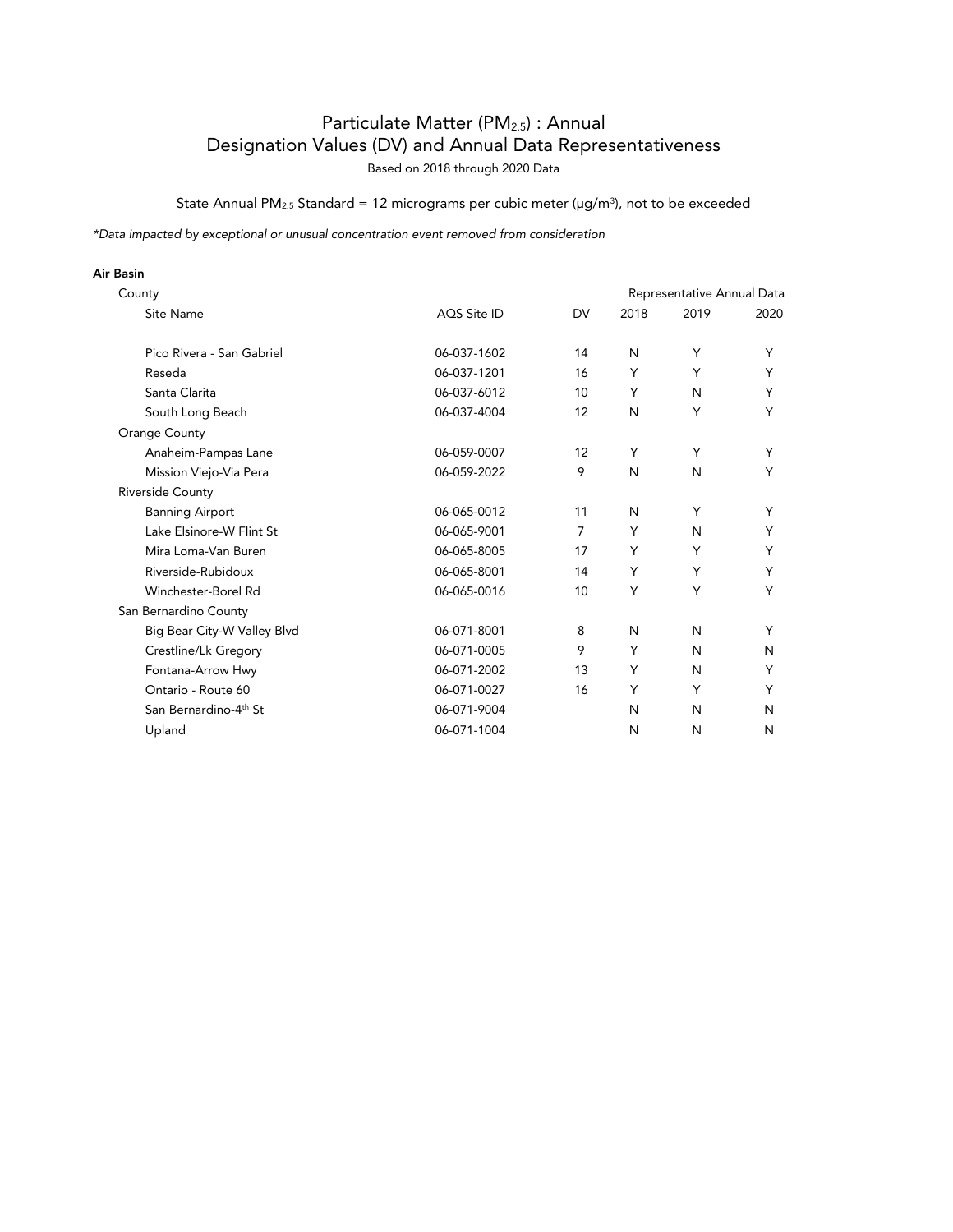# Nitrogen Dioxide (NO2): 1-Hour Designation Values (DV) and Valid EPDC Based on 2018 through 2020 Data

### State 1-Hour  $NO<sub>2</sub>$  Standard = 180 parts per billion (ppb), not to be exceeded

| Air Basin                       |             |           |                   |
|---------------------------------|-------------|-----------|-------------------|
| County                          |             |           |                   |
| <b>Site Name</b>                | AQS Site ID | <b>DV</b> | <b>VALID EPDC</b> |
| <b>Mojave Desert</b>            |             |           |                   |
| Los Angeles County              |             |           |                   |
| Lancaster-43301 Division Street | 06-037-9033 | 50        | 50                |
| San Bernardino County           |             |           |                   |
| Barstow                         | 06-071-0001 | 60        | 60                |
| Trona-Athol and Telegraph       | 06-071-1234 | 40        | 40                |
| Victorville-14306 Park Avenue   | 06-071-0306 | 60        | 60                |
| <b>North Central Coast</b>      |             |           |                   |
| Monterey County                 |             |           |                   |
| Salinas-#3                      | 06-053-1003 | 30        | 30                |
| <b>North Coast</b>              |             |           |                   |
| Humboldt County                 |             |           |                   |
| Eureka-Jacobs                   | 06-023-1004 | 30        | 30                |
| Sacramento Valley               |             |           |                   |
| <b>Butte County</b>             |             |           |                   |
| Chico-East Avenue               | 06-007-0008 | 40        | 40                |
| <b>Placer County</b>            |             |           |                   |
| Roseville-N Sunrise Blvd        | 06-061-0006 | 50        | 50                |
| Sacramento County               |             |           |                   |
| Elk Grove-Bruceville Road       | 06-067-0011 | 30        | 30                |
| Folsom-Natoma Street            | 06-067-0012 | 30        |                   |
| North Highlands-Blackfoot Way   | 06-067-0002 |           |                   |
| Sacramento-Bercut Drive         | 06-067-0015 | 60        | 60                |
| Sacramento-Del Paso Manor       | 06-067-0006 | 40        | 40                |
| Sacramento-T Street             | 06-067-0010 | 70        | 70                |
| <b>Sutter County</b>            |             |           |                   |
| Yuba City-Almond Street         | 06-101-0003 | 50        | 50                |
| Yolo County                     |             |           |                   |
| Davis-UCD Campus                | 06-113-0004 | 30        | 30                |
| Salton Sea                      |             |           |                   |
| <b>Imperial County</b>          |             |           |                   |
| Calexico-Ethel Street           | 06-025-0005 | 70        | 70                |
| El Centro-9th Street            | 06-025-1003 | 40        | 40                |
| Riverside County                |             |           |                   |
| Palm Springs-Fire Station       | 06-065-5001 | 40        | 40                |
| San Diego                       |             |           |                   |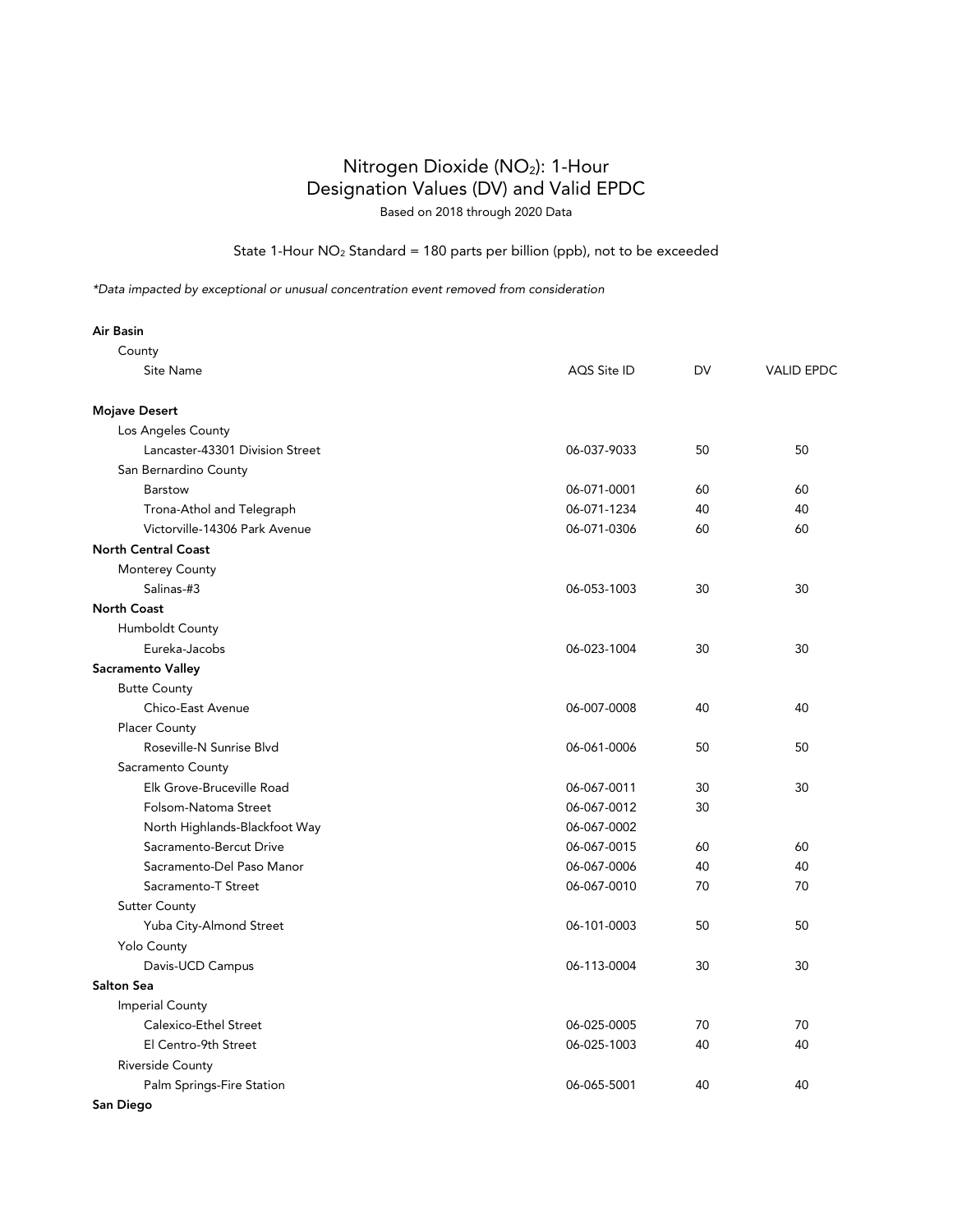# Nitrogen Dioxide (NO2): 1-Hour Designation Values (DV) and Valid EPDC

Based on 2018 through 2020 Data

### State 1-Hour NO2 Standard = 180 parts per billion (ppb), not to be exceeded

*\*Data impacted by exceptional or unusual concentration event removed from consideration*

#### Air Basin

| County                               |             |    |                   |
|--------------------------------------|-------------|----|-------------------|
| Site Name                            | AQS Site ID | DV | <b>VALID EPDC</b> |
| San Diego County                     |             |    |                   |
| Alpine-Victoria Drive                | 06-073-1006 | 30 | 30                |
| Camp Pendleton                       | 06-073-1008 | 60 | 60                |
| Chula Vista                          | 06-073-0001 | 50 | 50                |
| El Cajon-Lexington Elementary School | 06-073-1022 | 50 | 50                |
| Otay Mesa-Donovan                    | 06-073-1014 | 60 | 60                |
| San Diego-11403 Rancho Carmel Dr     | 06-073-1017 | 60 | 60                |
| San Diego-Kearny Villa Road          | 06-073-1016 | 50 | 50                |
| San Francisco Bay Area               |             |    |                   |
| Alameda County                       |             |    |                   |
| Berkeley-Aquatic Park                | 06-001-0013 | 60 | 60                |
| Livermore-793 Rincon Avenue          | 06-001-0007 | 50 | 50                |
| Oakland-9925 International Blvd      | 06-001-0009 | 60 | 60                |
| Oakland-Laney College                | 06-001-0012 | 60 | 60                |
| Oakland-West                         | 06-001-0011 | 60 | 60                |
| Pleasanton-Owens Ct                  | 06-001-0015 | 60 | 60                |
| Contra Costa                         |             |    |                   |
| <b>Bethel Island Road</b>            | 06-013-1002 | 30 | 30                |
| Concord-2975 Treat Blvd              | 06-013-0002 | 40 | 40                |
| San Pablo-Rumrill Blvd               | 06-013-1004 | 50 | 50                |
| San Ramon-9885 Alcosta Bl            | 06-013-2007 | 40 | 40                |
| Marin County                         |             |    |                   |
| San Rafael                           | 06-041-0001 | 50 | 50                |
| Napa County                          |             |    |                   |
| Napa-Valley College                  | 06-055-0004 | 40 | 40                |
| San Francisco County                 |             |    |                   |
| San Francisco-Arkansas Street        | 06-075-0005 | 60 | 60                |
| San Mateo County                     |             |    |                   |
| Redwood City                         | 06-081-1001 | 60 | 60                |
| Santa Clara County                   |             |    |                   |
| San Jose-Jackson Street              | 06-085-0005 | 60 | 60                |
| San Jose-Knox Avenue                 | 06-085-0006 | 70 | 70                |
| Solano County                        |             |    |                   |
| Vallejo-304 Tuolumne Street          | 06-095-0004 | 50 | 50                |
| Sonoma County                        |             |    |                   |
| Sebastopol-103 Morris Street         | 06-097-0004 | 40 | 40                |
| San Joaquin Valley                   |             |    |                   |
|                                      |             |    |                   |

Fresno County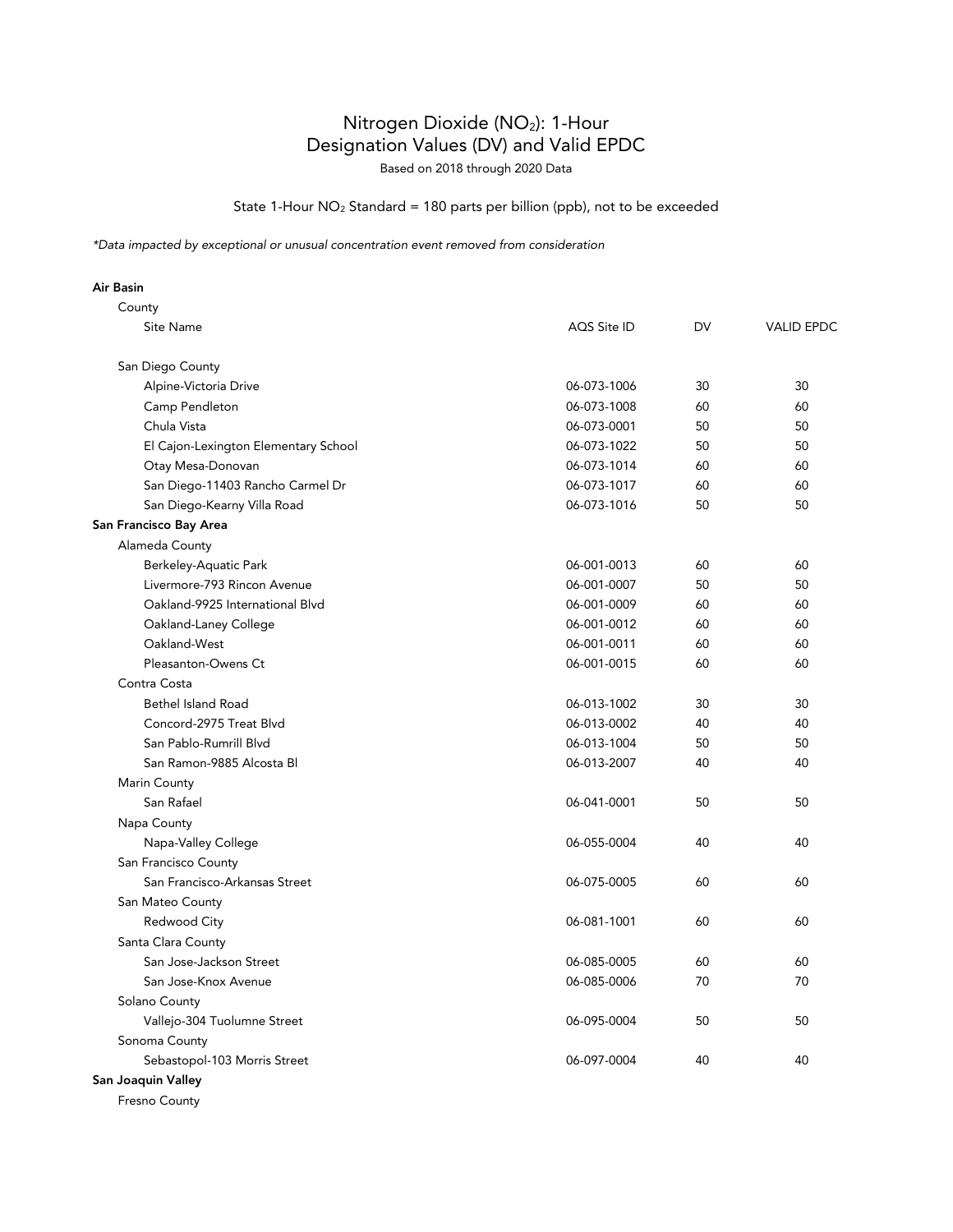# Nitrogen Dioxide (NO2): 1-Hour Designation Values (DV) and Valid EPDC

Based on 2018 through 2020 Data

State 1-Hour NO2 Standard = 180 parts per billion (ppb), not to be exceeded

*\*Data impacted by exceptional or unusual concentration event removed from consideration*

| County                                   |             |    |                   |
|------------------------------------------|-------------|----|-------------------|
| Site Name                                | AQS Site ID | DV | <b>VALID EPDC</b> |
| Clovis-N Villa Avenue                    | 06-019-5001 | 60 | 60                |
| Fresno-2482 Foundry Park Avenue          | 06-019-2016 | 70 | 70                |
| Fresno-Drummond Street                   | 06-019-0007 | 70 | 70                |
| Fresno-Garland                           | 06-019-0011 | 60 | 60                |
| Fresno-Sierra Skypark #2                 | 06-019-0242 | 40 | 40                |
| Parlier                                  | 06-019-4001 | 40 | 40                |
| Kern County                              |             |    |                   |
| Bakersfield-5558 California Avenue       | 06-029-0014 | 60 | 60                |
| Bakersfield-Municipal Airport            | 06-029-2012 | 70 | 70                |
| Edison                                   | 06-029-0007 | 40 | 40                |
| Shafter-Walker Street                    | 06-029-6001 | 40 | 40                |
| <b>Kings County</b>                      |             |    |                   |
| Hanford-S Irwin Street                   | 06-031-1004 | 60 | 60                |
| Madera County                            |             |    |                   |
| Madera-Pump Yard                         | 06-039-0004 | 40 | 40                |
| Merced County                            |             |    |                   |
| Merced-S Coffee Avenue                   | 06-047-0003 | 40 | 40                |
| San Joaquin County                       |             |    |                   |
| Stockton-Hazelton Street                 | 06-077-1002 | 70 | 70                |
| Tracy-Airport                            | 06-077-3005 | 40 | 40                |
| <b>Stanislaus County</b>                 |             |    |                   |
| <b>Turlock-S Minaret Street</b>          | 06-099-0006 | 60 | 60                |
| <b>Tulare County</b>                     |             |    |                   |
| Visalia-N Church Street                  | 06-107-2002 | 70 | 70                |
| <b>South Central Coast</b>               |             |    |                   |
| San Luis Obispo County                   |             |    |                   |
| Atascadero-Lift Station #5               | 06-079-8002 | 40 | 40                |
| Morro Bay                                | 06-079-3001 |    |                   |
| Nipomo-Regional Park                     | 06-079-4002 | 20 | 20                |
| Santa Barbara County                     |             |    |                   |
| Carpinteria-Gobernador Road              | 06-083-1021 | 20 | 20                |
| El Capitan Beach                         | 06-083-0008 | 30 | 30                |
| Gaviota-GTC Site B                       | 06-083-1018 | 20 | 20                |
| Goleta-Fairview                          | 06-083-2011 | 30 | 30                |
| Las Flores Canyon #1                     | 06-083-1025 | 10 | 10                |
| Lompoc-HSandP                            | 06-083-1013 | 10 | 10                |
| Lompoc-S H Street                        | 06-083-2004 | 30 | 30                |
| Paradise Road-Los Padres National Forest | 06-083-1014 | 10 | 10                |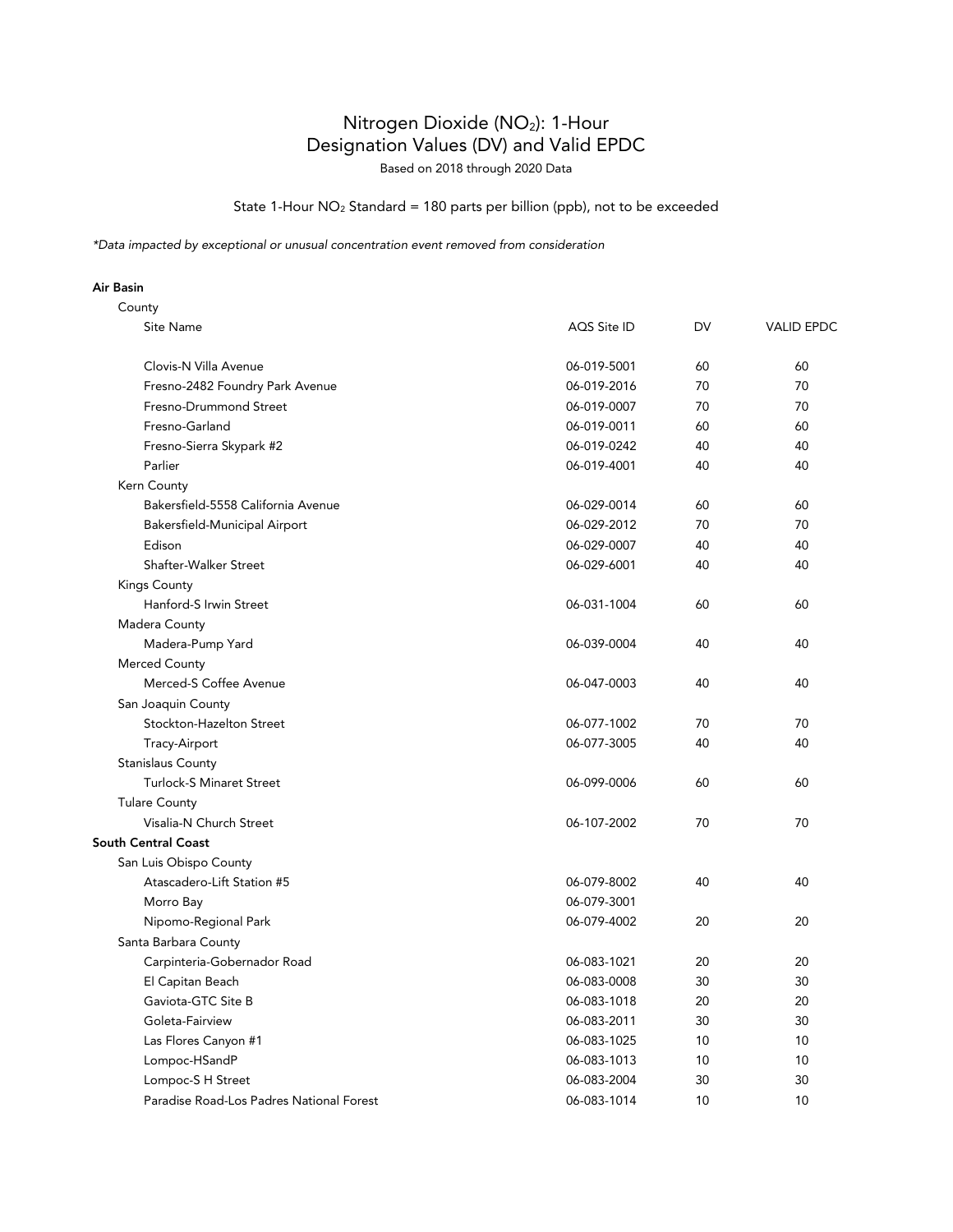# Nitrogen Dioxide (NO2): 1-Hour Designation Values (DV) and Valid EPDC

Based on 2018 through 2020 Data

### State 1-Hour NO2 Standard = 180 parts per billion (ppb), not to be exceeded

*\*Data impacted by exceptional or unusual concentration event removed from consideration*

| County                                  |             |     |                   |
|-----------------------------------------|-------------|-----|-------------------|
| <b>Site Name</b>                        | AQS Site ID | DV  | <b>VALID EPDC</b> |
| Santa Maria-906 S Broadway              | 06-083-1008 | 40  | 40                |
| Ventura County                          |             |     |                   |
| El Rio-Rio Mesa School #2               | 06-111-3001 | 40  | 40                |
| Simi Valley-Cochran Street              | 06-111-2002 | 40  | 40                |
| <b>South Coast</b>                      |             |     |                   |
| Los Angeles County                      |             |     |                   |
| Azusa                                   | 06-037-0002 | 70  | 70                |
| Compton-700 North Bullis Road           | 06-037-1302 | 70  | 70                |
| Glendora-Laurel                         | 06-037-0016 | 50  | 50                |
| Long Beach-2425 Webster Street          | 06-037-4006 |     |                   |
| Long Beach-Route 710 Near Road          | 06-037-4008 | 100 | 100               |
| Long Beach-Signal Hill                  | 06-037-4009 | 70  | 70                |
| Los Angeles-North Main Street           | 06-037-1103 | 70  | 70                |
| Los Angeles-Westchester Parkway         | 06-037-5005 | 60  | 60                |
| North Hollywood                         | 06-037-4010 | 60  | 60                |
| Pasadena-S Wilson Avenue                | 06-037-2005 | 60  | 60                |
| Pico Rivera-4144 San Gabriel            | 06-037-1602 | 70  | 70                |
| Pomona                                  | 06-037-1701 | 70  | 70                |
| Reseda                                  | 06-037-1201 | 60  | 60                |
| Santa Clarita                           | 06-037-6012 | 40  | 40                |
| West Los Angeles-VA Hospital            | 06-037-0113 | 50  | 50                |
| Orange County                           |             |     |                   |
| Anaheim-812 W Vermont Street            | 06-059-0008 | 60  | 60                |
| Anaheim-Pampas Lane                     | 06-059-0007 | 60  | 60                |
| La Habra                                | 06-059-5001 | 60  | 60                |
| Riverside County                        |             |     |                   |
| <b>Banning Airport</b>                  | 06-065-0012 | 50  | 50                |
| Lake Elsinore-W Flint Street            | 06-065-9001 | 40  | 40                |
| Mira Loma Van Buren                     | 06-065-8005 | 60  | 60                |
| Riverside-Rubidoux                      | 06-065-8001 | 60  | 60                |
| San Bernardino County                   |             |     |                   |
| Fontana-Arrow Highway                   | 06-071-2002 | 70  | 70                |
| Ontario-NW Corner I-10 and Etiwanda Ave | 06-071-0026 | 90  | 90                |
| Ontario-Route 60 Near Road              | 06-071-0027 | 90  | 90                |
| San Bernardino-4th Street               | 06-071-9004 | 60  | 60                |
| Upland                                  | 06-071-1004 | 60  | 60                |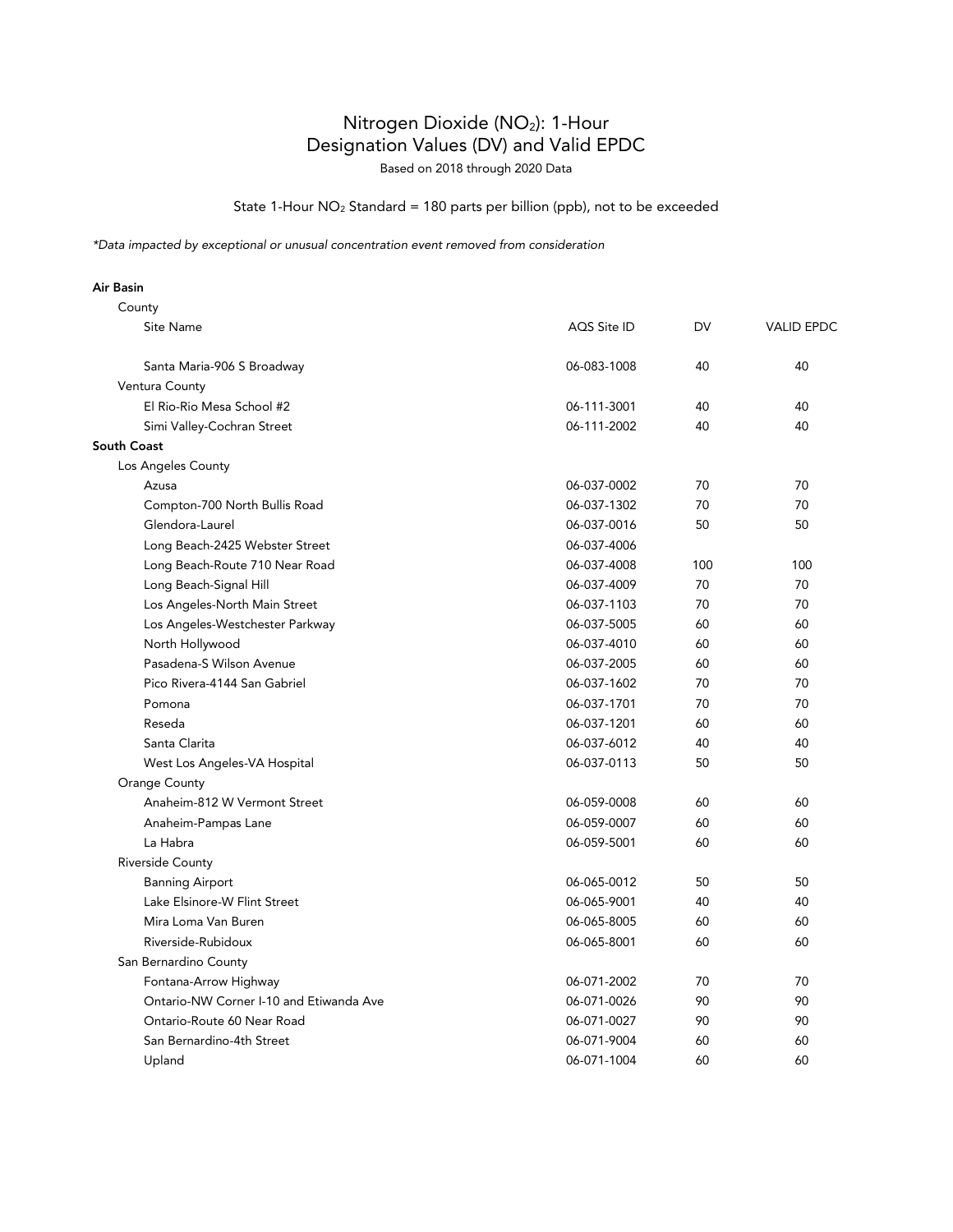# Nitrogen Dioxide (NO2): Annual Designation Values (DV) and Annual Data Representativeness Based on 2018 through 2020 Data

### State Annual NO2 Standard (Arithmetic Mean) = 30 parts per billion (ppb), not to be exceeded

*\*Data impacted by exceptional or unusual concentration event removed from consideration*

| County                          |             |                |      | Representative Annual Data |      |
|---------------------------------|-------------|----------------|------|----------------------------|------|
| Site Name                       | AQS Site ID | DV             | 2018 | 2019                       | 2020 |
| <b>Mojave Desert</b>            |             |                |      |                            |      |
| Los Angeles County              |             |                |      |                            |      |
| Lancaster-43301 Division Street | 06-037-9033 | 8              | Y    | Y                          | Y    |
| San Bernardino County           |             |                |      |                            |      |
| <b>Barstow</b>                  | 06-071-0001 | 14             | Y    | Y                          | Y    |
| Trona-Athol and Telegraph       | 06-071-1234 | 3              | Y    | Y                          | Y    |
| Victorville-14306 Park Avenue   | 06-071-0306 | 12             | Y    | Y                          | Y    |
| <b>North Central Coast</b>      |             |                |      |                            |      |
| Monterey County                 |             |                |      |                            |      |
| Salinas-#3                      | 06-053-1003 | 5              | Y    | Υ                          | Y    |
| <b>North Coast</b>              |             |                |      |                            |      |
| Humboldt County                 |             |                |      |                            |      |
| Eureka-Jacobs                   | 06-023-1004 | $\overline{2}$ | Y    | Y                          | Y    |
| Sacramento Valley               |             |                |      |                            |      |
| <b>Butte County</b>             |             |                |      |                            |      |
| Chico-East Avenue               | 06-007-0008 | $\overline{7}$ | Y    | Y                          | Y    |
| <b>Placer County</b>            |             |                |      |                            |      |
| Roseville-N Sunrise Blvd        | 06-061-0006 | $\overline{7}$ | Y    | Y                          | N    |
| Sacramento County               |             |                |      |                            |      |
| Elk Grove-Bruceville Road       | 06-067-0011 | 4              | Y    | N                          | Y    |
| Folsom-Natoma Street            | 06-067-0012 | 3              | Y    | N                          |      |
| Sacramento-Bercut Drive         | 06-067-0015 | 12             | N    | N                          | Υ    |
| Sacramento-Del Paso Manor       | 06-067-0006 | 6              | Y    | Y                          | Y    |
| Sacramento-T Street             | 06-067-0010 | 9              | Y    | Y                          | Y    |
| <b>Sutter County</b>            |             |                |      |                            |      |
| Yuba City-Almond Street         | 06-101-0003 | $\overline{7}$ | Y    | Y                          | Y    |
| <b>Yolo County</b>              |             |                |      |                            |      |
| Davis-UCD Campus                | 06-113-0004 | 4              | Y    | Y                          | Y    |
| <b>Salton Sea</b>               |             |                |      |                            |      |
| <b>Imperial County</b>          |             |                |      |                            |      |
| Calexico-Ethel Street           | 06-025-0005 | 12             | Y    | Y                          | Y    |
| El Centro-9th Street            | 06-025-1003 | 8              | N    | N                          | Y    |
| Riverside County                |             |                |      |                            |      |
| Palm Springs-Fire Station       | 06-065-5001 | $\overline{7}$ | Υ    | Y                          | Υ    |

#### San Diego

San Diego County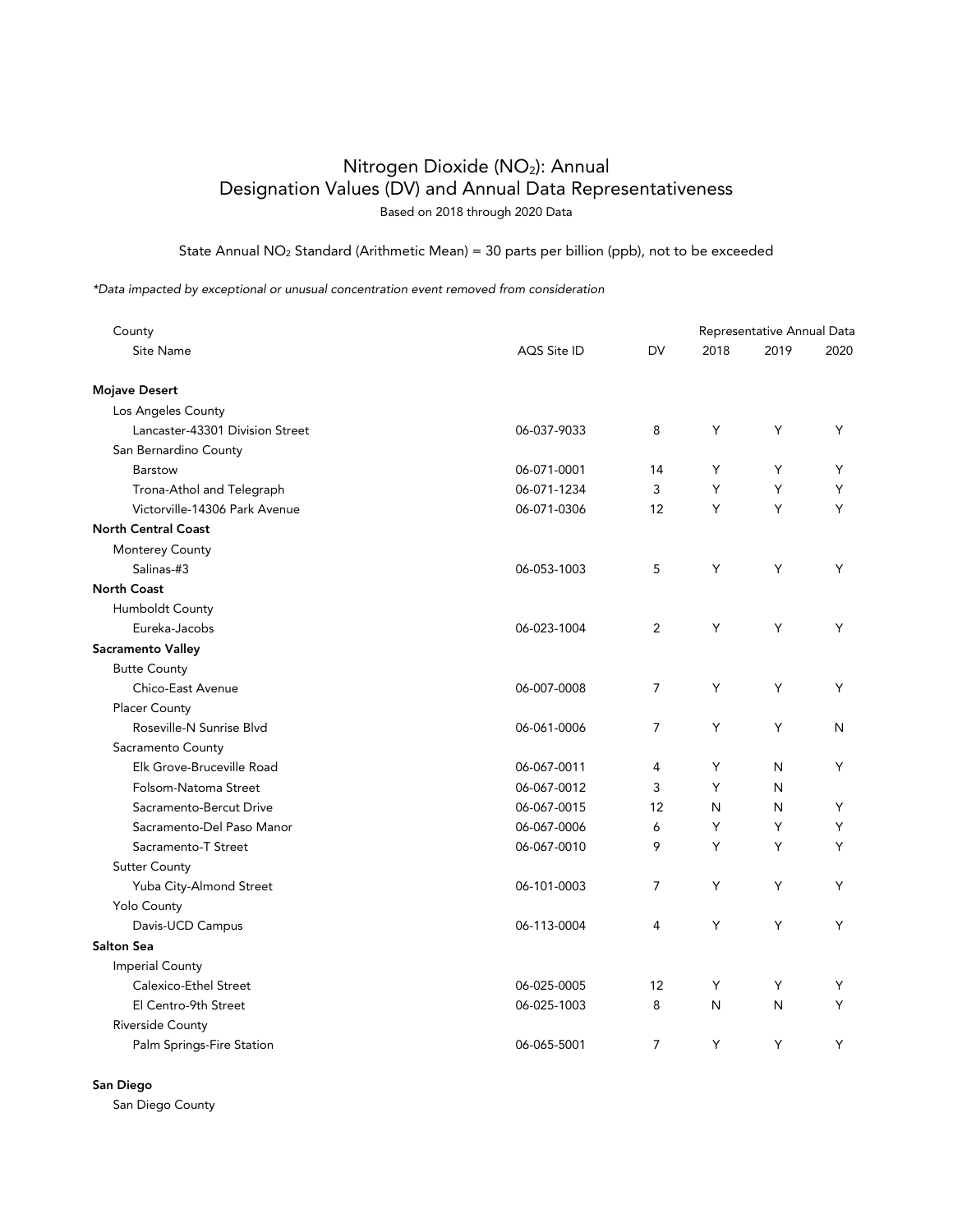### Nitrogen Dioxide (NO<sub>2</sub>): Annual Designation Values (DV) and Annual Data Representativeness Based on 2018 through 2020 Data

State Annual NO2 Standard (Arithmetic Mean) = 30 parts per billion (ppb), not to be exceeded

*\*Data impacted by exceptional or unusual concentration event removed from consideration*

| County                                |             |                | Representative Annual Data |      |      |
|---------------------------------------|-------------|----------------|----------------------------|------|------|
| Site Name                             | AQS Site ID | <b>DV</b>      | 2018                       | 2019 | 2020 |
| Alpine-Victoria Drive                 | 06-073-1006 | 4              | Y                          | Y    | Y    |
| Camp Pendleton                        | 06-073-1008 | 6              | N                          | Y    | Y    |
| Chula Vista                           | 06-073-0001 | 9              | Y                          | Y    | Y    |
| El Cajon-Lexington Elementary School  | 06-073-1022 | 9              | Y                          | Y    | Y    |
| Otay Mesa-Donovan                     | 06-073-1014 | 8              | Y                          | Y    | Y    |
| San Diego - Sherman Elementary School |             | 12             |                            | N    | Y    |
| San Diego-11403 Rancho Carmel Dr      | 06-073-1017 | 15             | Υ                          | Υ    | Y    |
| San Diego-Kearny Villa Road           | 06-073-1016 | 8              | Y                          | Y    | Y    |
| San Francisco Bay Area                |             |                |                            |      |      |
| Alameda County                        |             |                |                            |      |      |
| Berkeley-Aquatic Park                 | 06-001-0013 | 15             | Υ                          | Υ    | Y    |
| Livermore-793 Rincon Avenue           | 06-001-0007 | 8              | Y                          | Y    | Y    |
| Oakland-9925 International Blvd       | 06-001-0009 | 10             | Y                          | Υ    | Y    |
| Oakland-Laney College                 | 06-001-0012 | 16             | Y                          | Y    | Y    |
| Oakland-West                          | 06-001-0011 | 12             | Y                          | Y    | Y    |
| Pleasanton-Owens Ct                   | 06-001-0015 | 14             | N                          | Y    | Y    |
| Contra Costa                          |             |                |                            |      |      |
| <b>Bethel Island Road</b>             | 06-013-1002 | 5              | Υ                          | Y    | Y    |
| Concord-2975 Treat Blvd               | 06-013-0002 | 6              | Y                          | Y    | Y    |
| San Pablo-Rumrill Blvd                | 06-013-1004 | $\overline{7}$ | Y                          | Y    | Y    |
| San Ramon-9885 Alcosta Bl             | 06-013-2007 | 6              | N                          | Υ    | Y    |
| Marin County                          |             |                |                            |      |      |
| San Rafael                            | 06-041-0001 | 9              | Υ                          | Y    | Y    |
| Napa County                           |             |                |                            |      |      |
| Napa-Jefferson Avenue                 | 06-055-0003 | 10             |                            |      | N    |
| Napa-Valley College                   | 06-055-0004 | 5              | N                          | N    | Y    |
| San Francisco County                  |             |                |                            |      |      |
| San Francisco-Arkansas Street         | 06-075-0005 | 11             | Y                          | Y    | Y    |
| San Mateo County                      |             |                |                            |      |      |
| Redwood City                          | 06-081-1001 | 10             | Y                          | Y    | Y    |
| Santa Clara County                    |             |                |                            |      |      |
| San Jose-Jackson Street               | 06-085-0005 | 12             | Y                          | Y    | Y    |
| San Jose-Knox Avenue                  | 06-085-0006 | 16             | Y                          | Υ    | Y    |
| Solano County                         |             |                |                            |      |      |
| Vallejo-304 Tuolumne Street           | 06-095-0004 | 8              | N                          | Υ    | Y    |
| Sonoma County                         |             |                |                            |      |      |
| Sebastopol-103 Morris Street          | 06-097-0004 | 4              | Y                          | Y    | Y    |

San Joaquin Valley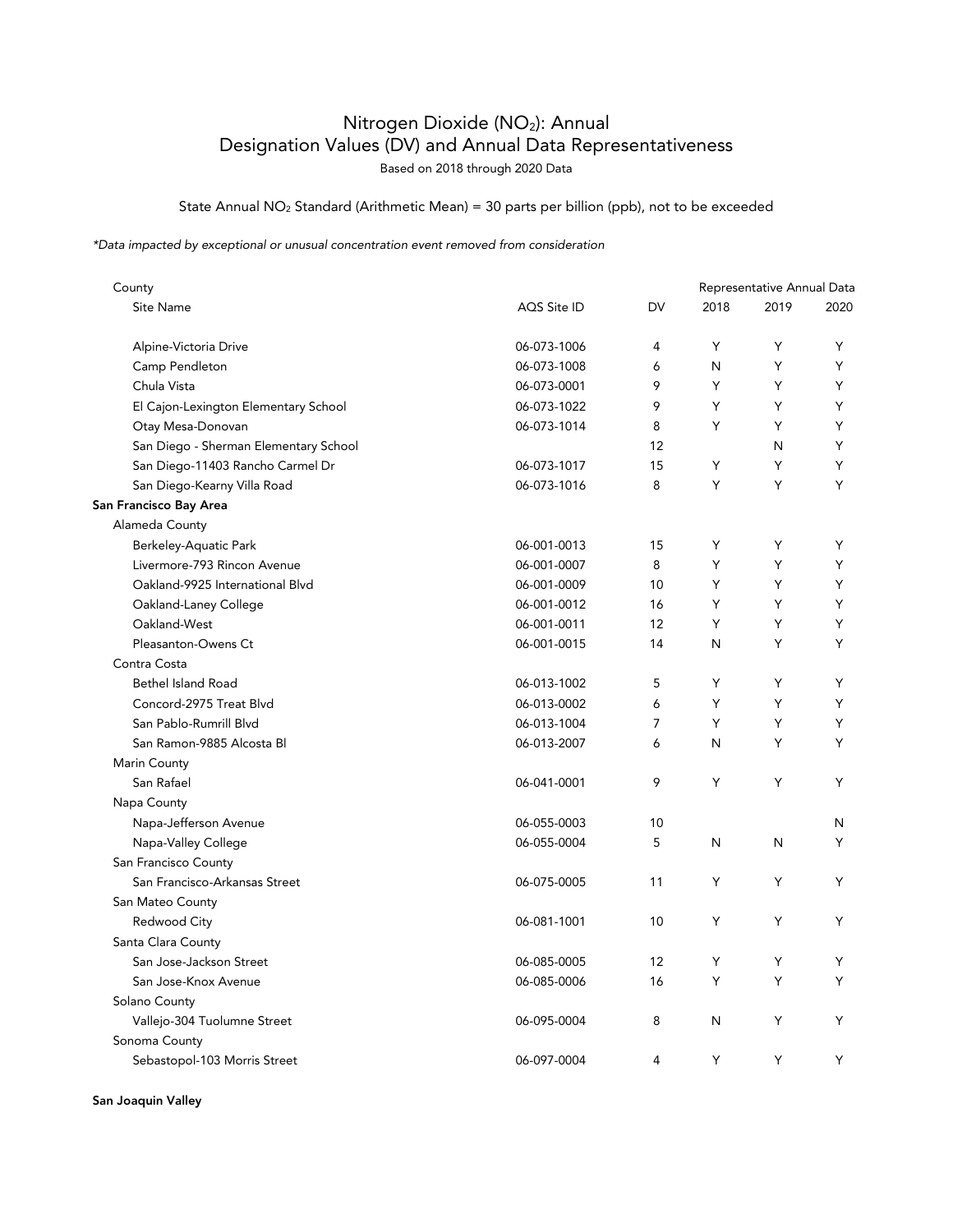### Nitrogen Dioxide (NO<sub>2</sub>): Annual Designation Values (DV) and Annual Data Representativeness Based on 2018 through 2020 Data

State Annual NO2 Standard (Arithmetic Mean) = 30 parts per billion (ppb), not to be exceeded

| County                                   |             |                         | Representative Annual Data |      |      |
|------------------------------------------|-------------|-------------------------|----------------------------|------|------|
| Site Name                                | AQS Site ID | DV                      | 2018                       | 2019 | 2020 |
| Fresno County                            |             |                         |                            |      |      |
| Clovis-N Villa Avenue                    | 06-019-5001 | 9                       | Y                          | Y    | Y    |
| Fresno-2482 Foundry Park Avenue          | 06-019-2016 | 20                      | N                          | Y    | N    |
| Fresno-Drummond Street                   | 06-019-0007 | 13                      | Y                          | N    | N    |
| Fresno-Garland                           | 06-019-0011 | 11                      | Y                          | N    | Y    |
| Fresno-Sierra Skypark #2                 | 06-019-0242 | $\overline{7}$          | Y                          | Y    | Y    |
| Parlier                                  | 06-019-4001 | $\overline{7}$          | Y                          | Y    | Y    |
| Kern County                              |             |                         |                            |      |      |
| Bakersfield-5558 California Avenue       | 06-029-0014 | 12                      | Υ                          | Υ    | Y    |
| Bakersfield-Municipal Airport            | 06-029-2012 | 12                      | Y                          | Y    | Y    |
| Edison                                   | 06-029-0007 | $\overline{7}$          | N                          | Y    | Y    |
| Shafter-Walker Street                    | 06-029-6001 | 9                       | Y                          | Y    | Y    |
| <b>Kings County</b>                      |             |                         |                            |      |      |
| Hanford-S Irwin Street                   | 06-031-1004 | 8                       | Y                          | Y    | Y    |
| Madera County                            |             |                         |                            |      |      |
| Madera-Pump Yard                         | 06-039-0004 | 6                       | Y                          | Y    | Y    |
| Merced County                            |             |                         |                            |      |      |
| Merced-S Coffee Avenue                   | 06-047-0003 | $\overline{7}$          | Y                          | Y    | Y    |
| San Joaquin County                       |             |                         |                            |      |      |
| Stockton-Hazelton Street                 | 06-077-1002 | 12                      | Y                          | Y    | Y    |
| Tracy-Airport                            | 06-077-3005 | 5                       | Y                          | Y    | Y    |
| <b>Stanislaus County</b>                 |             |                         |                            |      |      |
| <b>Turlock-S Minaret Street</b>          | 06-099-0006 | 9                       | Υ                          | Υ    | Y    |
| <b>Tulare County</b>                     |             |                         |                            |      |      |
| Visalia-N Church Street                  | 06-107-2002 | 10                      | Y                          | Υ    | Y    |
| <b>South Central Coast</b>               |             |                         |                            |      |      |
| San Luis Obispo County                   |             |                         |                            |      |      |
| Atascadero-Lift Station #5               | 06-079-8002 | 5                       | Υ                          | Υ    | Y    |
| Nipomo-Regional Park                     | 06-079-4002 | 2                       | Y                          | Y    | Y    |
| Santa Barbara County                     |             |                         |                            |      |      |
| Carpinteria-Gobernador Road              | 06-083-1021 | $\overline{2}$          | Y                          | N    | N    |
| El Capitan Beach                         | 06-083-0008 | 3                       | Y                          | N    | Y    |
| Gaviota-GTC Site B                       | 06-083-1018 | $\overline{\mathbf{c}}$ | Υ                          | N    |      |
| Goleta-Fairview                          | 06-083-2011 | 2                       | Υ                          | N    |      |
| Las Flores Canyon #1                     | 06-083-1025 | 1                       | Υ                          | Y    | Y    |
| Lompoc-HS and P                          | 06-083-1013 | 1                       | Y                          | Y    | N    |
| Lompoc-S H Street                        | 06-083-2004 | 3                       | Y                          | Y    | Y    |
| Paradise Road-Los Padres National Forest | 06-083-1014 | 1                       | N                          | Υ    | Y    |
| Santa Maria-906 S Broadway               | 06-083-1008 | 6                       | N                          | Y    | Y.   |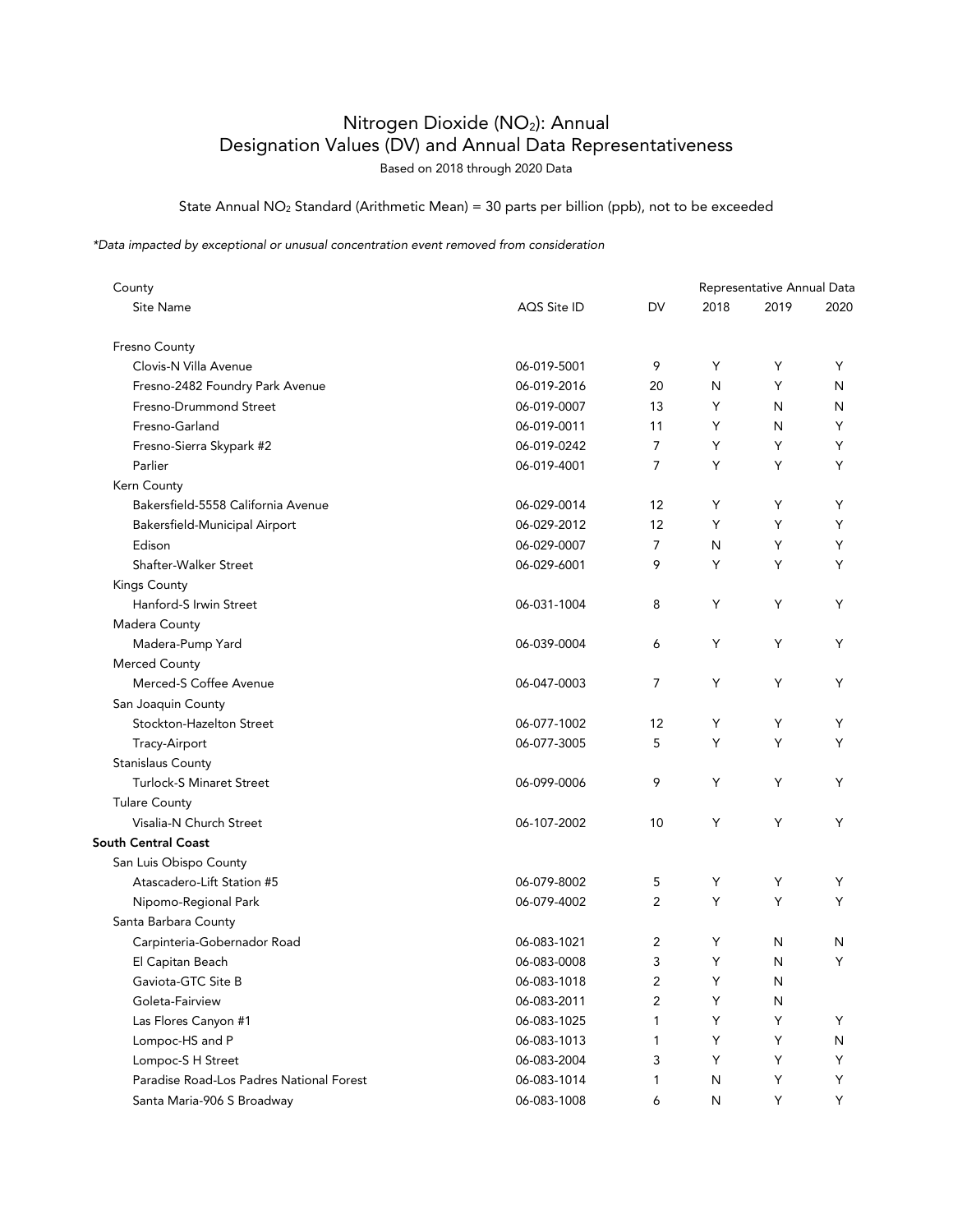### Nitrogen Dioxide (NO<sub>2</sub>): Annual Designation Values (DV) and Annual Data Representativeness Based on 2018 through 2020 Data

State Annual NO2 Standard (Arithmetic Mean) = 30 parts per billion (ppb), not to be exceeded

| County                                  |             |    | Representative Annual Data |                        |      |
|-----------------------------------------|-------------|----|----------------------------|------------------------|------|
| Site Name                               | AQS Site ID | DV | 2018                       | 2019                   | 2020 |
| Ventura County                          |             |    |                            |                        |      |
| El Rio-Rio Mesa School #2               | 06-111-3001 | 5  | Y                          | Y                      | Y    |
| Simi Valley-Cochran Street              | 06-111-2002 | 8  | Y                          | Y                      | Y    |
| South Coast                             |             |    |                            |                        |      |
| Los Angeles County                      |             |    |                            |                        |      |
| Azusa                                   | 06-037-0002 | 14 | Y                          | Y                      | Y    |
| Compton-700 North Bullis Road           | 06-037-1302 | 15 | Y                          | Y                      | Y    |
| Glendora-Laurel                         | 06-037-0016 | 9  | Y                          | Y                      | Y    |
| Long Beach-2425 Webster Street          | 06-037-4006 | 17 | Y                          | Y                      | Y    |
| Long Beach-Route 710 Near Road          | 06-037-4008 | 23 | Y                          | Y                      | Y    |
| Long Beach-Signal Hill                  | 06-037-4009 | 12 |                            |                        | Y    |
| Los Angeles-North Main Street           | 06-037-1103 | 18 | Y                          | N                      | N    |
| Los Angeles-Westchester Parkway         | 06-037-5005 | 9  | N                          | Y                      | Y    |
| North Hollywood                         | 06-037-4010 | 14 |                            |                        | Y    |
| Pasadena-S Wilson Avenue                | 06-037-2005 | 14 | Y                          | Y                      | Y    |
| Pico Rivera-4144 San Gabriel            | 06-037-1602 | 18 | Y                          | Y                      | Y    |
| Pomona                                  | 06-037-1701 | 19 | Y                          | Y                      | Y    |
| Reseda                                  | 06-037-1201 | 12 | Y                          | Y                      | Y    |
| Santa Clarita                           | 06-037-6012 | 10 | Y                          | Y                      | Y    |
| West Los Angeles-VA Hospital            | 06-037-0113 | 12 | N                          | Y                      | Y    |
| Orange County                           |             |    |                            |                        |      |
| Anaheim-812 W Vermont Street            | 06-059-0008 | 20 | Y                          | Y                      | Y    |
| Anaheim-Pampas Lane                     | 06-059-0007 | 13 | Y                          | Y                      | Y    |
| La Habra                                | 06-059-5001 | 13 | Y                          | Y                      | Y    |
| Riverside County                        |             |    |                            |                        |      |
| <b>Banning Airport</b>                  | 06-065-0012 | 8  | Y                          | Y                      | Y    |
| Lake Elsinore-W Flint Street            | 06-065-9001 | 8  | Y                          | Y                      | Y    |
| Mira Loma Van Buren                     | 06-065-8005 | 13 | Y                          | Y                      | Υ    |
| Riverside-Rubidoux                      | 06-065-8001 | 14 | Y                          | Y                      | Y    |
| San Bernardino County                   |             |    |                            |                        |      |
| Fontana-Arrow Highway                   | 06-071-2002 | 18 | Y                          | Y                      | Y    |
| Ontario-NW Corner I-10 and Etiwanda Ave | 06-071-0026 | 28 | Y                          | Y                      | Y    |
| Ontario-Route 60 Near Road              | 06-071-0027 | 30 | Y                          | $\underline{\Upsilon}$ | Y    |
| San Bernardino-4th Street               | 06-071-9004 | 15 | Y                          | Y                      | Y    |
| Upland                                  | 06-071-1004 | 14 | Y                          | N                      | Y    |